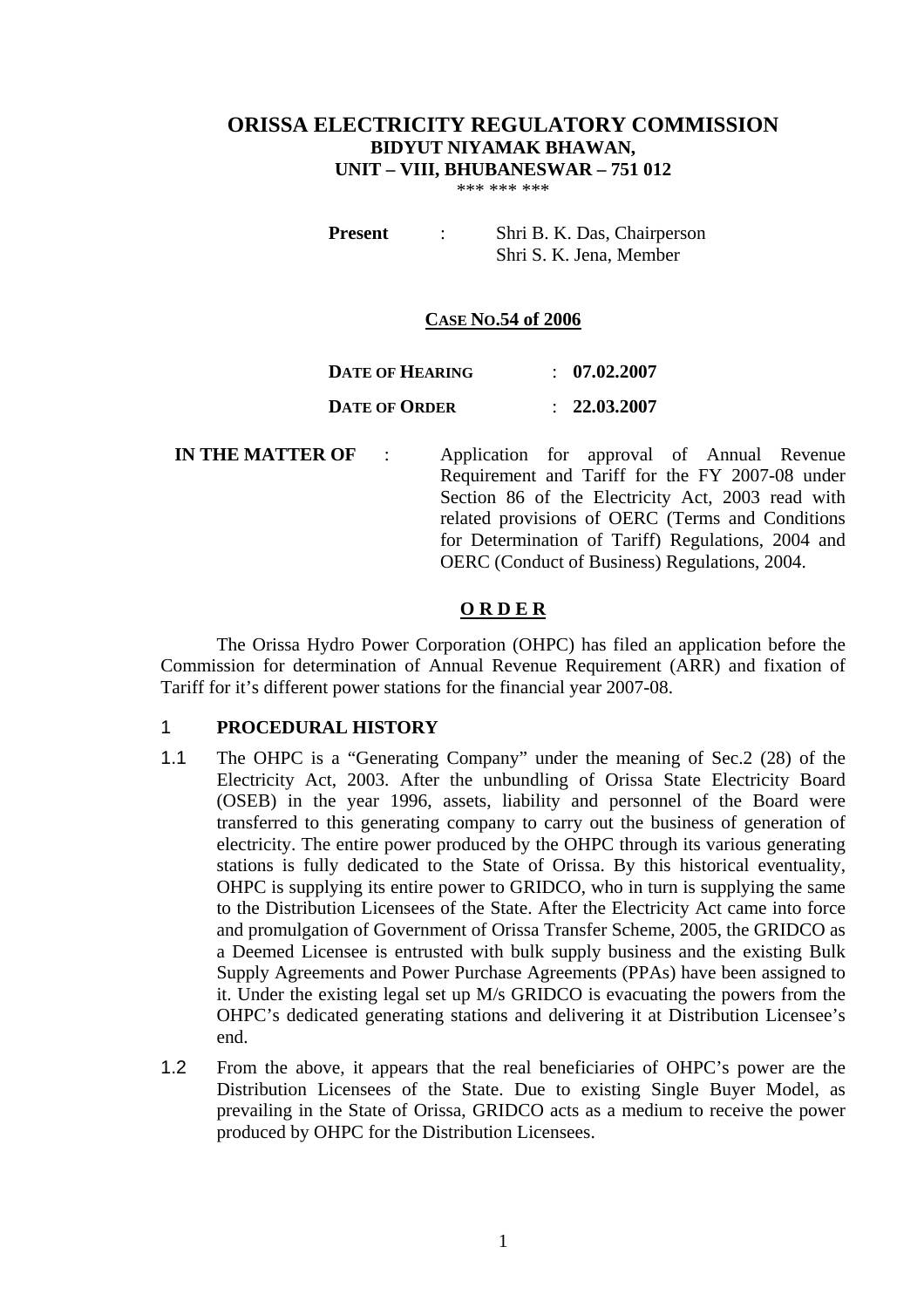- 1.3 As per Regulation 61(2) of the OERC (Conduct of Business) Regulations, 2004, a generating company is required to file an application by  $30<sup>th</sup>$  November of each year to the Commission for determination of tariff for any of its generating station for sale of energy in the State of Orissa giving details of fixed and variable costs associated with the generation and sale of energy from the generating station. Accordingly, on 30.11.2006 OHPC as a generating company has filed its Annual Revenue Requirement (ARR) and fixation of tariff application before the Commission for the year FY 2007-08 in respect of each of the generating stations separately.
- 1.4 After due scrutiny and admission of the aforesaid application, the Commission directed OHPC to publish its application in the approved format. In compliance to the same public notice were published in leading and widely circulated newspapers and was also pasted in Commission's website in order to invite objections from the general public. The applicant was also directed to file its rejoinder to the objections filed by the objectors. In response to the aforesaid public notice commission received objections from the following persons/licensees.

(1) Sri R.P. Mohapatra, Jayadev Vihar, Bhubaneswar, (2) M/s WESCO, Burla, Sambalpur, (3) M/s SOUTHCO, Courtpeta, Berhampur, (4) NESCO, Januganj, Balasore, (5) M/s Grid Corporation of Orissa, Bhubaneswar, (6) Sri Jayadev Mishra.

- 1.5 Date of hearing was fixed and it was duly notified in the leading and widely circulated newspapers mentioning the list of objectors. Commission also issued notice to the Government of Orissa through the Department of Energy informing about the date of hearing and requesting to send the Government's authorised representative to take part in the proceeding.
- 1.6 In exercise of the power u/s.94(3) of the Electricity Act, 2003, in order to protect the interest of the consumers, the Commission for the first time appointed Nabakrushna Choudhury Centre for Development Studies, Chandrasekharpur, Bhubaneswar the premier Govt. of Orissa's Institute as Consumer Counsel for objective analysis of the licensee's Annual Revenue Requirement and tariff proposal. The consumer counsel submitted its report to the Commission and its representative putforth its analysis & views on the matter in the presence of all the parties present during the proceeding.
- 1.7 In its consultative process, the Commission conducted a public hearing at its premises on 07.02.2007 and heard the applicant, objectors, consumer counsel and the representative of the Government.

# **2 SUBMISSION OF OHPC**

2.1 The installed capacity of various Hydro Stations owned by Orissa Hydro Power Corporation (OHPC) is 1912 MW as on  $1<sup>st</sup>$  of April 2006 including Orissa's share of Machkund. The details of installed capacity and design energy of the old stations and UIHEP are presented in the table below.

An additional capacity of 150 MW has been considered for FY2007-08 due to the extension of units 7&8 at Balimela power station. Accordingly, Installed Capacity of different generating stations of OHPC for FY 2007-08 is given as follows: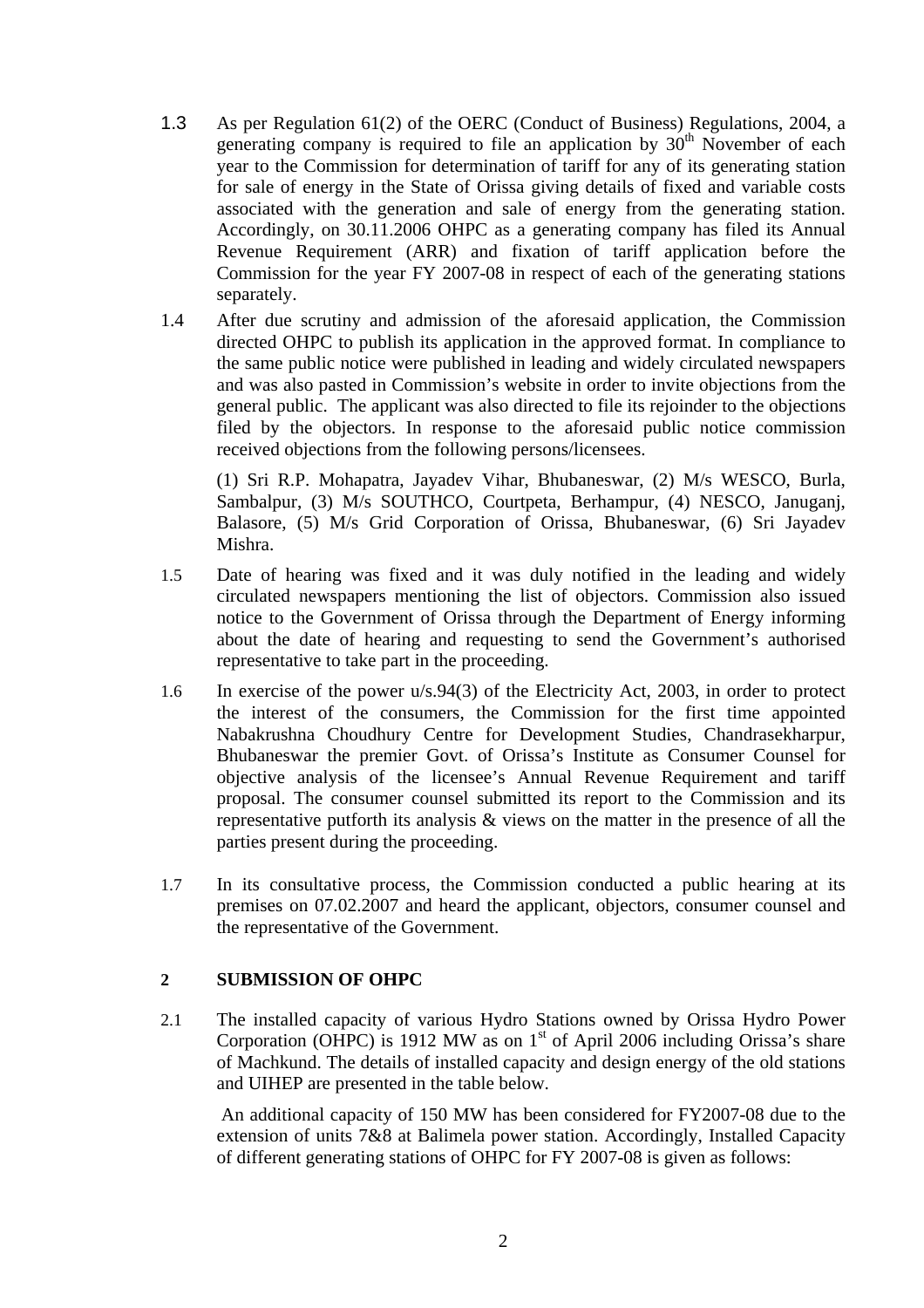|                |                                         | Table - 1                         |             |  |
|----------------|-----------------------------------------|-----------------------------------|-------------|--|
| Sl.<br>No.     | <b>Name of Power</b><br><b>Stations</b> | <b>Installed Capacity</b><br>(MW) |             |  |
|                |                                         | For 2006-07                       | For 2007-08 |  |
|                | Hirakud<br>(Burla & Chiplima)           | 347.5                             | 347.5       |  |
| $\overline{2}$ | Balimela                                | 360                               | 510         |  |
| 3              | Rengali                                 | 250                               | 250         |  |
| $\overline{4}$ | <b>Upper Kolab</b>                      | 320                               | 320         |  |
| 5              | Upper Indravati                         | 600                               | 600         |  |
| 6              | Machhkund<br>(Orissa Share)             | 34.50                             | 34.50       |  |
|                | Total                                   | 1912                              | 2062        |  |

# 2.2 **DESIGN ENERGY**:

The Commission in it's order dated 10.06.2005 at para – 6.5 (a), had directed that re-assessment of design energy of OHPC Power Stations should be done by appointing an independent group of consultants under the auspices of the Commission. Accordingly, OHPC has apprised the commission regarding the progress from time to time. The Commission has regularly monitored the progress for early completion of the job. Meanwhile, OHPC has awarded the work order to M/s SPARC, Bhubaneswar, a consultancy agency, to carry out the job of reassessment of design energy of its Power Stations on a turn -key basis with an expected completion period of 10 months.

2.3 However, for determination of tariff for FY 2007-08, the design energy of OHPC Power Stations have been considered as mentioned in the table below:

| SI.<br>No.     | Name of the<br><b>Power Stations</b> | <b>Design Energy</b><br>(MU) | <b>Design Energy</b><br>for sale (MU) |
|----------------|--------------------------------------|------------------------------|---------------------------------------|
| 1              | <b>HPS</b><br>Burla & Chiplima)      | 1174                         | 1162.26                               |
| $\overline{2}$ | <b>BHEP</b>                          | 1183                         | 1171.17                               |
| 3              | <b>RHEP</b>                          | 525                          | 519.75                                |
| 4              | UKHEP                                | 832                          | 823.68                                |
| 5              | <b>UIHEP</b>                         | 1962                         | 1942.38                               |
|                | <b>Total</b>                         | 5676                         | 5619.24                               |

**Table - 2** 

# 2.4. **PROJECT COST:**

2.4.1. **Old Power Stations:** The transferred project cost of OHPC old Power Stations (i.e. HPS, BHEP, RHEP & UKHEP) was Rs. 1196.80 Crs as on 01.04.1996. However, while determining the tariff for FY 2005-06 & 2006-07, the Commission in it's order dt. 23.03.2006, have considered Rs. 690.72 Crs. as the project cost of OHPC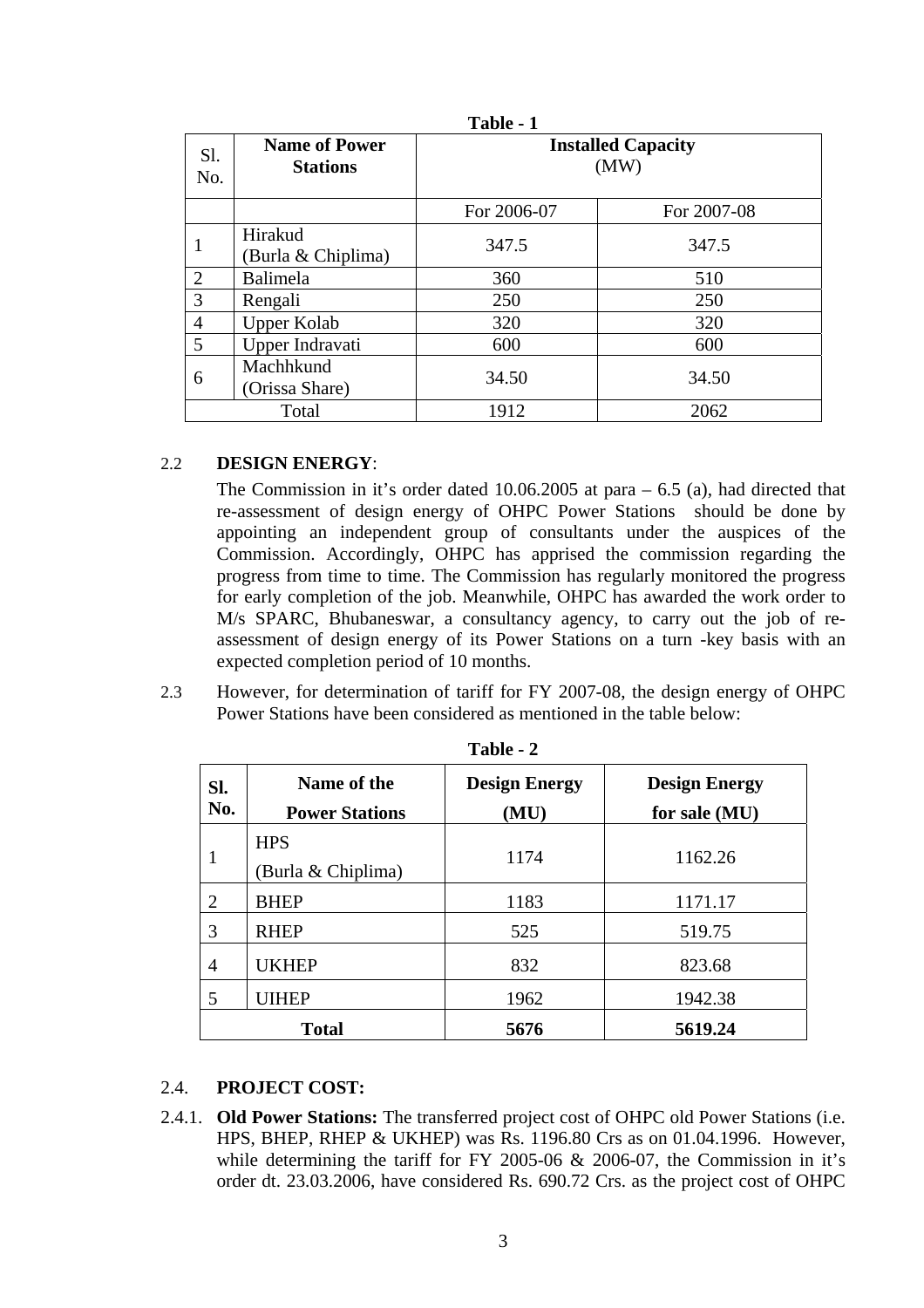old Power Stations considering the historical cost of Rs. 479.80 Crs. as on 01.04.1996 & subsequent additions till 2005-06. The Commission has indicated that the state govt. have been advised to keep the effects of up-valuation of the assets of old stations of OHPC in abeyance for a period of five years beyond FY 2005-06 i.e. till 2010-11. Accordingly, the ARR of OHPC old Power Stations for the FY 2007- 08 have been computed based on the historical cost of the projects along with audited additional capital expenditure till March'2006. An addition of Rs. 180 Crs. towards 7 & 8 extension units of Balimela have been considered in case of BHEP. The historical project costs considered for ARR computation are as given hereunder:

| l'able |  |
|--------|--|
|--------|--|

|                |                                      |                                              |                                                                             | (Rs. in Crs.)                                                             |
|----------------|--------------------------------------|----------------------------------------------|-----------------------------------------------------------------------------|---------------------------------------------------------------------------|
| SI.<br>No.     | Name of the<br><b>Power Stations</b> | <b>Transferred</b><br>Cost as on<br>01.04.06 | <b>Capital Cost</b><br>considered for<br>tariff purpose (FY)<br>$2006 - 07$ | <b>Capital Cost</b><br>considered for<br>tariff purpose<br>$(FY 2007-08)$ |
|                | <b>HPS</b>                           | 295.17                                       | 370.87                                                                      | 368.09                                                                    |
| 2              | <b>BHEP</b>                          | 334.66                                       | 117.13                                                                      | 297.66                                                                    |
| 3              | <b>RHEP</b>                          | 259.01                                       | 93.58                                                                       | 93.69                                                                     |
| $\overline{4}$ | UKHEP                                | 307.96                                       | 109.14                                                                      | 109.18                                                                    |
|                | <b>Total</b>                         | 1196.80                                      | 690.72                                                                      | 868.62                                                                    |

2.4.2 **Upper Indravati H. E. Project**:

The Commission has been taking the provisional Capital Cost of Rs. 1195.42 Crs. for UIHEP, for the determination of tariff for FY 2005-06 & 2006-07. The Commission has directed OHPC to produce audited accounts of the project to establish final project cost of UIHEP. OHPC had submitted a detailed note on the expenditures incurred for the project. The Commission had noted the audited capital expenditure as on 19.04.2001 i.e. the date of commercial operation of the last unit of UIHEP and advised OHPC to put forth the detailed particulars about the project cost in the ARR filing of the FY 2007-08 for finalization of the project cost of UIHEP. A detailed note on the capital expenditure of UIHEP is enclosed in this filing. Since, the project cost of Rs. 1195.42 Crs. is considered appropriate for the purpose of tariff calculation, the same has been considered for FY 2007-08.

### 2.5 **Principles adopted for determination of Annual Revenue Requirement**

OHPC has been submitting the ARR and Tariff in respect of each of the power stations separately in conformity with CERC Regulations from the financial year 2005-06 onwards. OHPC has stated that the present filing is made as per CERC Regulations with regard to the terms and conditions for determination of generation tariff.

- 1. The fixed assets are based on the historical cost as on 01.04.96 plus additions made after this date as adopted by the Commission in its order dated 10.06.05.
- 2. The ROE on the equity portion has been taken @ 14% as per CERC Regulations.
- 3. Depreciation is computed @ 2.57% on the Project Cost considered for FY 2007-08. In case of HPS & BHEP, where loan repayment is more than the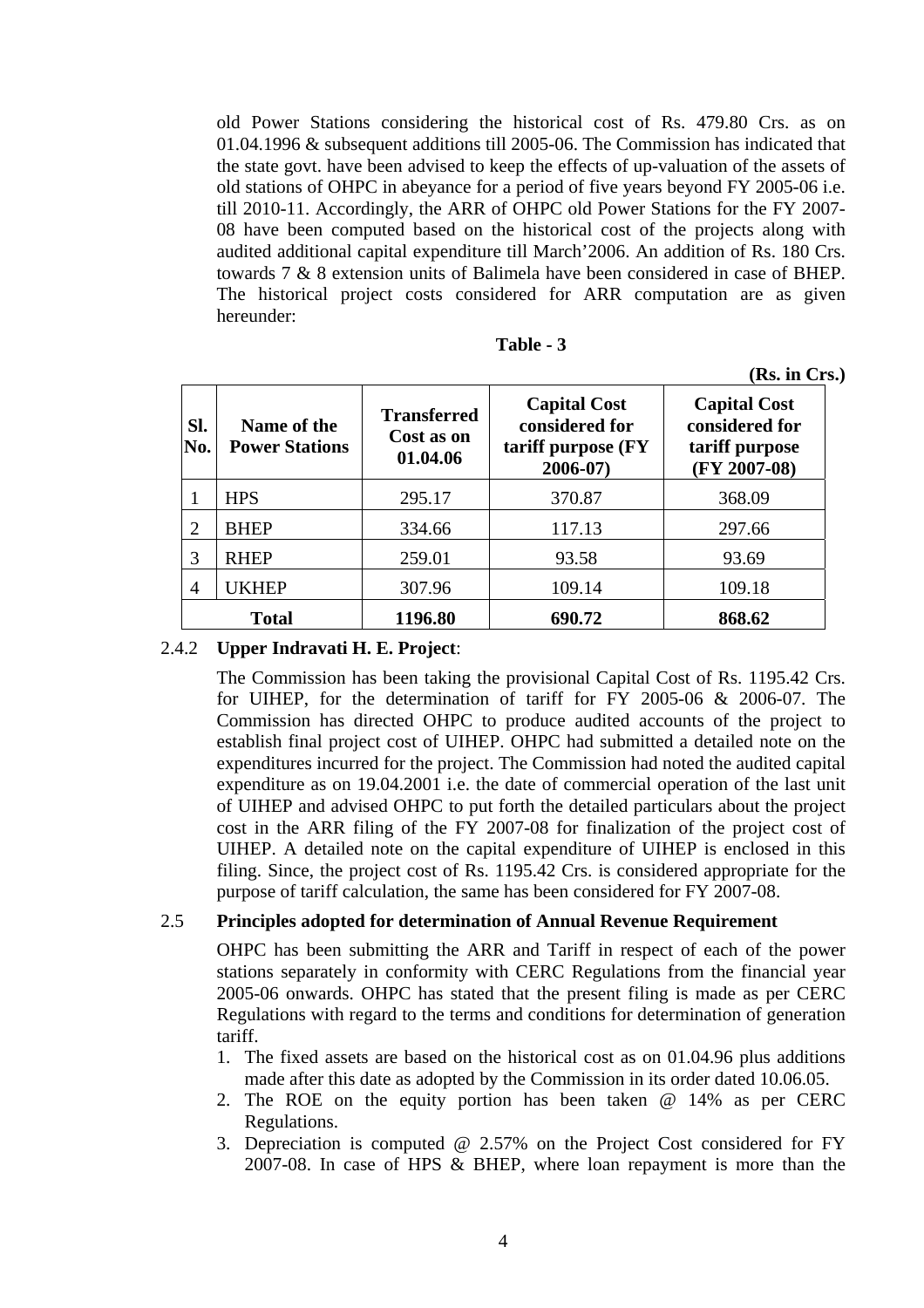computed depreciation, the differential amount have been taken as Advance Against Depreciation & included in the depreciation for FY 2007-08.

- 4. In case of UIHEP Rs. 5.00 Crs is taken for special repair of rotor poles as approved by the Commission earlier and Rs. 1.5 Crs is taken for special repair of starter winding of unit - 4 at UKHEP.
- 5. The interest on working capital, taken @ 11% per annum at par with the shortterm prime lending rate of State Bank of India.
- 6. Electricity Duty (ED) @ 20 paise / KWh on Auxiliary Consumption, limited to 0.5% of the Design for the year 2007-08 is taken in tariff. However, the Commission has been requested to allow OHPC to claim reimbursement of actual ED on Auxiliary Consumption, payable to the government at the end of the year 2007-08.
- 7. Income tax paid by OHPC in respect of each Power Station till FY 2005-06 has been included in the computation of ARR for the FY 2007-08. Similarly, the income tax payable for the FY 2006-07 shall be included in the ARR for FY 2008-09.

|                                        |            | Table - 4   |             |              | (Rs. in Crs.) |
|----------------------------------------|------------|-------------|-------------|--------------|---------------|
| <b>Particulars</b>                     | <b>HPS</b> | <b>BHEP</b> | <b>RHEP</b> | <b>UKHEP</b> | <b>UIHEP</b>  |
| Interest on Loan                       | 7.45       | 13.20       | 0.51        | 0.61         | 9.32          |
| Depreciation                           | 14.50      | 13.55       | 2.41        | 2.81         | 32.07         |
| Return on Equity                       | 12.88      | 11.68       | 3.28        | 3.82         | 41.82         |
| $O & M$ Expenses                       | 33.29      | 27.57       | 14.74       | 13.23        | 39.88         |
| Interest on working capital            | 1.66       | 1.57        | 0.61        | 0.59         | 2.79          |
| <b>Total AFC</b>                       | 69.78      | 67.57       | 21.55       | 21.06        | 125.88        |
| ED on Aux. Consumption $@20$ P/U       | 0.12       | 0.12        | 0.05        | 0.08         | 0.20          |
| Income Tax (MAT) for previous<br>years | 0.00       | 0.70        | 0.02        | 0.25         | 4.53          |
| <b>Total ARR</b>                       | 69.90      | 68.39       | 21.62       | 21.39        | 130.61        |
| <b>Average Tariff (P/U)</b>            | 60.15      | 58.39       | 41.60       | 25.97        | 67.24         |

### 2.6 **Total Annual Fixed Charges (AFC) & Annual Revenue Requirement (ARR)**

Based on the above parameters, the station-wise AFC & ARR for FY 2007-08 are presented in the table below:

# 2.7 **MACHHKUND H. E. (JT.) PROJECT**

Machhkund Power Station is a joint project of Govt. of Andhra Pradesh & Govt. of Orissa with 70% and 30% share respectively for the present. The proposed tariff of 18.21 paise/KWh for Orissa drawal of Machhkund power for FY 2007-08 has been computed on cost reimbursement basis. Actual O & M Expenses of Rs. 3.64 Crs. for FY 2005-06 has been escalated @ 4% each year to arrive at Rs. 3.94 Crs. for FY 2007-08 and the power purchase cost of Rs. 0.84 Crs. has been computed @ 8 paise/KWh for 105 MU, the total annual expenditure being Rs. 4.78 Crs. for the year 2007-08. The cost per unit is arrived at 18.21 paise/unit considering 50% of design energy of 525 MU available to OHPC from Machhkund.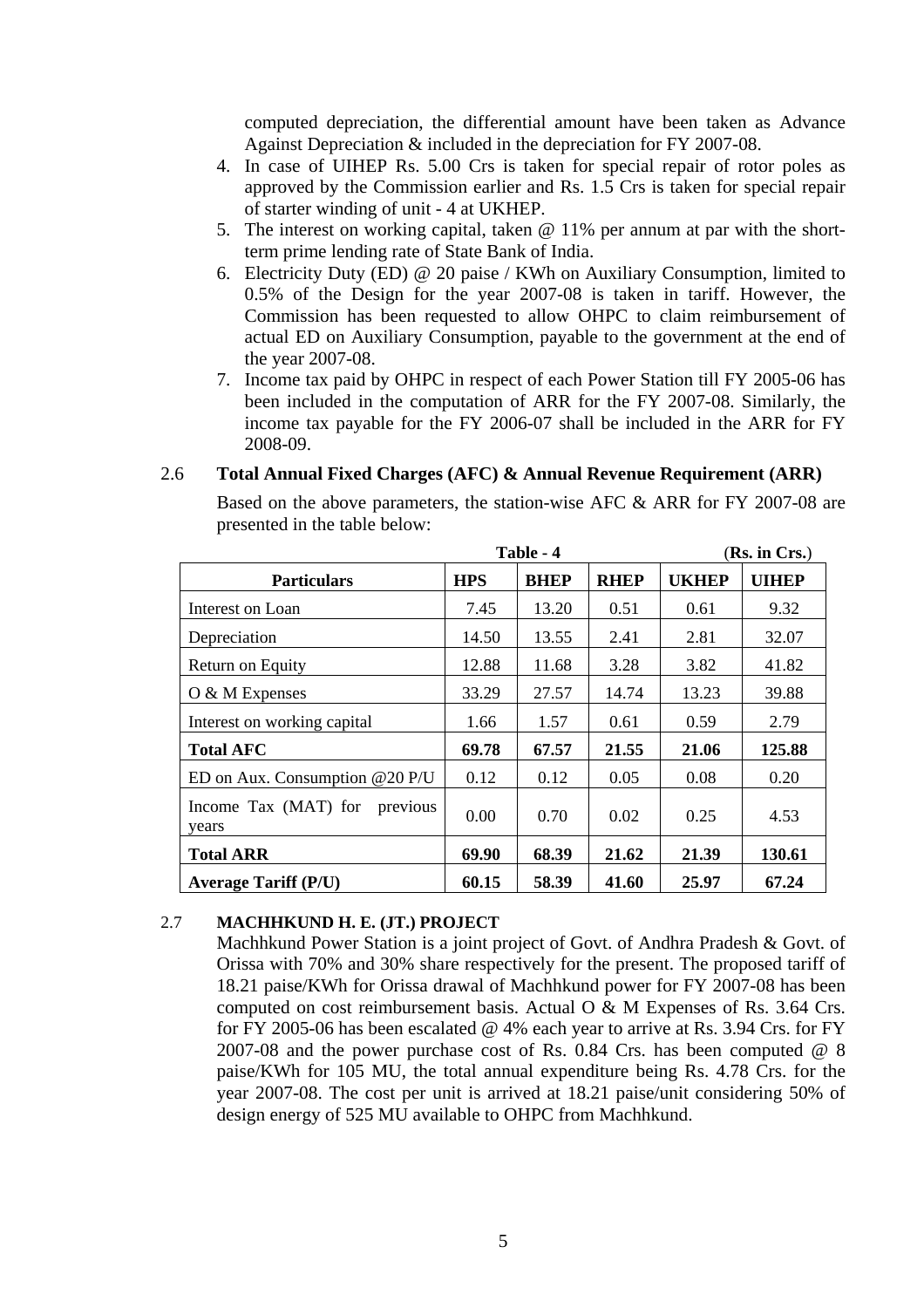### 2.8 **RATE OF PRIMARY AND SECONDARY ENERGY**

### 2.8.1 **Rate of Primary Energy :**

As per the CERC Tariff Regulations, Rate of primary energy for the hydro generating stations, shall be equal to average of the lowest variable charges of the Central Sector Thermal Power Generating Stations of the concerned region for all the months of the previous year. The primary energy charges shall be computed based on the primary energy rate and saleable primary energy of the project.

In case, the primary energy charges recoverable by applying the above primary energy rate exceeds the Annual Fixed Charges of a generating station, the primary energy rate for such generating station shall be calculated by the following formula :

Primary Energy Rate = Annual Fixed Charges

Saleable Primary Energy.

In view of the above CERC Regulations & Lowest variable cost of the Central Sector Thermal Power Station of the region approved for payment by GRIDCO in their BST order dt. 23.03.06 for the year 2006-07, (i.e. 71.91 Paise /KWh in case of TSTPS), the rate of primary energy of all the Power Stations of OHPC for the FY 2007-08 shall be equal to the average energy rate as computed in the table at para- 5 (h) and summarized below:

| 1 avie - 5                       |                                              |  |  |  |
|----------------------------------|----------------------------------------------|--|--|--|
| <b>Name of the Power Station</b> | <b>Rate of Primary Energy</b><br>(Paise/KWh) |  |  |  |
| HPS (Burla $& Chiplima$ )        | 60.15                                        |  |  |  |
| <b>BHEP</b>                      | 58.39                                        |  |  |  |
| <b>RHEP</b>                      | 41.60                                        |  |  |  |
| UKHEP                            | 25.97                                        |  |  |  |
|                                  | 67.24                                        |  |  |  |

**Table - 5** 

- 2.8.2 **Rate of Secondary Energy**: As per the CERC Regulations and as approved by OERC for the previous years, the Rate of Secondary Energy is same as the Rate of Primary Energy.
- 2.9 **Capacity Charge:** Two-part tariff has already been implemented at UIHEP since FY 2005-06. OHPC has filed a petition before the Commission on 21.08.2006 (with amendment of the original petition filed on 02.06.2006), regarding applicability of two-part tariff for old Power Stations of OHPC with effect from FY 2006-07.

On implementation of two-part tariff in respect of old Power Stations of OHPC and with the rate of primary energy as indicated at para-6 (a), the annual capacity charges will be zero, in the event of achieving the design energy of the Power Station at the year end. In case, the design energy could not be achieved, the monthly capacity charges shall be computed as per the formula given in the CERC notification, subject to final adjustment at the yearend.

2.10 As stated in the tariff order dtd. 23.03.06 for the year 2006-07 in case no. 48 of 2005, the Commission have advised the State Govt. (i) to keep the up-valuation of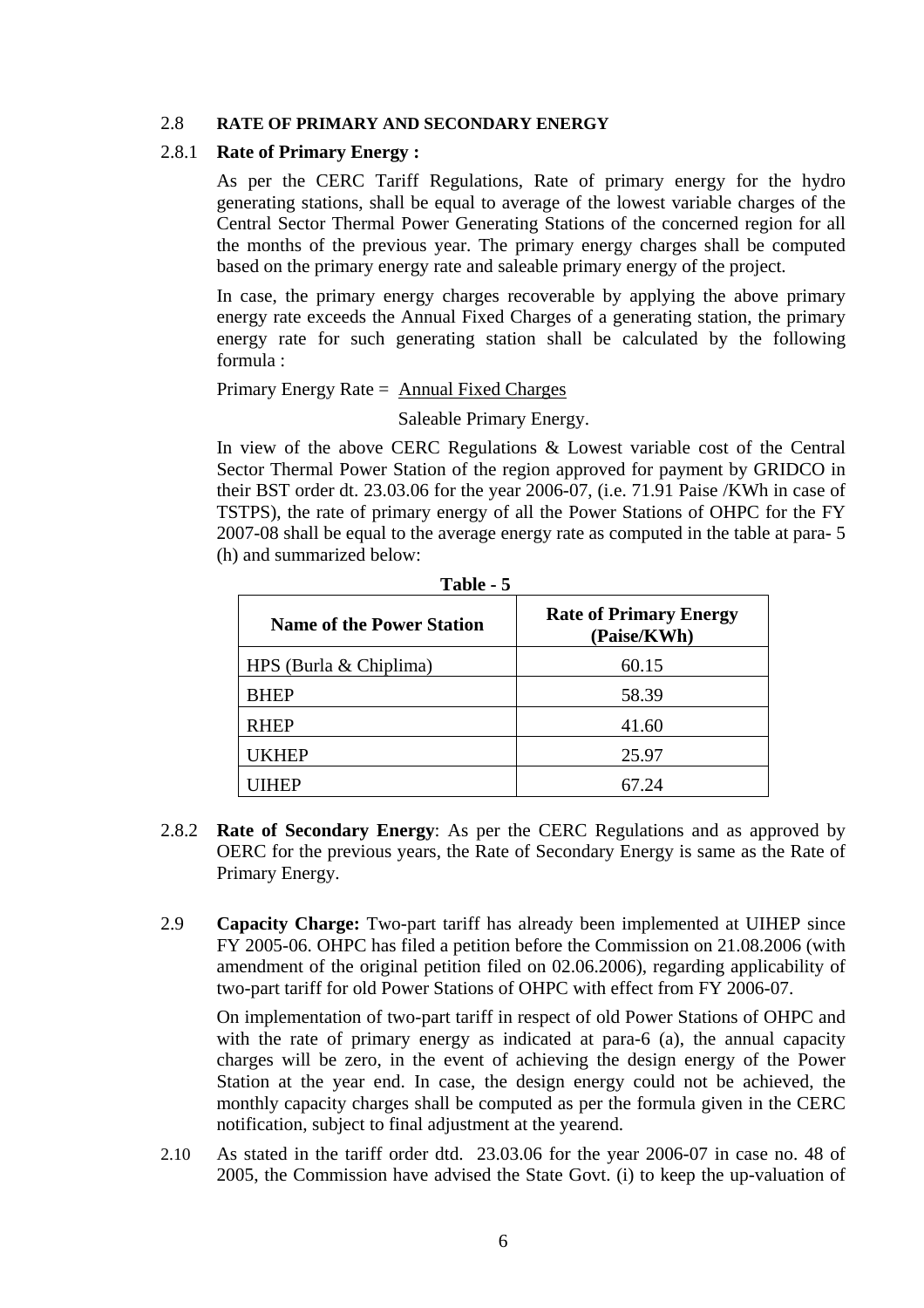assets in abeyance  $\&$  (ii) to extend the moratorium on debt servicing to the State Govt. for a period of another five years beyond FY 2005-06 i.e. till 2010-11. In view of the above, in the tariff proposal for FY 2007-08, (a) the interest on loan, depreciation & RoE on the up-valuation of assets and (b) the interest & installment of principal payment on the State Govt. loan for UIHEP have not been considered. In case the above corrective measures are not accepted by the State Govt., then OHPC may be allowed additional revenue by way of interest on loan / bonds, depreciation for principal repayments of the loan /bonds & RoE on up valued assets.

2.11 OHPC further submits that in case, the State Government does not set aside the up valuation of assets as contemplated by the Hon'ble Commission, the ARR and Tariff for the financial year 2007-08 shall accordingly undergo a change.

# **3 VIEWS OF THE OBJECTORS ON OHPC TARIFF PROPOSAL, 2007-08**

OHPC was allowed in the beginning of the hearing to give a power point presentation regarding its ARR and tariff application for the FY 2007-08. Director (Tariff) then raised certain queries on the Generator's filing. Nabakrushna Choudhury Centre for Development Studies, Bhubaneswar has been appointed as Consumer Counsel and its representative put up certain queries and objections regarding ARR and tariff filing. The objectors then made many comments/observations regarding the submission of OHPC.

The Commission has considered all the issues raised by the participants in their written as well as oral submissions during the public hearing. Some of the objections were found to be of general nature whereas others were specific to the proposed Revenue Requirement and Tariff filing for the financial year 2007-08. Based on their nature and type, these objections have been categorized broadly as indicated below:

# 3.1 **Nabakrushna Choudhury Centre for Development Studies** (NCCDS)

- 3.1.1 In accordance with section 94(3) of Electricity Act, 2003 which stipulates that the appropriate Commission may authorize any person as it deems fit to represent the interest of consumers in the proceedings before it, the Commission for the first time engaged Nabakrushna Choudhury Centre for Development Studies as Consumer Counsel in order to receive quality inputs/feed back on the tariff matters in the interest of different sections of consumers. The representative of NCCDS had analysed the applications in the light of Kanungo Committee Report and some of the important observations are as follows:
- 3.1.2 Due to the existing single buyer model presently prevailing in the state of Orissa, OHPC is supplying its entire power to GRIDCO, who is a trading licensee and supplying power to the Distribution Licensees of the State. Tariff proposal for the power stations like BHEP, RHEP and UKHEP indicate significant increases in tariff during FY 2007-08 as compared to 2006-07, due to increases in their ARR. However, the proposed tariff of RHEP is in the higher side as compared to the rise indicated in the ARR.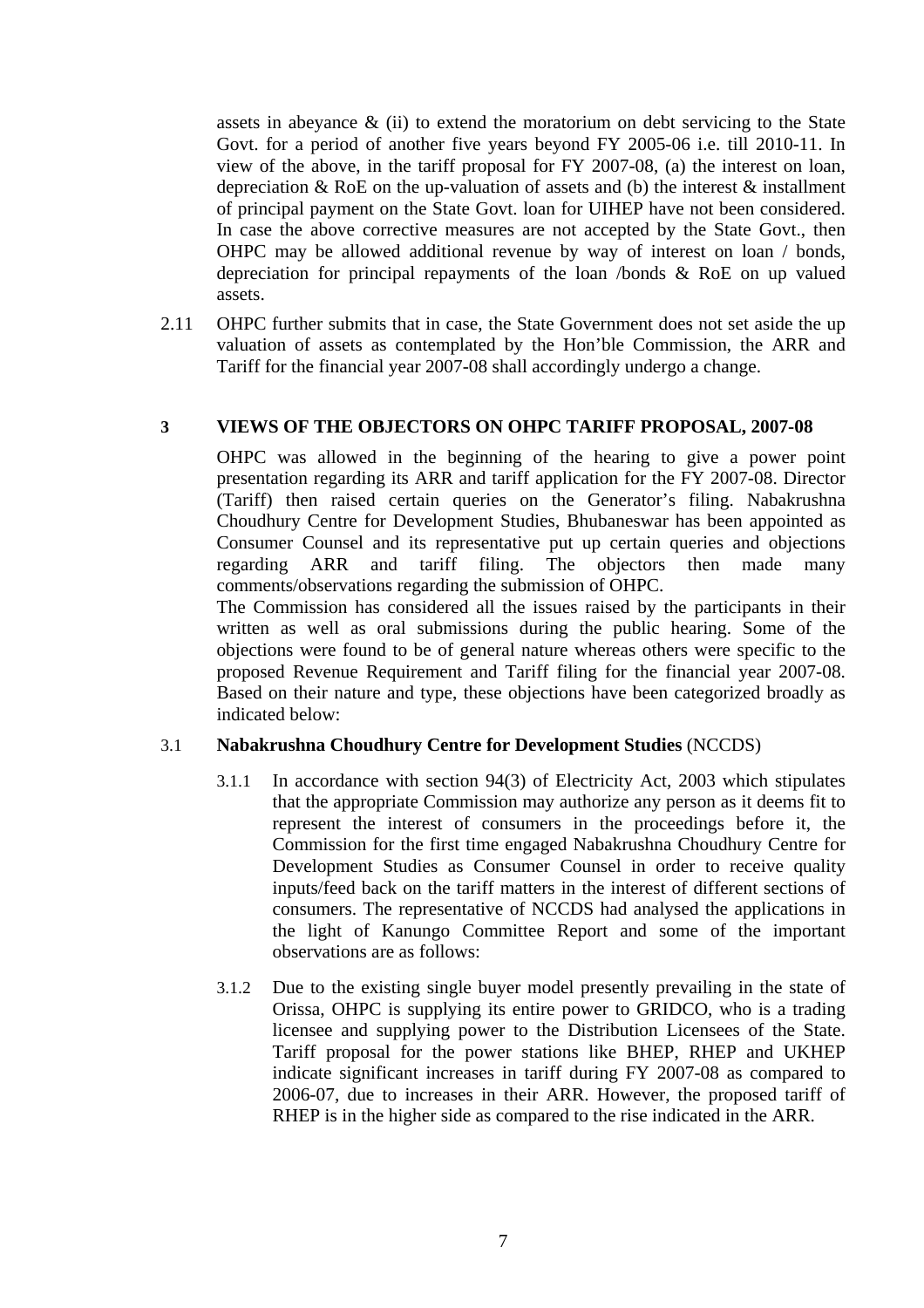| <b>Power</b><br><b>Stations</b> | 2006-07 | 2007-08 | % Change |
|---------------------------------|---------|---------|----------|
| <b>HPS</b>                      | 57.10   | 60.15   | 5.34     |
| <b>BHEP</b>                     | 35.56   | 58.39   | 64.20    |
| <b>RHEP</b>                     | 21.82   | 41.60   | 90.65    |
| <b>UKHEP</b>                    | 16.35   | 25.97   | 58.84    |
| <b>UIHEP</b>                    | 65.50   | 67.24   | 2.66     |
| <b>MHEP</b>                     | 19.47   | 18.21   | - 6.47   |

| Table - 6                                               |
|---------------------------------------------------------|
| <b>Comparison of Tariff of Different Power Stations</b> |
| Between 2006-07 and 2007-08(P/U)                        |

- 3.1.3 This increase in tariff proposal if allowed would impose heavy burden on the consumers of the State, observed the Consumer Counsel. OHPC has projected an increase in ARR to the tune of Rs 61 Crore during 2007-08 in order to meet the growing expenses of these five power stations. The Counsel strongly felt that the proposed increase in tariff should not be allowed. On the other hand, there should be curtailment in revenue requirement for which there is a need to assess the revenue requirement proposal of OHPC.
- 3.1.4 ARR proposal for the power stations like BHEP, RHEP and UKHEP has increased significantly during FY 2007-08 compared to the FY 2006-07. But the increase in ARR of BHEP is found to be significantly higher. It has increased by about 167.67% in 2007-08 as compared to only 11.87% in 2006-07. Table below clarifies the point.

|                                 |         |         |         |                                        | (Rs in Crore)                          |  |
|---------------------------------|---------|---------|---------|----------------------------------------|----------------------------------------|--|
| <b>Power</b><br><b>Stations</b> | 2005-06 | 2006-07 | 2007-08 | % Change<br>in 2006-07<br>over 2005-06 | % Change<br>in 2007-08<br>over 2006-07 |  |
| <b>HPS</b>                      | 61.55   | 66.36   | 69.90   | 7.81                                   | 5.33                                   |  |
| <b>BHEP</b>                     | 22.84   | 25.55   | 68.39   | 11.87                                  | 167.67                                 |  |
| <b>RHEP</b>                     | 16.33   | 18.48   | 21.62   | 13.17                                  | 16.99                                  |  |
| <b>UKHEP</b>                    | 11.30   | 13.47   | 21.39   | 19.20                                  | 58.80                                  |  |
| <b>UIHEP</b>                    | 125.33  | 127.23  | 130.61  | 1.52                                   | 2.66                                   |  |

**Table - 7 ARR of Different Power Stations from 2005-06 to 2007-08** 

The Counsel observed that the main reasons for significant increase in ARR of BHEP were increase in interest on loan by **877.78%** and O & M expenses by about 36%. The increase in interest on loans is understandably due to new loans for the proposed higher installed capacity, but the increase in O & M expenses seems to be too high. Similarly, the increase in  $\overline{O} \& M$  expenses of UKHEP is very high at 38.97% during 2007-08.

3.1.5 Besides, there is an increase in reasonable return on equity by 65.94% during 2007-08. The return on equity has been projected at Rs 73.48 Crore during 2007-08 while it was estimated at Rs 44.28 Crore during FY 2006- 07. The estimation of return on equity during 2006-07 was only shown for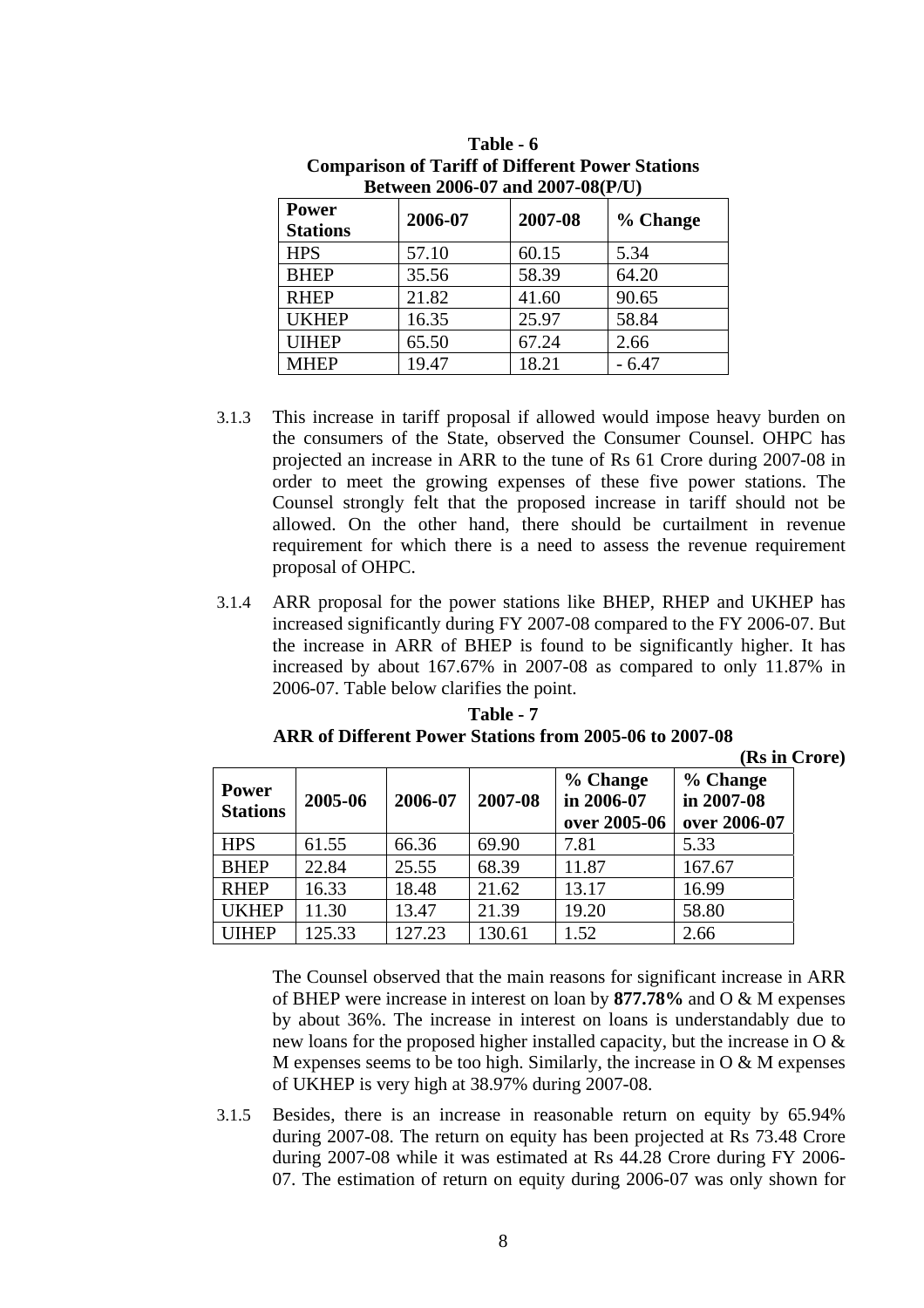Hirakud Power System (Rs.2.46 Crore) and Upper Indrabati HEP (Rs 41.82). But during 2007-08 all the five power stations show reasonable return on equity. However, no reasonable return may be allowed to OHPC along the lines of thinking adopted for 2006-07. Allowing return on equity would have a negative effect on the sector in general and consumers in particular.

3.1.6 The Counsel summarized the presentation by saying that there is scope for reducing ARR, as some Power Stations like BHEP, RHEP and UKHEP have proposed significantly higher increases in ARR. The Counsel felt that increase in tariff should not be allowed in the best interests of the consumers. On the other hand, there should be curtailment in revenue requirement for which there is a need to assess the revenue requirement of OHPC.

### 3.2 **GRIDCO**

- 3.2.1 **Review of Design Energy:** The objectors stressed upon the review of design energy of the old stations of OHPC in compliance to Commission's order and wanted OHPC to furnish the progress in this regard.
- 3.2.2 **Sale of Power to MPSEB:** OHPC should indicate expected revenue to be earned from MPSEB and claim the balance ARR from GRIDCO pertaining to HPS.
- 3.2.3 **Income Tax:** OHPC has included Income Tax (MAT) paid during the period 2003-04 to 2005-06 in the tariff calculation. Income Tax is not an element of AFC. CERC Notification provides for re-imbursement of Income Tax. Hence OHPC should raise bills with supporting details for reimbursement by GRIDCO instead of including the same in the ARR. Inclusion of Income tax in the tariff is not justified. The rate of secondary energy is same as primary energy and hence there will be over recovery of tax in case of generation beyond Design energy. Hence, Tax claimed may be considered as a year-end claim.
- 3.2.4 **Electricity Duty:** Instead of including ED in tariff it should be claimed separately for payment through year-end bill.
- 3.2.5 **Equity Component:** OHPC have considered 25% of book value of assets as equity. Govt of Orissa has not issued any notification in this respect. Hence, it is not acceptable to GRIDCO.
- 3.2.6 **Return on Equity:** OHPC have claimed 14% ROE in the tariff calculation for 2007-08. All the Objectors have recommended OERC to allow 12% ROE as was done in previous years keeping in view the interest of the consumers.
- 3.2.7 **R&M investment of Unit No.3&4 of Burla:** The CERC norm stipulates that the R, M  $&$  U cost if any can be capitalised after deducting book value of replaced assets. In the A.R.R. filed by OHPC for the year 2006-07, Rs.114.1 crores had been provisionally capitalised towards R.M & U of Unit No.3 & 4 of Burla P.H. after deducting Rs.5.9 Crores towards cost of replaced assets. OHPC in their submission stated that after actual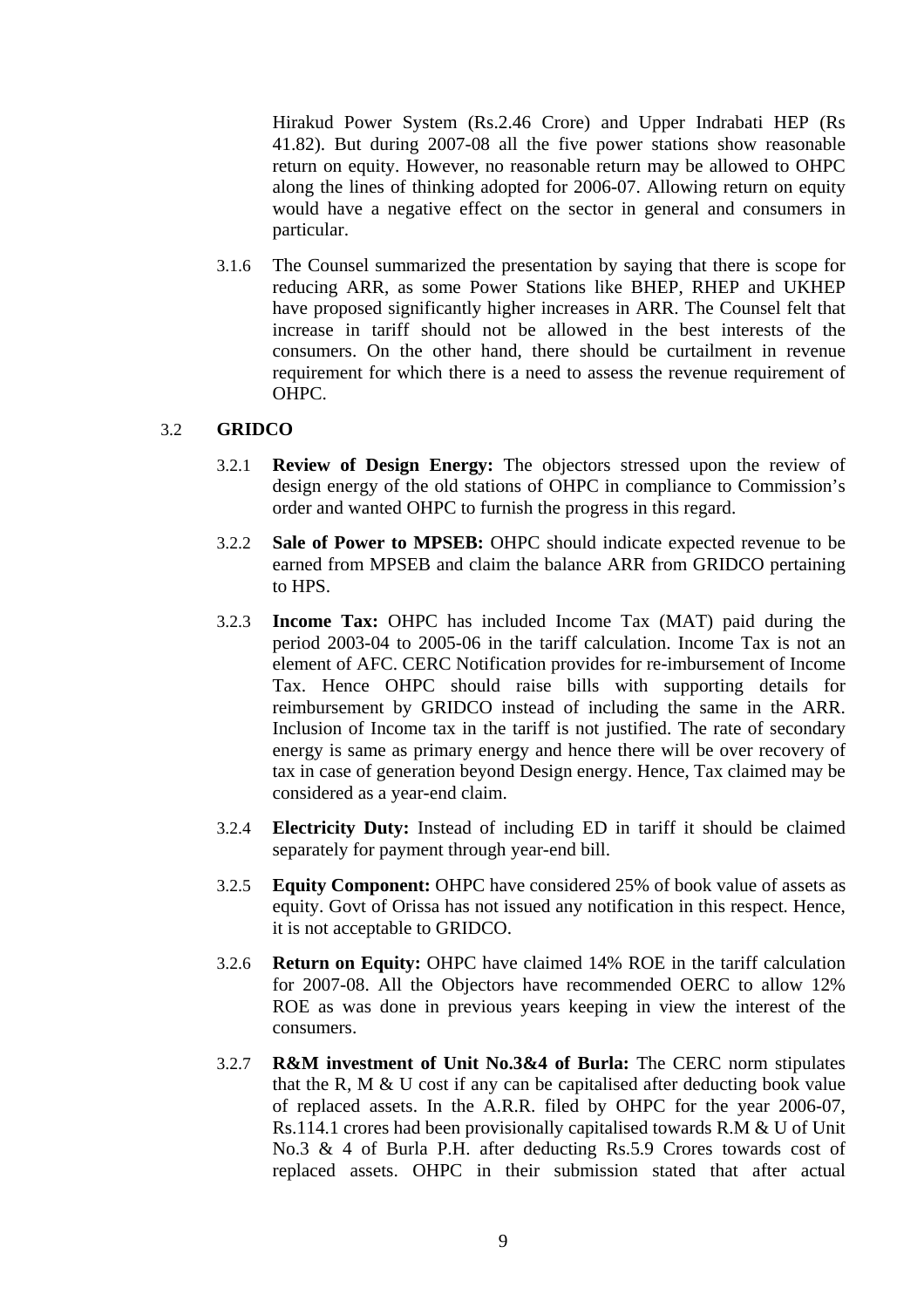capitalisation, the adjustments will be made in the ARR for the year 2007- 08.OHPC have capitalised Rs.111.75 crores towards R,M&U of Burla Unit 3 & 4 and have claimed 25% of said amount as equity in the present application. In order to examine the claim OHPC may furnish year wise expenditure in the said work indicating expenditure from loan, from their resources and year wise interest capitalised as IDC. Further OHPC may furnish the amount deducted towards value of replaced assets and indicate the amount deducted from capital cost towards infirm power.

- 3.2.8 **7th& 8th Unit of BPH:** OHPC in their ARR for 2007-08 have capitalised Rs.180 crores towards  $7<sup>th</sup>$  &  $8<sup>th</sup>$  Unit of BPH to be commissioned in March, 2007. OHPC may furnish year wise expenditure in the said work indicating expenditure from loan, from own resources and year wise interest capitalised as IDC.
- 3.2.9 **O & M expenditure:** The claim of OHPC towards O & M expenditure is not in conformity with CERC norm. In accordance with the orders of OERC, 4% escalation can only be allowed over O & M permitted for 2006- 07 to derive the O & M for 2007-08.
- 3.2.10 **Depreciation:** In the tariff calculation OHPC have claimed advance depreciation for HPS and BPH amounting to Rs.5.04 crores and Rs.5.9 crores respectively. As regards advance depreciation CERC norm stipulates that advance against depreciation shall be permitted only if cumulative loan repayment up to a particular year exceeds the cumulative depreciation up to that year. HPS as well as BPH do not satisfy the above condition. In case of HPS the total depreciation recovered through tariff up to 2007-08 comes to Rs.139.07 cores where as the total loan repayment up to 2007-08 is Rs.118.49 crores. Similarly in case of BPH against recovery of Rs.60.8 Crores towards depreciation up to 2007-08 the loan repayment is only Rs.15.83 crs. Hence there is no scope for allowing advance depreciation during 2007-08. OHPC have to justify their claim towards advance depreciation.

### 3.2.11 **UIHEP**

GRIDCO has made similar observations relating to Income Tax and Electricity Duty in case of UIHEP as in case of Old Stations.

- 3.2.11.1 **Capital cost of UIHEP:** OHPC have indicated capital cost of UIHEP based on CERC guidelines dt.26.03.04. The said regulation came into force with effect from 01.04.2004 and which stipulates that for the existing generating stations the capital cost admitted by the Commission prior to 01.04.2004 shall form the basis for determination of tariff. Prior to the said notification, cost of spares for 5 years was allowed to be included in the capital cost. Hence further addition of 1.5% of Project Cost towards capital spares need to be explained by OHPC.
- 3.2.11.2 **Repair of rotor poles:** That for repair of rotor poles of all the 4 units, Rs.5 crs. was allowed in the tariff calculation for 2005-06 and 2006-07. OHPC have claimed Rs.5 crs for the said work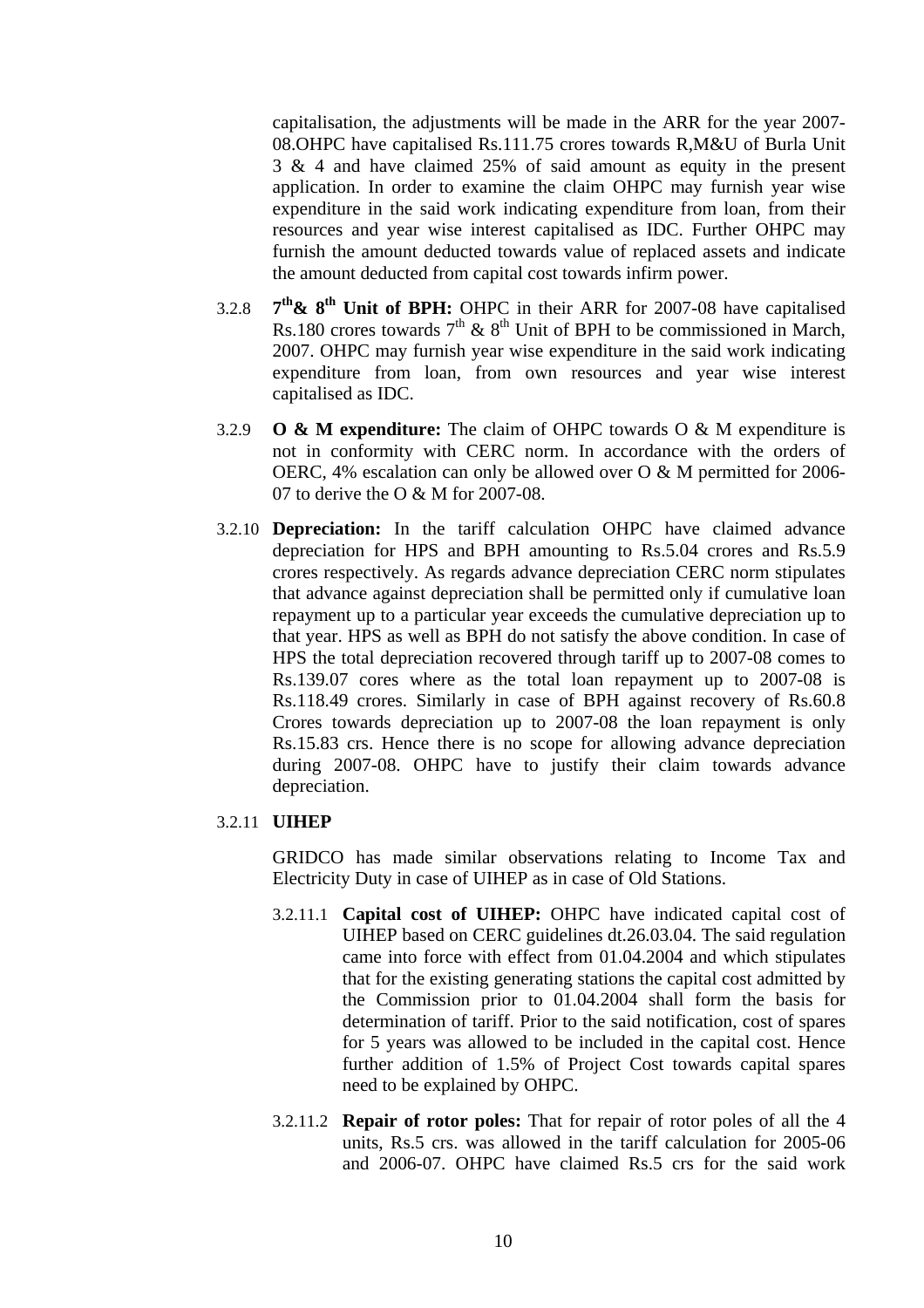during 2007-08. The actual expenditure incurred against the said work may be furnished by OHPC.

# 3.3 **Shri Jayadev Mishra**

- 3.3.1 General: OHPC should accept Rs.251.09 crore as annual revenue requirement of 2007-08. There are scopes for higher generation and higher profits even by retaining the same per unit cost of individual station as in 2006-07.
- 3.3.2 **Individual Station wise PPAs:** Although OHPC has indicated that it has submitted the draft PPAs to GRIDCO it has not been executed so far. Hirakud and Chiplima should be considered as separate stations and separate PPAs be developed. R & M of Chiplima units are long delayed. This is reducing both design energy and peaking capacity of Hirakud system. Losses due to this should be evaluated  $\&$  be borne by responsible entities. A high level bridge may be constructed at Junagad over Hati river, if necessary being funded by OHPC to avoid stoppage of units at Upper Indravati Power Station during the rainy season.

# 3.3.3 **Perspective Plan for Hydro Development (Sindol I Deogaon)**

OHPC is proposing execution of Sindol I. It may examine if a channel can be constructed to put surplus water of Mahanadi river from this forebay to Rengali reservoir where additional generation would also be possible.

Sindol III – Similarly a channel from Sindol III (Godhaneswar to Samal barrage will help augmentation of irrigation & industrial water required for additional thermal generation in the state between Talcher – Dhenkanal.

The project report for Indravati Pumped Storage and Baitarani Pumped Storage schemes be developed and proposal for execution should be submitted either by themselves or through NHPC/NTPC/Private Sector.

With many large thermal stations likely to come up in the state in the near future these two projects will help OHPC to purchase off-peak or infirm thermal energy and convert it to high cost peak energy for at least intraregional trading within the Eastern regions.

3.3.4 **Tariff Issues :** Since OHPC is not executing any new project presently, the profit of Rs.220.6 Crores as on 31.3.06 can be invested for renovation of units and discharging existing high cost loans if any. They should retain the same tariff as approved by the Commission for FY 2006-07, till the individual PPAs are approved by the Commission. Losses if any due to this in 2007-08 may be met from the revenues derived from U.I. charges, sale of higher secondary energy by maintaining full machine availability during the rainy season. The Commission should advise the State Government to retain capital cost of old stations and other incentives at the same level until the power sector turns around in the state at least till FY 2011.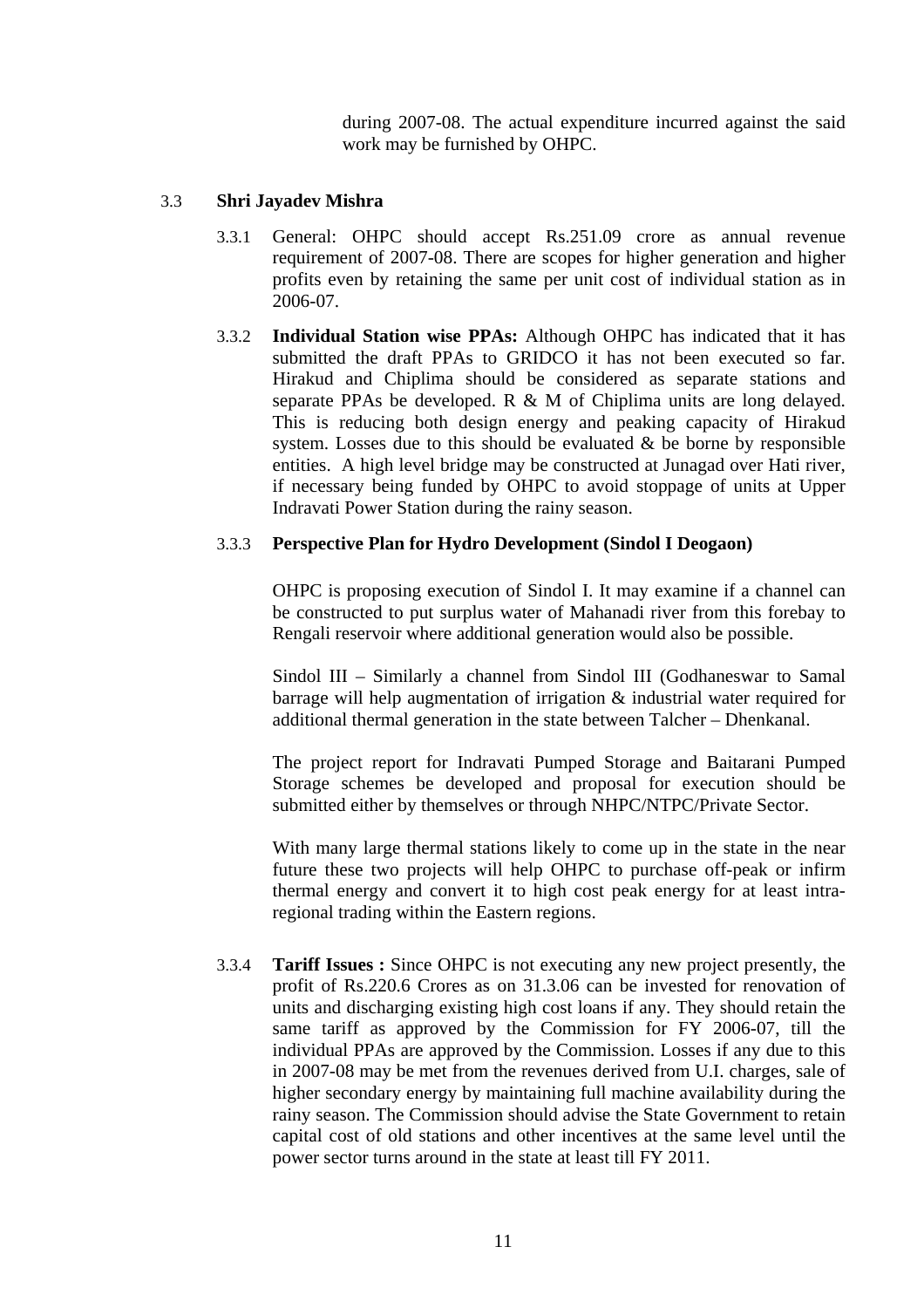OHPC & Gridco are organizations fully under state control and innovative actions by these two organizations can wipe out past losses through off peak purchase and peak sales of energy within the eastern region, which has low hydro generation capacity.

Since Gridco's position as a trading organization is under litigation, the Commission may consider for OHPC to conclude PPAs with distribution companies.

### 3.4 **WESCO**

WESCO has analysed the ARR Application under various heads as mentioned below:-

- 3.4.1 **O & M Expenses:** The Commission should consider the actual O & M expenses unit wise for the FY 2004-05 and 2006-07 (upto Sept-06) to ascertain the trend along with the norms so that appropriate  $O & M$  expenses for respective units can be worked out for FY 2007-08.
- 3.4.2 The Commission in its tariff order for FY 2005-06 allowed Rs.16 Cr. towards special repair of rotor poles of UIHEP @ Rs.5.00 Cr. per annum w.e.f. FY 2005-06.The repair of rotor poles in UIHEP are in the nature of Capital Expenditure, which should not be a part of Revenue expenditure for determination of tariff. Thus, WESCO submits that the Special repair of rotor poles in UIHEP and special repair of starter winding in unit-4 of UKHEP may be excluded from the purview of O & M expenses in 2007-08. Thus the special repair expenditure of Rs.5.00 Cr. for UKHEP may be disallowed from the tariff computation of FY2007-08.
- 3.4.3 **Interest on Loans:** In the ARR for FY 2007-08, the calculations made by OHPC under "Interest on Loans" is not as per the correctives suggested by the OERC and accepted by the Govt. of Orissa and hence no interest should be claimed on State Govt. loans for OHPC Old stations.
- 3.4.4 **Guarantee Commission:** The Guarantee Commission claimed by OHPC is on the higher side.
- 3.4.5 **Return on Equity:** Pursuant to the Commission's order and the Govt. of Orissa's Notification, OHPC shall not be entitled to earn any return on equity (ROE) till the sector becomes viable on a cash basis. WESCO submits that ROE claimed by the OHPC in the ARR on investment prior to 1.4.96 should be disallowed.
- 3.4.6 **Income Tax (MAT):** OHPC may be directed to submit the Income tax payment details for FY 2006-07 up to Second quarter for its core activities and provisional computation for the other two quarters.
- 3.4.7 **Reservoir level:** WESCO submits that the availability of power from state hydro stations would be 7128 MU in FY2007-08 as against the proposal of 5884 MU by OHPC considering the reservoir level as on 01.10.2006.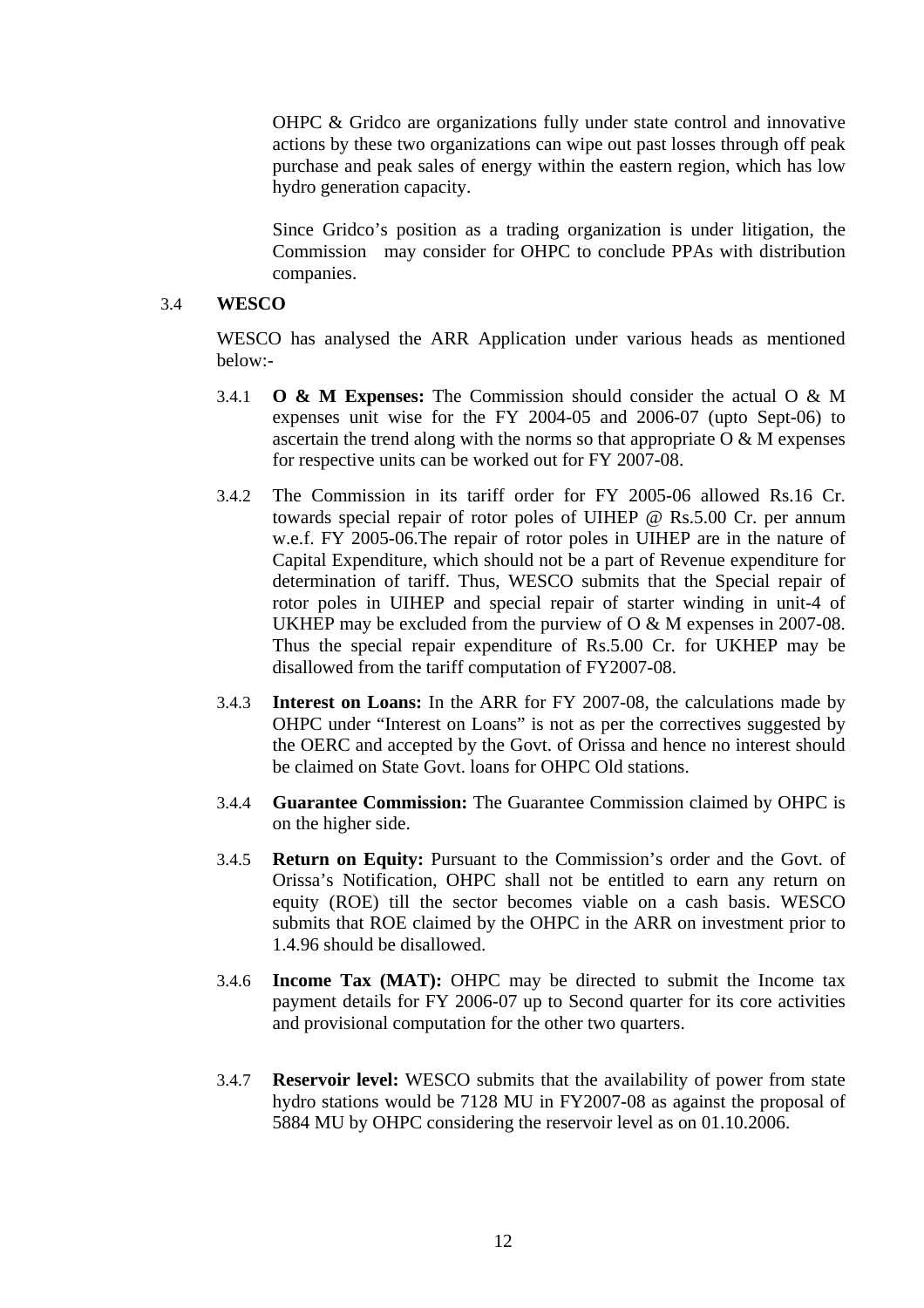- 3.4.8 **Miscellaneous Income:** Interest on GRIDCO Bonds and other miscellaneous receipts are to be deducted from the ARR of OHPC.
- 3.4.9 **Truing up:** The benefits of high hydro years should also be passed on to the consumers of Orissa by truing up of the performance of OHPC during the previous years and the impact should be taken into account in the ARR of OHPC.

# 3.5 **Mr. R.P. Mohapatra**

- 3.5.1 The increase in the projected tariff for the year 2007-08 over that for past years is unusually high in respect of the old power stations.
- 3.5.2 The increase in tariff projected for the year 2007-08 is based on the projected tariff for the year 2005-06, which itself needs a review.
- 3.5.3 The Applicant is projecting higher tariff, taking full advantage of the cost plus principle for determination of tariff and therefore needs examination by the Commission, with a 'fine tooth comb".
- 3.5.4 Though the Commission has directed OHPC to carryout certain exercises, which have a direct bearing on tariff, the Applicant is avoiding/delaying to execute the same.
- 3.5.5 The Applicant be asked to submit the additional data/clarifications and if it fails to submit satisfactory data/clarifications, the present application may be rejected and the tariff approved by the Commission in its Order dated 23.03.2006 may be allowed except for Upper Indravati.
- 3.5.6 The following comments may be noted while approving the ARR of the applicant.

# 3.5.6.1 **UIHEP**

- **(i)** The steps taken during the last 4 years to approach the CEA or constitute a group of independent experts in consultation with CEA to determine the allowable capital cost on completion of the project is unsatisfactory.
- **(ii)** The actual Capacity Index achieved by the Power Station from 01.04.2001 and the project capacity Index for the year 2007-08 has not been submitted.
- **(iii)** The two-part tariff, indicating the primary energy charges and the capacity charges has not been given.

# 3.5.6.2 **OLD STATIONS:**

(i) The actual Capacity Index achieved year wise from 01.04.2001 onwards and the method of computation in respect of the Rengali, Upper Kolab, Balimela & Hirakud Power Stations, has not been given.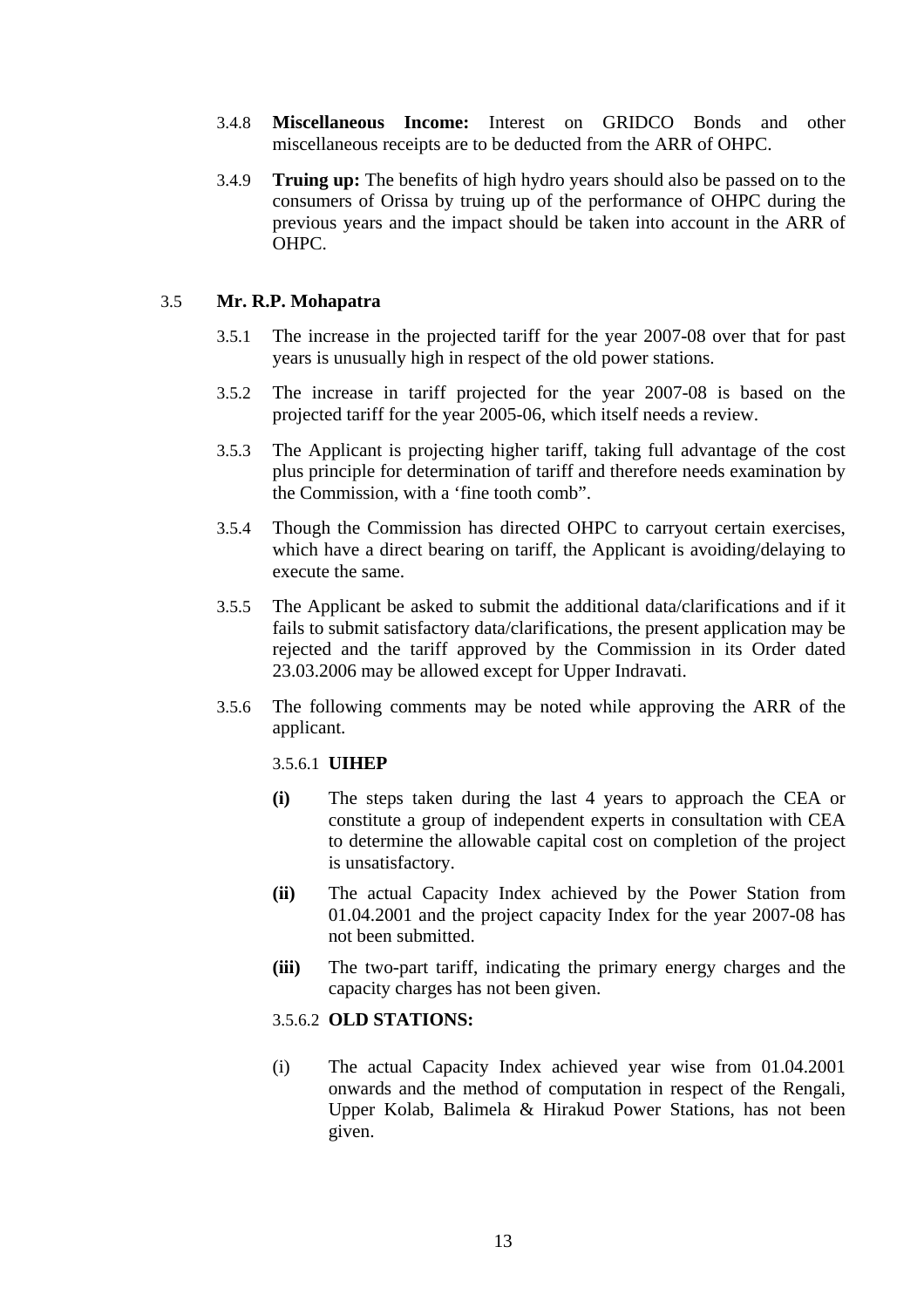- (ii) Separate calculation to determine the tariff of Burla & Chiplima Power Stations has not been submitted based on the Order dated 10.06.2005 of the OERC in Case No.153/2004.
- (iii) The design energy of the individual power stations was to be determined by approaching CEA vide OERC Order dated 09.07.2001. The submissions by the Applicant that a Consultant has been appointed in October, 2006 (against target date of November, 2005) is disquieting. The credibility of the Consultant firm appointed should be given.
- (iv) Confirmation that the proposals for Renovation & Modernisation of the old units, which was to be submitted by 10.09.2005, vide Para 6.5(i) of the OERC Order dated 10.06.2005, have not been submitted.
- (v) That even though the actual generation of energy of the Rengali HE Project is consistently more than 750 MU, the "design energy" is being taken das 525 MU for the purpose of tariff, which is unacceptable and constitutes an avoidable burden on the Consumers of the State.
- (vi) The audited accounts of the OHPC, for all the years' upto 2004-05 should be submitted to determine the cost and tariff.
- 3.5.7 The Commission may prescribe a two-part tariff, with capacity charges & primary energy charges for recovering the full fixed cost. It is necessary for Orissa, because of the very high installed capacity of the Hydro Power Stations, compared to the design energy, thus boosting up the tariff, based on the single part primary energy charges.
- 3.5.8 The Applicant has not indicated whether a separate account has been maintained to keep the funds earned out of secondary energy, the charges for which was determined as equal to primary energy charges by the Hon'ble Commission.
- 3.5.9 When two additional units are installed in the Balimela HES, there will be a sharp increase in the primary energy charges (as there will be no increase in the design energy). If in any particular year secondary energy is generated, the consumers have to pay for it, at an inflated rate.
- 3.5.10 The Applicant does not have to incur any additional expenditure for generation of secondary energy and has only to make the machines "available", which he is anyway mandated to do. The submissions of the Applicant in Case No.153/2004, vide para 5.1.8 of the OERC order dated 10.06.2005 in this regard are not acceptable due to the following reasons.
	- (i) The machines are not being overloaded to generate the secondary energy. They operate within the design load and hence within the design winding temperature. Therefore there is no question of reduction of machine life.
	- (ii) The cost of turbine lubricating oil consumed is minimal.
	- (iii) Machines are designed to operate & not for giving rest. Normal generation results in normal wear  $\&$  tear and the O  $\&$  M charges adequately address this.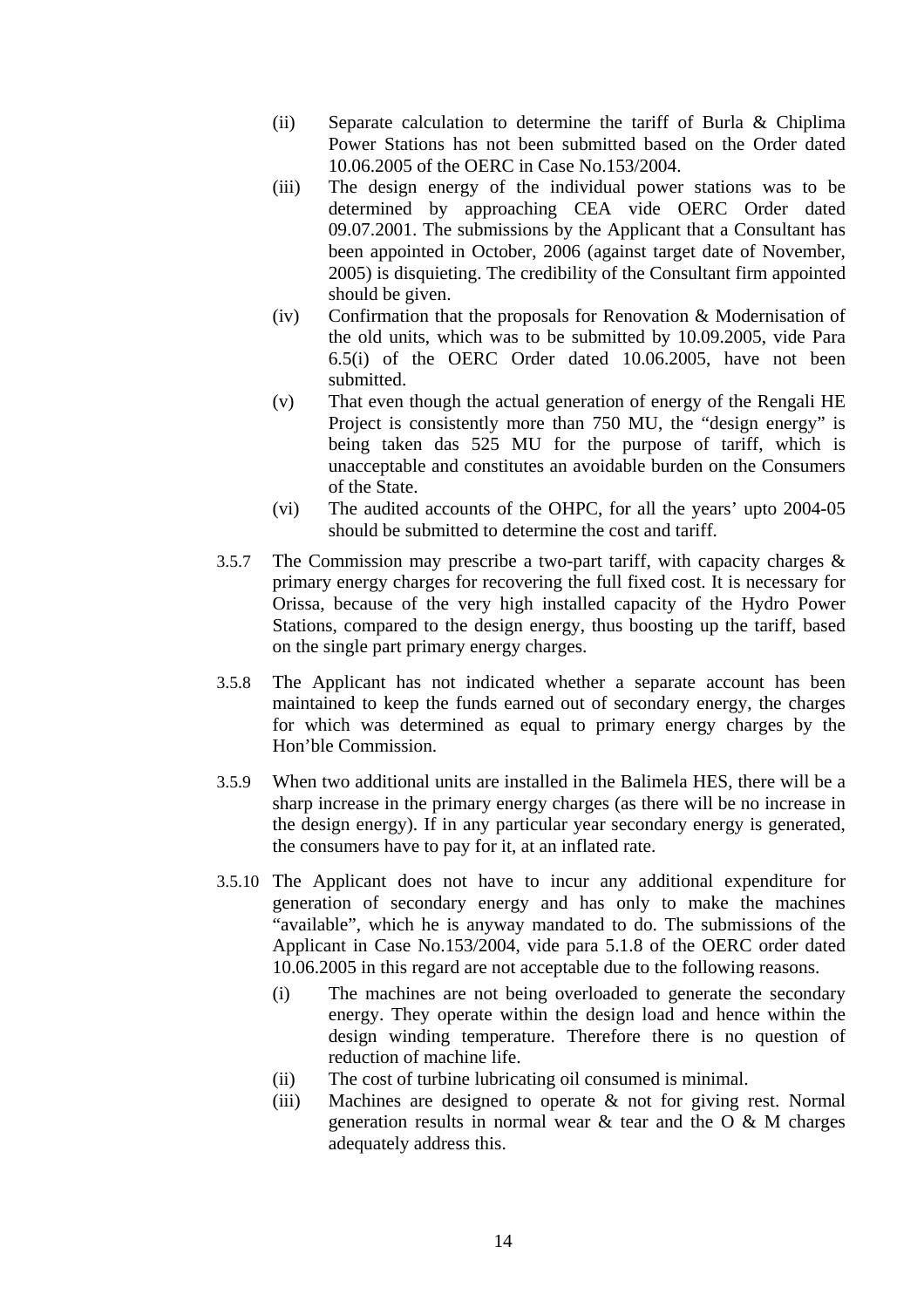- 3.5.11 The Applicant may be given an incentive for Secondary energy generation to motivate him to maintain 100% machine availability during monsoon (Hirakud, Rengali, UIHEP) or at the time of higher inflow (Balimela Upper Kolab). This may be 5 P/U as recommended by K.P. Rao Committee. This works out to 16.67% of the primary energy charges for the old power stations and 8.5% of the primary energy charges in case of UIHEP. These incentives are reasonable. The Applicant shall however be protected against hydrology failure.
- 3.5.12 The Applicant should give the reservoir levels as on 01.11.2006 & the actual generation from April-October, 2006 of the various power stations.
- 3.5.13 It is prayed that the Commission should determine the ARR & Tariff based on the above submission of the Petitioner.

# 3.6 **NESCO**

The Submissions are the same as WESCO.

### 3.7 **SOUTHCO**

The Submissions are the same as WESCO.

### 3.8 **Views of Government of Orissa:**

The Government of Orissa representative from the Department of Energy stated that the State Government had not yet decided regarding keeping in abeyance the effect of up-valuation of assets of OHPC old stations.

# **4 REJOINDER OF OHPC:**

# **Old Power Stations:**

- 4.1 **Review of Design Energy:** The job of re-assessment of design energy of OHPC Power Stations has been awarded to the consultants M/s SPARC, Bhubaneswar on a turn-key basis, who are currently working on the inception report, which shall be submitted to OHPC shortly.
- 4.2 **Sale of Power to CSEB:** As per the order dtd. 17.08.06 of Govt. of India, Ministry of Power, now the power is being supplied from 05.09.06 to CSEB instead of MPSEB. Since, the difference as compared to the unit rate proposed in the application is very negligible, the same has not been considered separately.
- 4.3 **Income Tax**: OHPC has no objection, if the income tax paid by OHPC is included in the ARR of GRIDCO & reimbursed to OHPC in accordance with CERC regulation.
- 4.4 **Electricity Duty:** OHPC has no objection if the electricity duty paid to the State govt. by OHPC is included in the ARR of GRIDCO & reimbursed to OHPC as agreed in the PPA.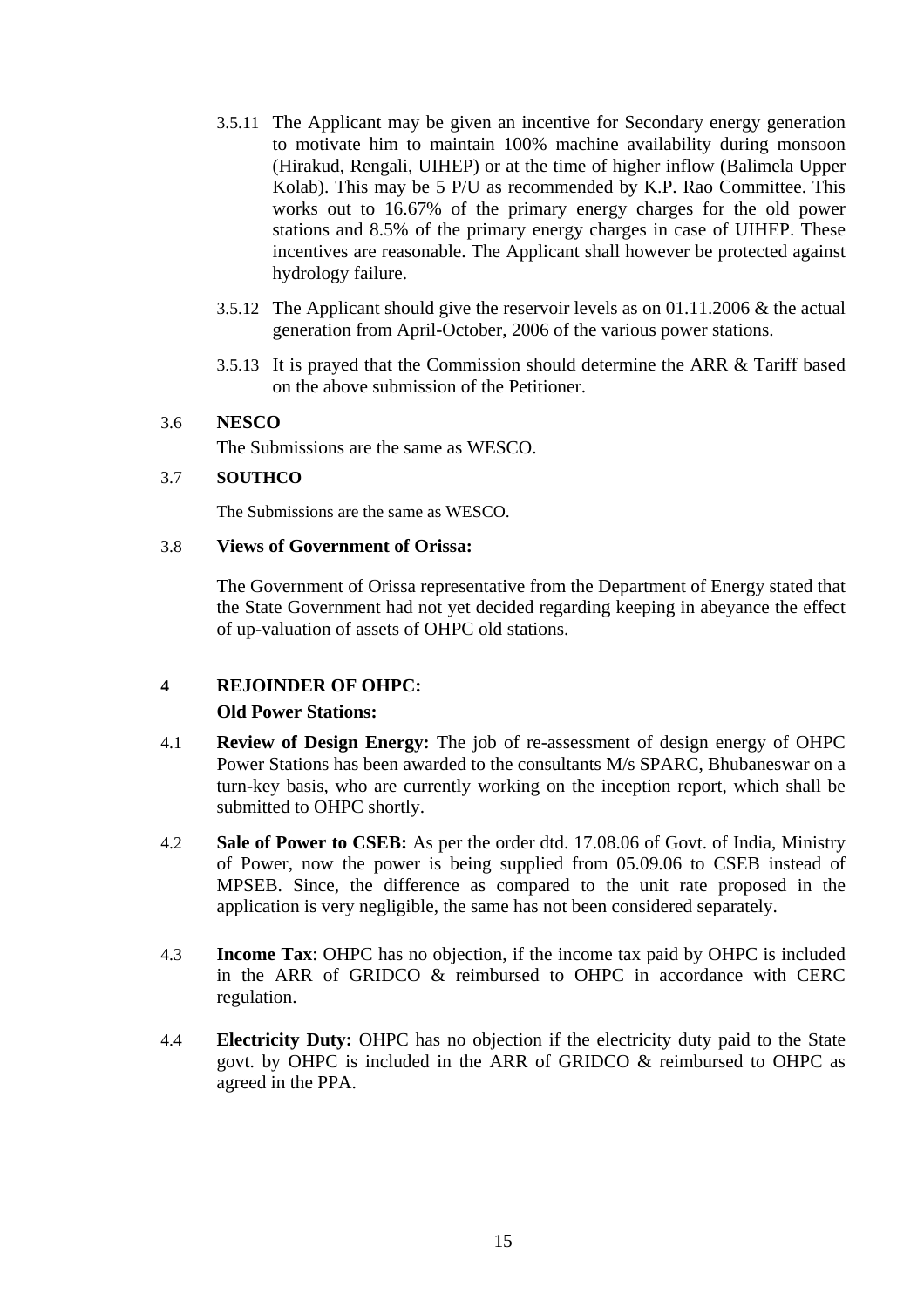- 4.5 **Equity component:** Since, revaluation of assets was kept in abeyance for tariff purpose, equity base of 25% has been considered in tariff on the book value of the assets.
- 4.6 **Return on Equity :** As per CERC norms, RoE @ 14% is being allowed to the generators across the country & also to the other generators supplying power to GRIDCO. Hence, OHPC, as a generator should also be allowed RoE @ 14%.
- 4.7 **R, M & U investment of Unit 3 & 4 of Burla :** The audited capitalised cost of Rs. 111.75 Crs. has been arrived after giving credit of Rs. 4.74 Crs. for sale of infirm power till COD. There is no sale value of replaced assets as these are all scraps.
- 4.8 **7th & 8th extension units of BHEP :** BHEP extension units are expected to be in operation by March'07 / April'07. The capitalized cost is based on payments made to the contractor and liabilities to accrue as on 31.03.2007.
- 4.9 **O & M Expenses:** The O & M expenses is based on audited accounts of 2005-06 (which is more than that was claimed and allowed in the tariff of  $2005-06 \&$  plus escalations @ 4% for 2006-07 & 2007-08.
- 4.10 **Depreciation:** If the advance against depreciation to the extent of loan repayment in a year shall not be passed in the tariff, it shall be very difficult for timely repayment of the loan. This needs to continue till GRIDCO liquidates the outstanding dues in full.

# **UPPER INDRAVATI H. E. PROJECT:**

- 4.11 Income Tax & Electricity Duty: Same as indicated for old Power Stations.
- 4.12 **Repair of rotor poles:** The rotor pole repair work at UIHEP is a special repair job. Considering the importance & nature of defect in the rotor pole and other relevant factors, OERC has accepted it as a deferred revenue expenditure & hence a part of O & M to be recovered over a period of three years. The depreciation of UIHEP for the proposal of tariff has been limited to repayment of PFC Loan & hence, no amount is available with OHPC to fund such expenditure.
- 4.13 **Capital cost of UIHEP:** For tariff purpose, the capital cost considering 50% of the dam cost is taken at Rs. 1195.42 Crs. against the capital expenditure of Rs. 1195.17 Crs. as on 31.03.2001 and Rs. 1253.96 Crs. as on 31.03.2006. Further, capital expenditure are being made towards rehabilitation & resettlement as & when approved by the Govt.
- 4.14 **Interest on Loans:** Interest on Govt. and PFC loans are to be paid by OHPC. Interest on deemed loans relating to projects are as per the norms and allowed to all other generators which can not be denied to OHPC.
- 4.15 **Guarantee Commission:** The guarantee commission is as per the norm of the Govt. however, OHPC has taken up with the Govt. for payment of guarantee commission on outstanding balance of loan.
- 4.16 **Reservoir level & Availability of Power:** Availability of power projected for FY 2007-08 is a speculation based on the reservoir level at the time of filling of application and the current inflow pattern. This has been proposed to the extent of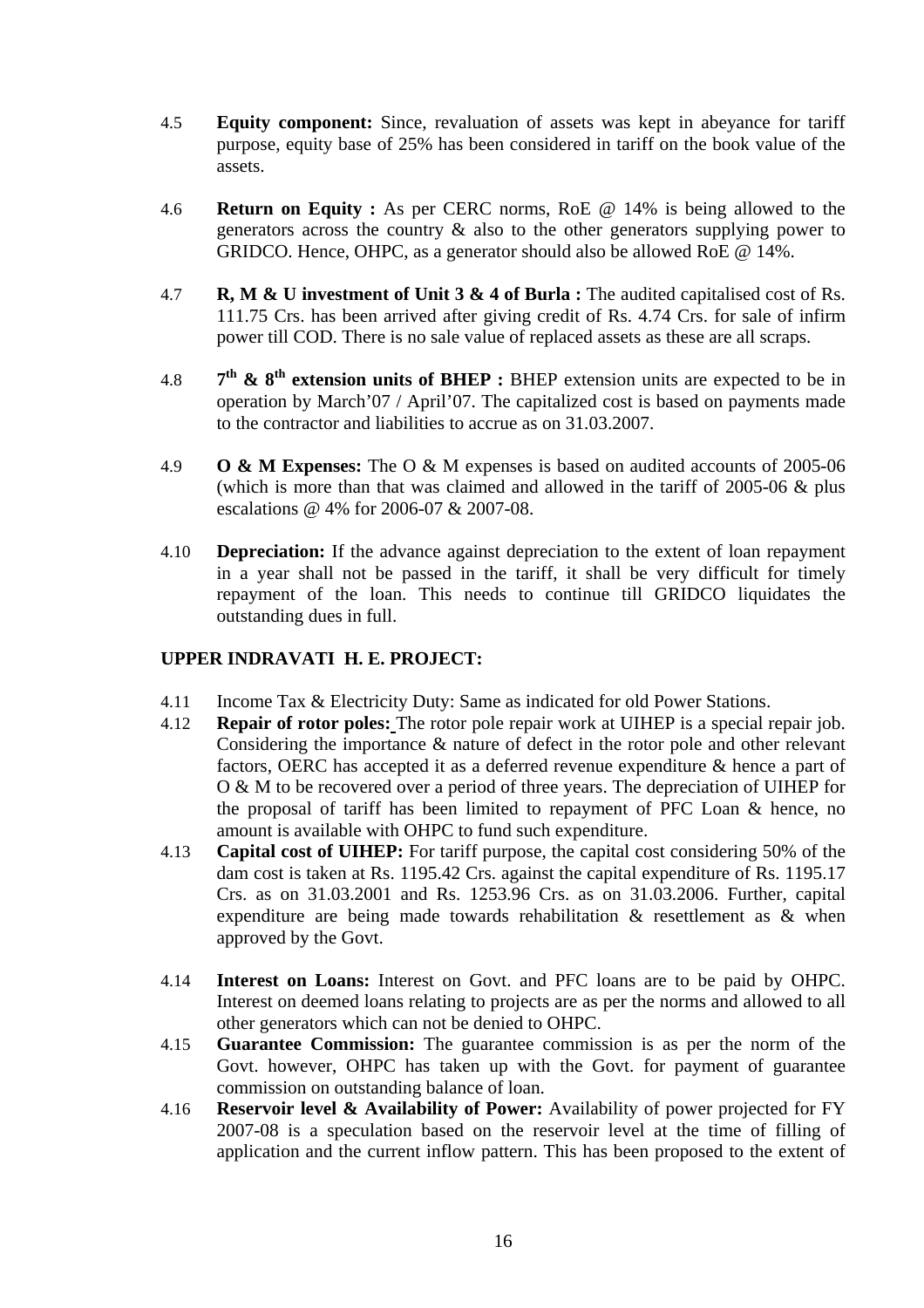the design energy of all the Power Stations. In case of excess generation beyond design energy shall also be sold to GRIDCO.

- 4.17 **Miscellaneous Income:** Miscellaneous income is small non-recurring incomes & mostly relate to the prudential cost management. Such incomes do not find place in the CERC norms.
- 4.18 **Truing up :** Only in a few years has OHPC generated more than the design energy & in many years the generation is less than the design energy due to poor hydrology condition. Only in the year 2002-03 the lower generation is compensated in case of UIHEP but not in other old Power Stations.

**General:** The revalued transfer cost of the projects as on 01.04.96 have not been considered in the tariff calculation, as per OERC's tarif order for the previous year.

- 4.19 Upper Indravati H. E. Project:
	- (i) **Availability of UIHEP:**Day ahead declared capacity depends upon the water & machines available for the power generation for the next day. So, it may be too early to project the capacity index for the year 2007-08.
	- (ii) In two-part tariff, the AFC is to be approved by the Hon'ble Commission. When monthly billing is made as per the formula given in the CERC notification, both Primary Energy Charges & Capacity Charges shall vary, total AFC remaining same.
- 4.20 **Old Power Stations of OHPC:** (i) Two-part tariff has not yet been implemented at the old Power Stations of OHPC. Hence, the capacity index is not being computed.
	- (ii) Separation of Burla & Chiplima: Chiplima Power Station utilizes the discharge water of Burla Power House. As such the operation of Chiplima Power Station is fully dependent upon the generation of Burla Power Station. Hence, separation of Burla & Chiplima Power Station is not feasible.
- 4.21 **Implementation of two-part tariff**: OHPC prefers a two-part tariff in all its Power Stations.
- 4.22 **Separate Fund:** As per OERC's order the revenue earned out of the sale of secondary energy may remain as part of normal fund of OHPC but shall be utilized to replenish the shortfall in revenue due to less generation by OHPC in years of hydrological failure. Due to huge outstanding against GRIDCO, there is no inflow of funds on A/c of sale of secondary energy during the year 2004-05.
- 4.23 The issue of pricing of the secondary energy has been discussed adequately at CERC & also at OERC during last few years. Though, there is a up-coming of two units at BHEP, design energy may not be changed as it depends upon hydrological parameters. However, this shall help to meet the peak demand.
- 4.24 **Individual Station-wise PPAs:** Draft PPAs of all the old Power Stations has been sent to GRIDCO for their concurrence & signature. The separate PPAs for Burla & Chiplima is not feasible as Chiplima Power Station utilizes the discharge water of Burla Power House. As such the operation of Chiplima Power Station is fully dependent upon the generation of Burla Power Station.
	- (i) Construction of a separate channel at Chiplima may not eradicate the weeds problem and this is considered not feasible due to some Procedural & Technical prohibitions. However, OHPC has planned to construct a bridgecum-trashrack system at the upstream of forebay pond to arrest the weeds.
	- (ii) The construction of a bridge on Hati river at Junagada may be taken up by the State Govt. through concerned deptt.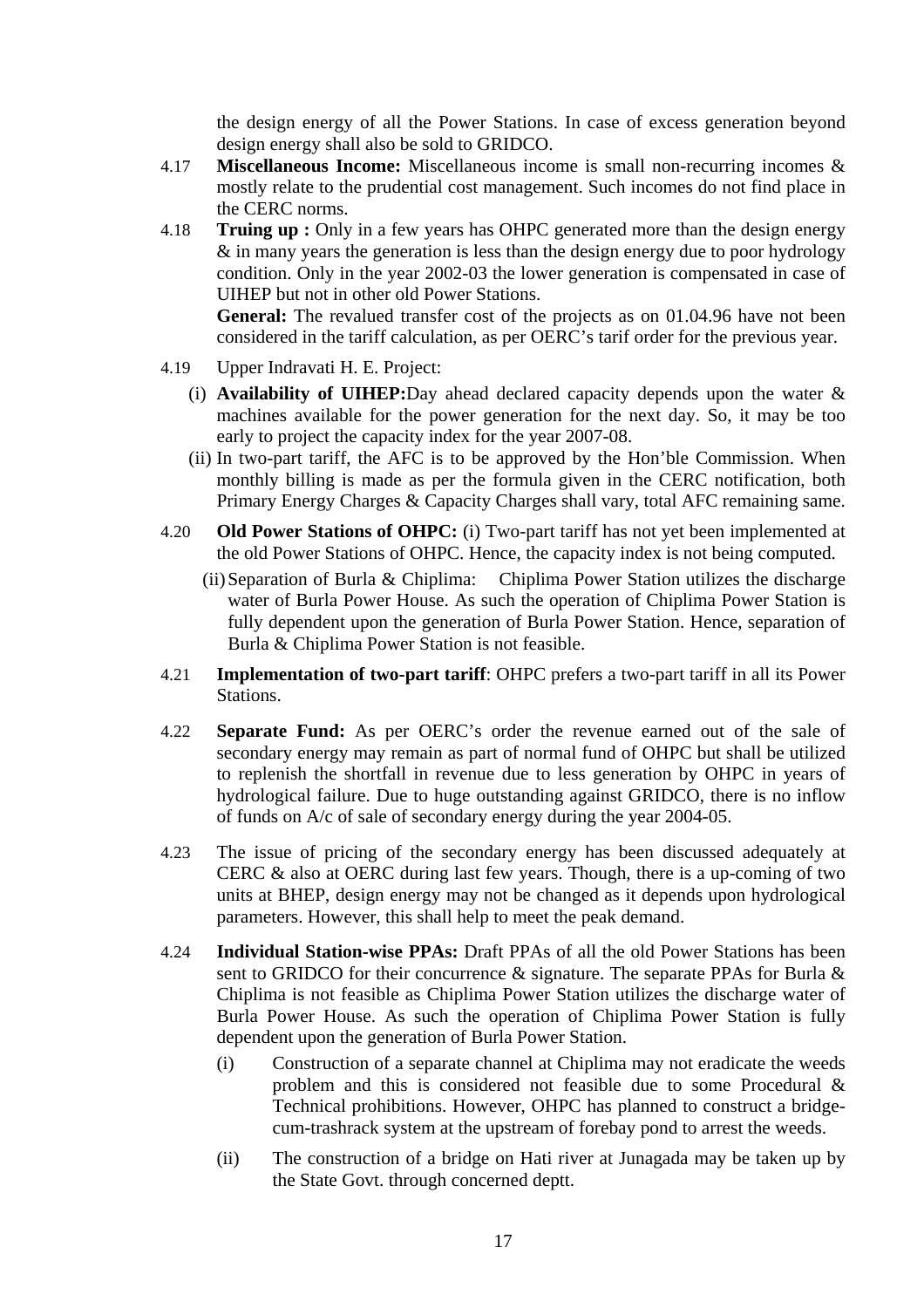(iii) Renovation in excitation system & governing system with latest digital type of unit I & II of Rengali Power House is being made recently.

# **5 COMMISSION'S OBSERVATION AND ANALYSIS OF OHPC'S PROPOSAL:**

- 5.1 The Commission is duty bound by statute to fix tariff for a generating company in respect of its supply of power to distribution licensees vide S.62(1)(a) of the Act. The generating company, for this purpose, is legally liable to file its ARR & tariff application. The tariff so fixed would apply whenever a DISTCO purchases power directly from OHPC. The question that arises is whether the tariff so fixed is applicable when GRIDCO, a trader, purchases power form OHPC for the sole purpose of supplying to some DISTCOs under a contractual obligation. This is essentially a question of extended applicability of the tariff set by the Commission and not a question of power of the Commission to set tariff for generating companies supplying electricity to DISTCOs. The question is whether applicability of the tariff so determined by the Commission can, in the special circumstances of single buyer model prevailing now, extend to a trader who under a contractual arrangement buys power from the generating company to the exclusion of all other buyers and sells power to only specified DISTCOs, and none others, so long as the requirement of such specified DISTCOs remains unfulfilled. Had there been no such contractual arrangement (PPA's and BSA's), the tariff determined by the Commission would not apply. But when such contractual arrangement exists, if the Commission does not apply this tariff, in respect of sales to GRIDCO, it would amount to allowing DISTCOs to obtain power at a price different from this tariff. DISTCOs would thus be circumventing this tariff. They would also be departing from the procurement price fixed by the Commission under law [S.86(1)(b)] in the context of a single buyer model. For this reason in these special circumstances of single buyer model which exists as a fact, a rate based on the tariff fixed for generating company qua DISTCO has been thought necessary to be applied to purchases by GRIDCO functioning as the sole trader. Indeed GRIDCO is for the time being a single conduit for supply of power by the generating company to DISTCOs, such that in effect and substance the generating company is supplying power to DISTCOs. DISTCOs must not be free to depart from the Tariff set for supplies to them, by a generating company merely by reason of the technicality of the conduit of supply being a trader. The single buyer model as prevailing in the State of Orissa is not repugnant to any provision of the Electricity Act, 2003. But if tariff determined by the Commission is not made applicable to the single buyer it would frustrate the object of Sec.62(1)(a) of the Act. It could not be the intention of the legislature that where the single buyer model prevails the sales of power to DISTCOs should escape the tariff regime. Accordingly the tariff determined by the Commission shall be applicable to sale of power by OHPC to GRIDCO.
- 5.2 The Commission has thoroughly examined and analysed the proposal of OHPC. The valuable written and oral submissions of the objectors have been considered while deciding the various parameters for determining tariff. While determining the tariff for the OHPC old stations, the principles and procedures set out in CERC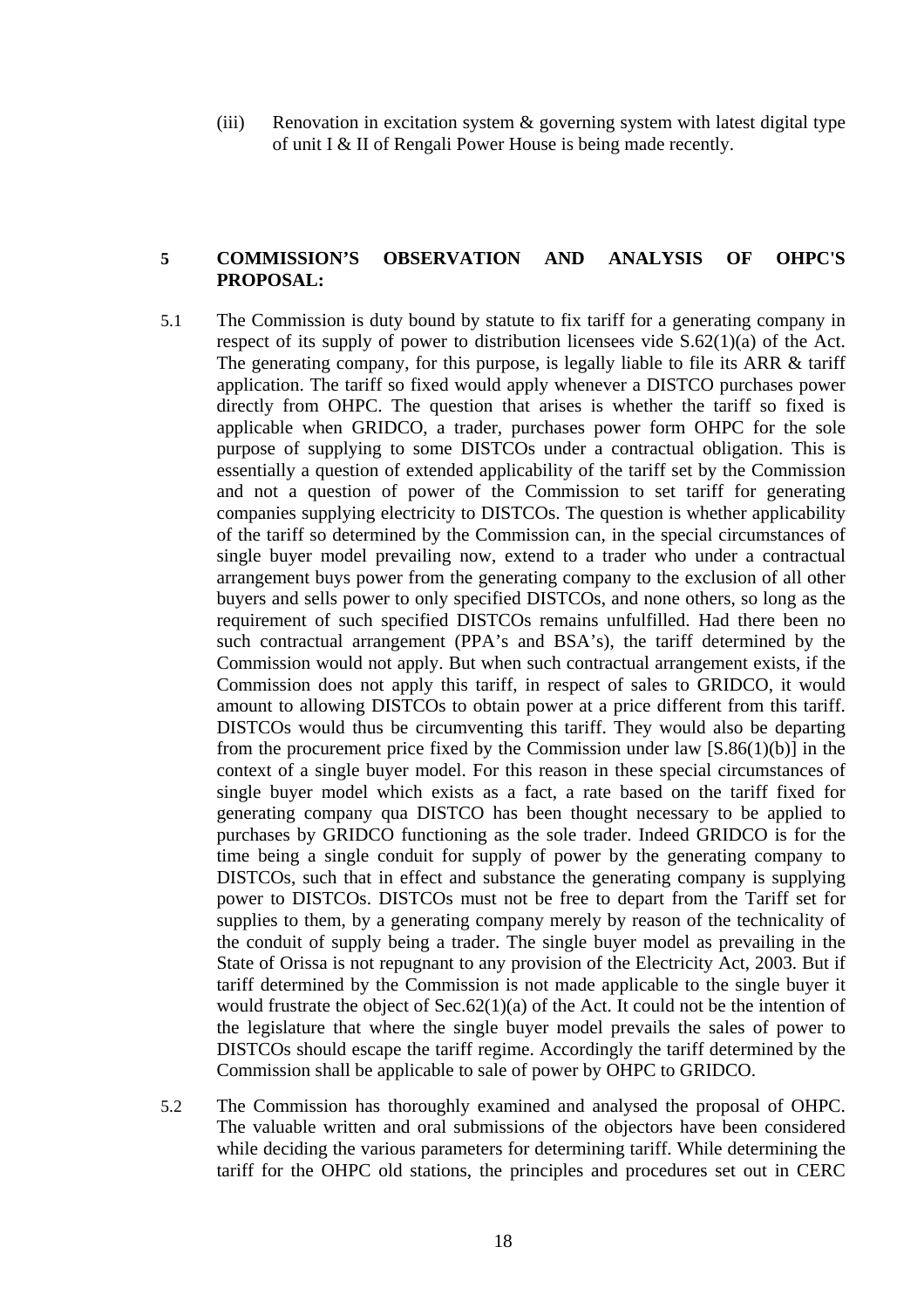Regulations have been followed with deviations, wherever required with proper reasons.

- 5.3 OHPC while requesting for approval of the annual revenue requirement and tariff for the FY 2007-08 had submitted separate calculation as per the direction of the Commission dt.10.06.05 in respect of OHPC's old stations such as Rengali, Upper Kolab, Balimela and Hirakud Power Stations. A separate ARR calculation for UIHEP has also been submitted. The tariff proposal contains technical parameters such as type of hydro stations, capacity index, potential of energy generation and financial details like loans, capital cost, calculation of depreciation, interest etc. OHPC has furnished the technical and financial details in respect of each of the old power stations as well as UIHEP. The station-wise apportionment of capital cost in respect of all these stations has also been provided along with tariff calculations.
- 5.4 During the course of public hearing, the objectors had raised certain specific issues to which OHPC has already submitted its response. The Commission's analysis of the issues relevant for determination of tariff of OHPC is as discussed below:
	- Determination of Design Energy
	- Status of Individual Stationwise PPA
	- Power Procurement from OHPC
	- Capital cost of UIHEP
	- Annual Fixed Charges which shall consist of
		- (i) Interest on loan capital
		- (ii) Depreciation
		- (iii) Return on Equity
		- (iv) Operation and Maintenance Expenses
		- (v) Interest on working capital
		- (vi) Income Tax
		- (vii) Electricity Duty
	- Primary energy charges
	- Secondary energy charges
	- Two-part Tariff
	- Machhkund Hydro Electric Project
	- Perspective Hydro Development in the State

# 5.4.1 **Determination of Design Energy**

As per the directives given by the Commission in its order dtd. 10.06.2005 at para 6.5, OHPC has taken steps for reassessment of design energy, which was initiated earlier. The Commission is regularly monitoring the progress in respect of reassessment of design energy. OHPC has submitted the status on the matter in its rejoinder to the query raised by the Commission as well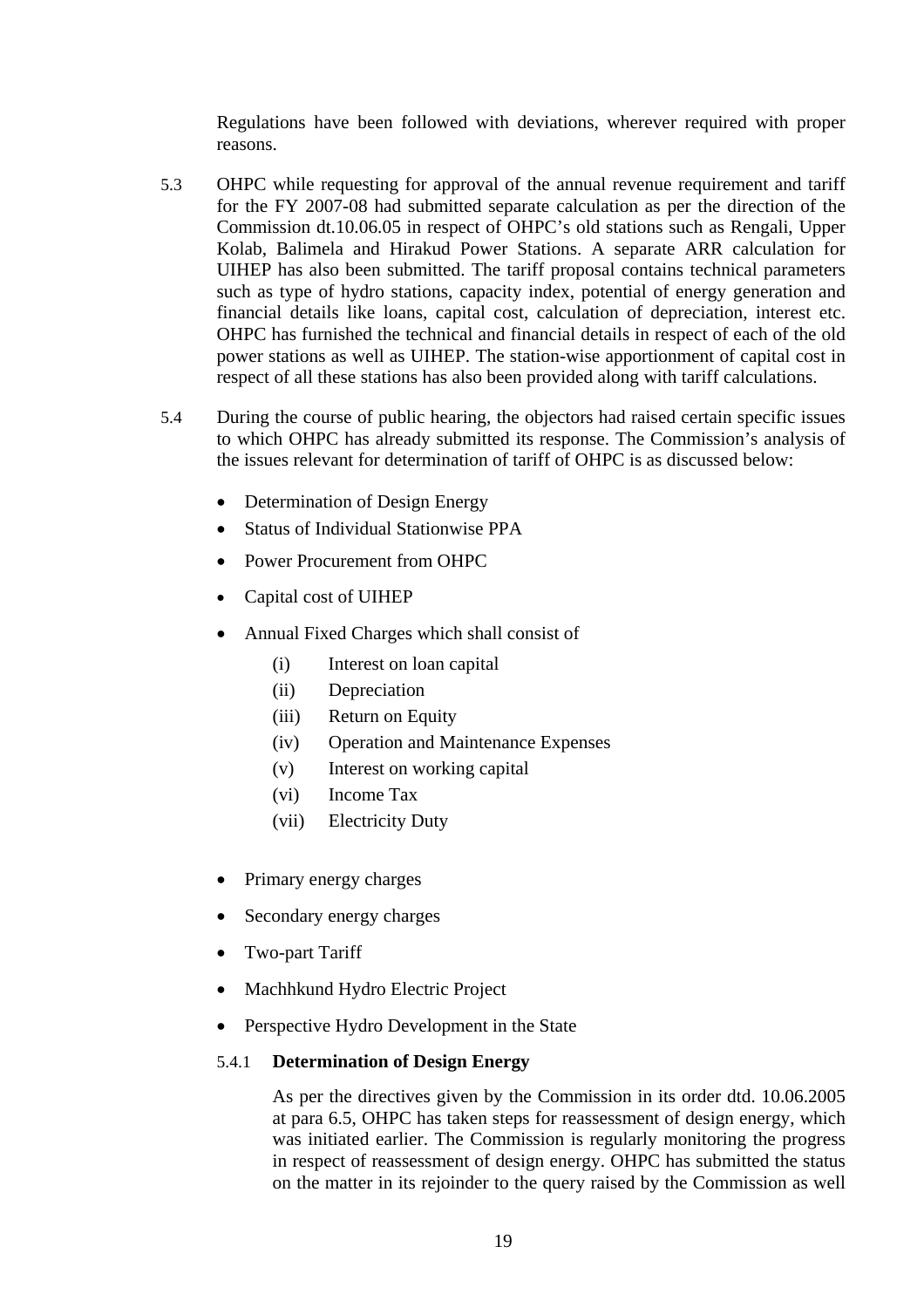as the objectors. From the filing, it is evident that OHPC has already awarded the job of reassessment of design energy to the consultancy agency M/s SPARC, Bhubaneswar to carry out the job on a turnkey basis with an expected completion period of 10 months. An eminent irrigation expert with long standing experience in hydro engineering is advising the agency. The consultancy agency has also submitted the inception report on 31.01.2007 to OHPC. The Commission will be taking appropriate steps on receipt of the report.

For the purpose of determination of tariff for FY 2007-08, the figure of 3714 MU as proposed by OHPC is accepted as design energy of old power stations in terms of Commission's order dtd. 09.07.2001.

### 5.4.2 **Status of Individual Station-wise PPA**

- 5.4.2.1 The Commission wanted to know the status of separate PPAs for each of the power stations of OHPC. In its reply, OHPC has submitted its reply as dealt in para 4.24 of this order.
- 5.4.2.2 Some objectors had raised the issue of separate PPA for Hirakud & Chiplima Power Stations to which OHPC has replied that Burla and Chiplima Power Stations are considered as a single unit for administrative, O & M, Stores and Inventories, accounting and performance purposes, since their inception. Further their dispatch system is clubbed together by connecting two buses and as such, the total design energy has been assessed as 1174 MU. Chiplima Power Station utilizes the discharge water of Burla Power House. Thus, the operation of Chiplima Power Station is fully dependent upon the generation of Burla Power Station. Hence separation of Burla and Chiplima P.S. is not feasible. Excavation of second power channel at Chiplima has been rejected by Govt. of Orissa due to procedural and technical difficulties.

To the proposal for construction of a separate channel at Chiplima, OHPC has clarified its stand at para 4.24 of this order.

OHPC has to find a technical solution to the problem of Chiplima power station so that full capacity of this power house is utilized. This is important because construction of a new power station is posing innumerable problems with regard to land acquisition and problem of rehabilitation. It is all the more important that OHPC take effective steps with the help and guidance of hydro experts available within and outside the country so that Chiplima power house runs to its full capacity.

From the FY 2007-08 onwards the Commission has approved a twopart tariff structure for Hirakud power station. In that case OHPC will not be able to recover the full capacity charge unless they attain the desired capacity index due to non-functioning of Chiplima power station. In view of that the Commission approves the stand of OHPC for a single PPA for Hirakud power station.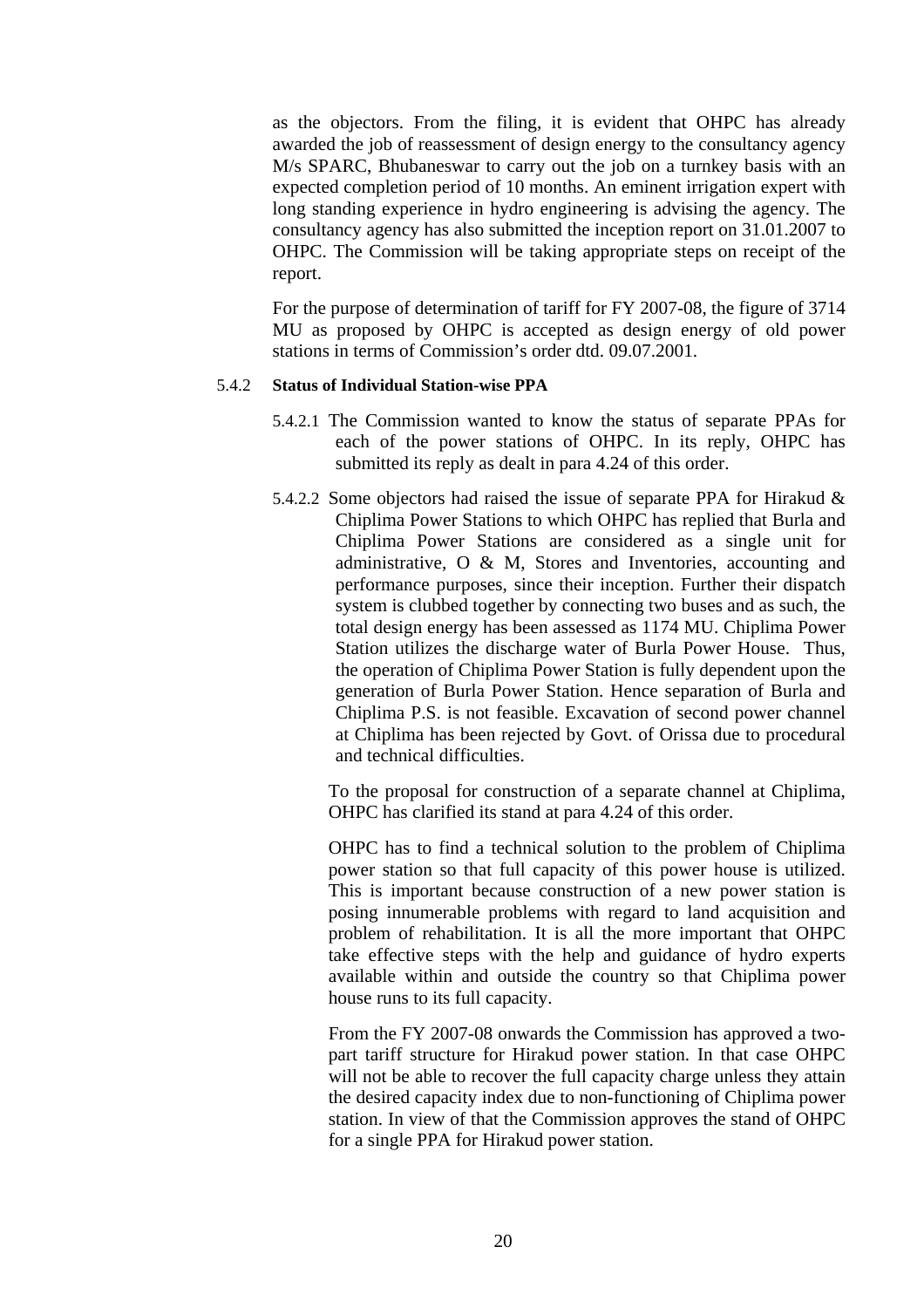### 5.4.3 **Power Procurement from OHPC**

5.4.3.1 The installed capacity of various Hydro Stations owned by Orissa Hydro Power Corporation (OHPC) is 2062 MW as on  $1<sup>st</sup>$  of April 2007 including Orissa share of Machhkund. The details of drawl approved by the Commission for 2006-07 and the projections made by OHPC for 2007-08 are presented in the following table:

|            |                                    |                               |                          | Tryulo Drawi and Frojections For 2007-08     |                                                 |
|------------|------------------------------------|-------------------------------|--------------------------|----------------------------------------------|-------------------------------------------------|
| Sl.<br>No. | Name of the HE<br>Project          | Installed<br>Capacity<br>(MW) | Design<br>Energy<br>(MU) | Commission's<br>Approval for<br>2006-07 (MU) | Proposed Drawl<br>by GRIDCO for<br>2007-08 (MU) |
| 1          | Hirakud (Burla &<br>Chiplima)      | 347.50                        | 1174.00                  | 1162.26                                      | 998.19                                          |
| 2.         | Balimela                           | 510                           | 1183.00                  | 1171.17                                      | 1170.18                                         |
| 3.         | Rengali                            | 250                           | 525.00                   | 519.75                                       | 688.05                                          |
| 4.         | <b>Upper Kolab</b>                 | 320                           | 832.00                   | 823.68                                       | 792.00                                          |
|            | <b>Total</b>                       | 1277.50                       | 3714.00                  | 3676.86                                      | 3648.42                                         |
| 5.         | <b>UIHEP</b>                       | 600                           | 1962.00                  | 1942.38                                      | 1942.38                                         |
| 6.         | <b>Machhkund</b><br>(Orissa Share) | 34.50                         | 262.50                   | 265.00                                       | 265.00                                          |
|            | <b>Total Hydro</b>                 | 2062                          | 5938.50                  | 5884.24                                      | 5855.80                                         |

| Table - 8                                      |
|------------------------------------------------|
| <b>Hydro Drawl and Projections For 2007-08</b> |

- 5.4.3.2 In accordance with Section 61(a) of the Electricity Act, 2003, the Commission is to be guided by the principles and methodologies specified by the CERC for determination of tariff applicable to generating companies. This has been suitably incorporated in the OERC (Terms and Conditions for determination of Tariff) Regulation, 2004. As per CERC regulation, *"primary energy means the quantum of energy generated up to the design energy on per year basis at the generating stations".* Auxiliary energy consumption for surface hydro Electric Power Generating Station with static excitation system is to be determined at 0.5% of energy generated and transformation loss from generation voltage to transmission voltage is to be calculated at 0.5% of energy generated. Accordingly, energy sent out from the generating stations in respect of OHPC should be determined deducting 1% on gross generation treating 0.5% towards auxiliary consumption and 0.5% towards transformation loss.
- 5.4.3.3 As indicated in the above table, the annual energy generated by OHPC's old stations, in a year of normal hydrology, is 3714 MU. After deduction of auxiliary consumption and transformation loss, energy sent out to GRIDCO comes to 3676.86 MU. This was approved by the Commission in its order-dated 09.07.2001 in Case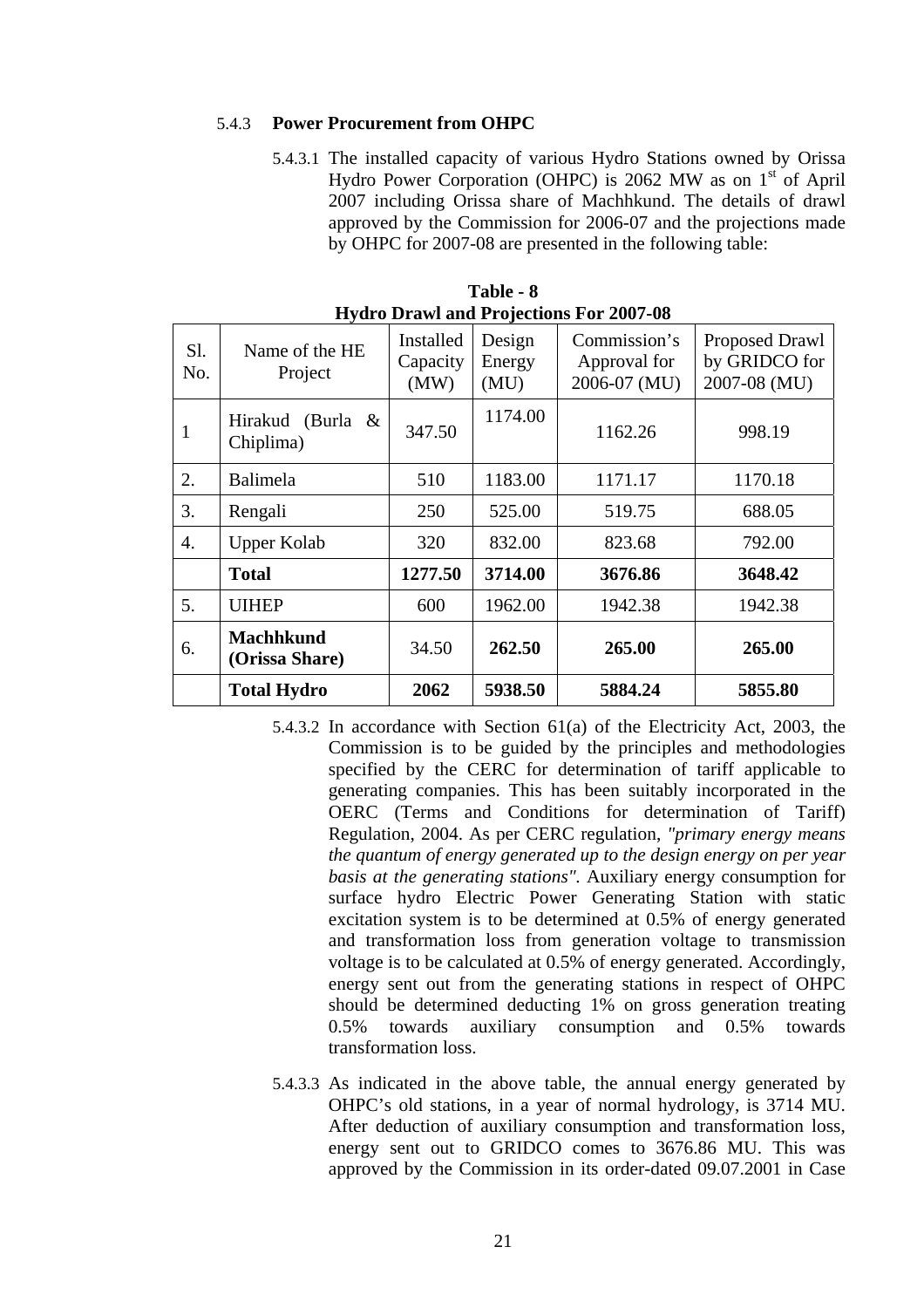No.15/2000. In case of UIHEP, the design energy is 1962.00 MU. After deduction of auxiliary consumption and transformation loss, energy sent out to GRIDCO comes to 1942.38 MU.

5.4.3.4 Based on the inflow trends from April 2006 to March 2007, OHPC furnished the tentative monthly generation programme for its different units. The same has been furnished by OHPC to GRIDCO in regard to generation during 2007-08. GRIDCO has projected the power purchase from OHPC stations based on the latest generation plan submitted by OHPC during October, 2006. GRIDCO has considered 5590.80 MU of availability from OHPC hydro stations as per the generation plan submitted by OHPC after deduction of 16.60 MU allocation to CSEB from Hirakud Power Station and 0.5% auxiliary consumption and 0.5% transformation loss. OHPC has projected a lower availability during 2007-08 as compared to the design energy to which the Commission had raised a query to GRIDCO and sought necessary clarification. In support of the proposed drawl, GRIDCO has furnished the details of drawl from different stations from 2001-02 to 2005-06 as shown in the table below.

| Table - 9                                 |
|-------------------------------------------|
| <b>Drawls from OHPC in the Past Years</b> |

|                |         |         |         |         |         | (In MU)                            |
|----------------|---------|---------|---------|---------|---------|------------------------------------|
| <b>Station</b> | 2001-02 | 2002-03 | 2003-04 | 2004-05 | 2005-06 | $2006-07$ (actual +<br>projection) |
| Hirakud        | 925     | 616     | 903     | 804     | 859     | 1170                               |
| Rengali        | 772     | 621     | 1028    | 731     | 665     | 857                                |
| U Kolab        | 640     | 473     | 640     | 867     | 611     | 1162                               |
| Balimela       | 1049    | 526     | 1118    | 1495    | 1024    | 1431                               |
| U Indiravati   | 2920    | 790     | 2110    | 2826    | 1751    | 2956                               |
| <b>Total</b>   | 6307    | 3025    | 5799    | 6723    | 4911    | 7576                               |

5.4.3.5 As indicated earlier, the design energy of OHPC old stations in a year of normal hydrology being 3676.86 MU, it is premature to predict the rainfall at this point of time and there is absolutely no justification for adopting a figure lower than the design energy for the ensuing year. Neither the Commission can accept a figure exceeding 7000 MU as suggested by some of the objectors based on the performance of the current year as the generation shall be dependent on the rainfall, MDDL of the reservoir and water use by other agencies. Acceptance of such a high figure would mean reduced drawl from high cost energy sources which in turn would affect the power purchase cost in case of reduced generation. As such, the Commission considers it appropriate to accept and approve a figure of 3676.86 MU as energy available from these stations and 1942.38 MU in case of UIHEP for the year 2007-08.

5.4.3.6 **Machhkund:** This hydro power station is a joint venture of Government of Orissa and Andhra Pradesh with an installed capacity of 114.5 MW. Based on the 50% share of GRIDCO the quantity comes to 262.50 MU. GRIDCO has projected drawl of 265 MU for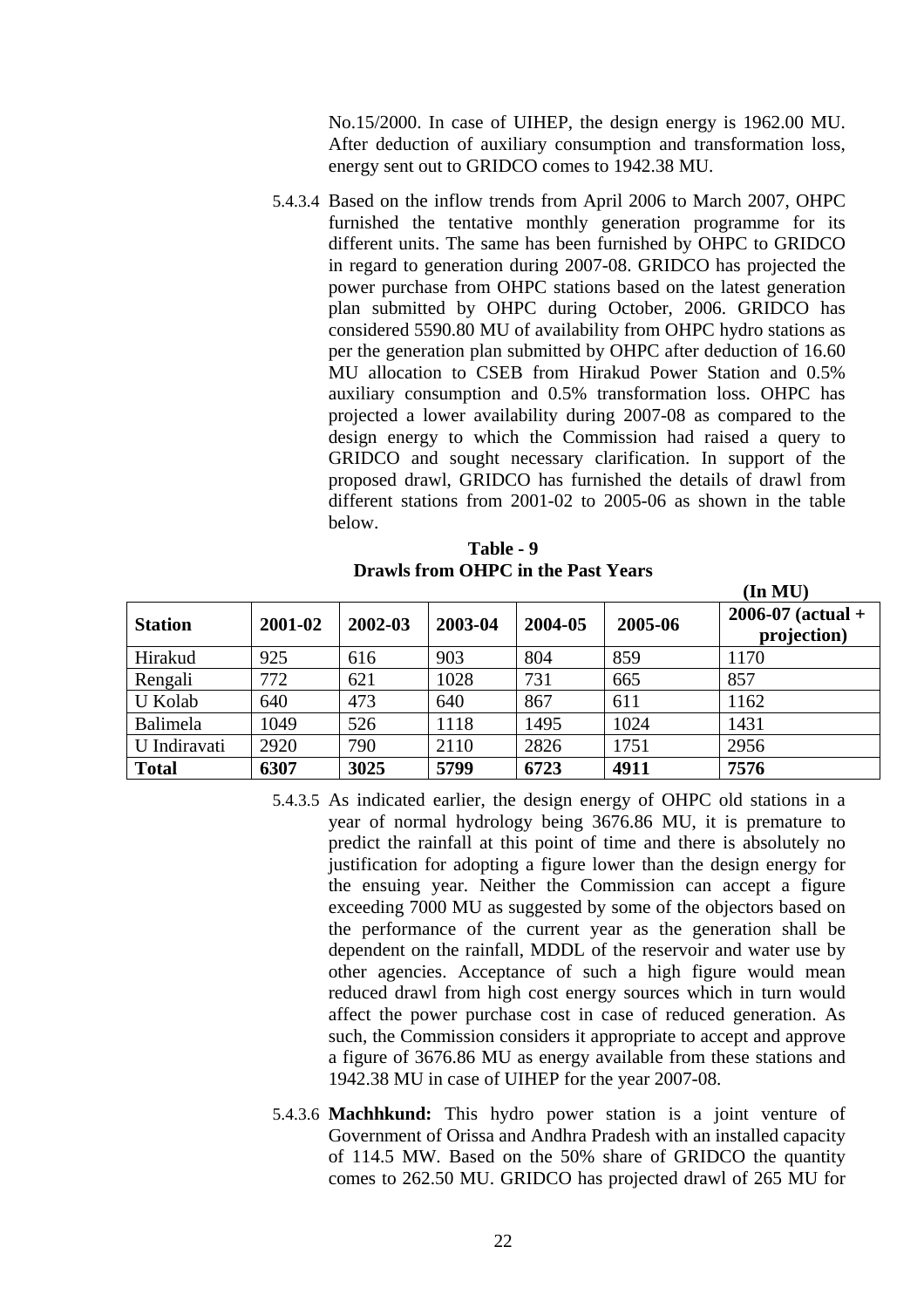the FY 2007-08. The Commission approves 265 MU to be drawn from this station during 2007-08 based on the drawl during the previous year.

5.4.3.7 The Commission's approval of power to be purchased by GRIDCO for 2007-08 from various stations of OHPC is given in the table below.

| 1 AU - 1V                                                      |                                      |                           |                           |  |  |  |
|----------------------------------------------------------------|--------------------------------------|---------------------------|---------------------------|--|--|--|
| <b>Drawl From Hydro Stations (2007-08)</b><br>$(\text{In MU})$ |                                      |                           |                           |  |  |  |
| Source of                                                      | <b>Commission's</b><br><b>GRIDCO</b> |                           |                           |  |  |  |
| <b>Generation</b>                                              | <b>Approval</b> (2006-07)            | <b>Proposal (2007-08)</b> | <b>Approval (2007-08)</b> |  |  |  |
| OHPC (Old stations)                                            | 3676.86                              | 3648.42                   | 3676.86                   |  |  |  |
| Upper Indravati                                                | 1942.38                              | 1942.38                   | 1942.38                   |  |  |  |
| Machkund                                                       | 265.00                               | 265.00                    | 265.00                    |  |  |  |
| <b>Total Hydro</b>                                             | 5884.24                              | 5855.80                   | 5884.24                   |  |  |  |

**Table - 10** 

5.4.4 **Capital Cost of UIHEP**

- 5.4.4.1 Some objectors have raised the issue of determination of capital cost of UIHEP in their submissions and also during public hearing. With regard to the capital cost of UIHEP, the Commission in its order dt.12.02.2003 in case No.23 of 2000 had clarified that the estimated cost of Rs. 1195.42 crore was to be considered for determining the tariff of UIHEP as provisional. The Commission also directed in the said order that *"the actual capital cost incurred on completion of project for the purpose of determination of tariff should be got approved by CEA as per Section 42 A(2) of the Electricity (Supply) Act, 1948. If CEA refuses to do so, it can be determined by a group of independent experts in consultation with CEA."* Objections were raised during the course of hearing challenging the high cost of UIHEP on account of long gestation period and frequent revision of estimates during construction. Some other objectors were of the view that a project of 600 MW capacity with capital expenditure of Rs.1195.42 crs i.e. Rs 2 Cr /MW was lower compared to international standards. OHPC is not responsible for whatever had happened before 01.04.96.
- 5.4.4.2 OHPC contended that the project cost of Rs. 1195.42 crore as approved by the State Govt. for a 600 MW project at the current price level was reasonable and should be accepted for the purpose of determination of tariff. There was no change in the scope of the project for which CEA in its letter-dated 28.01.1997 stated that OHPC/Department of Energy should satisfy itself about the reasonableness of the revised cost estimate. OHPC has requested the Commission to retain the capital cost of UIHEP at Rs. 1195.42 crore for the purpose of tariff.
- 5.4.4.3 OHPC has submitted that the transferred value of assets of UIHEP as on 01.04.96 was Rs. 630 Crs. with a corresponding Govt. loan as the liability. OHPC negotiated with PFC for a long-term loan for the project with the revised project cost at Rs. 1107.10 Crs. excluding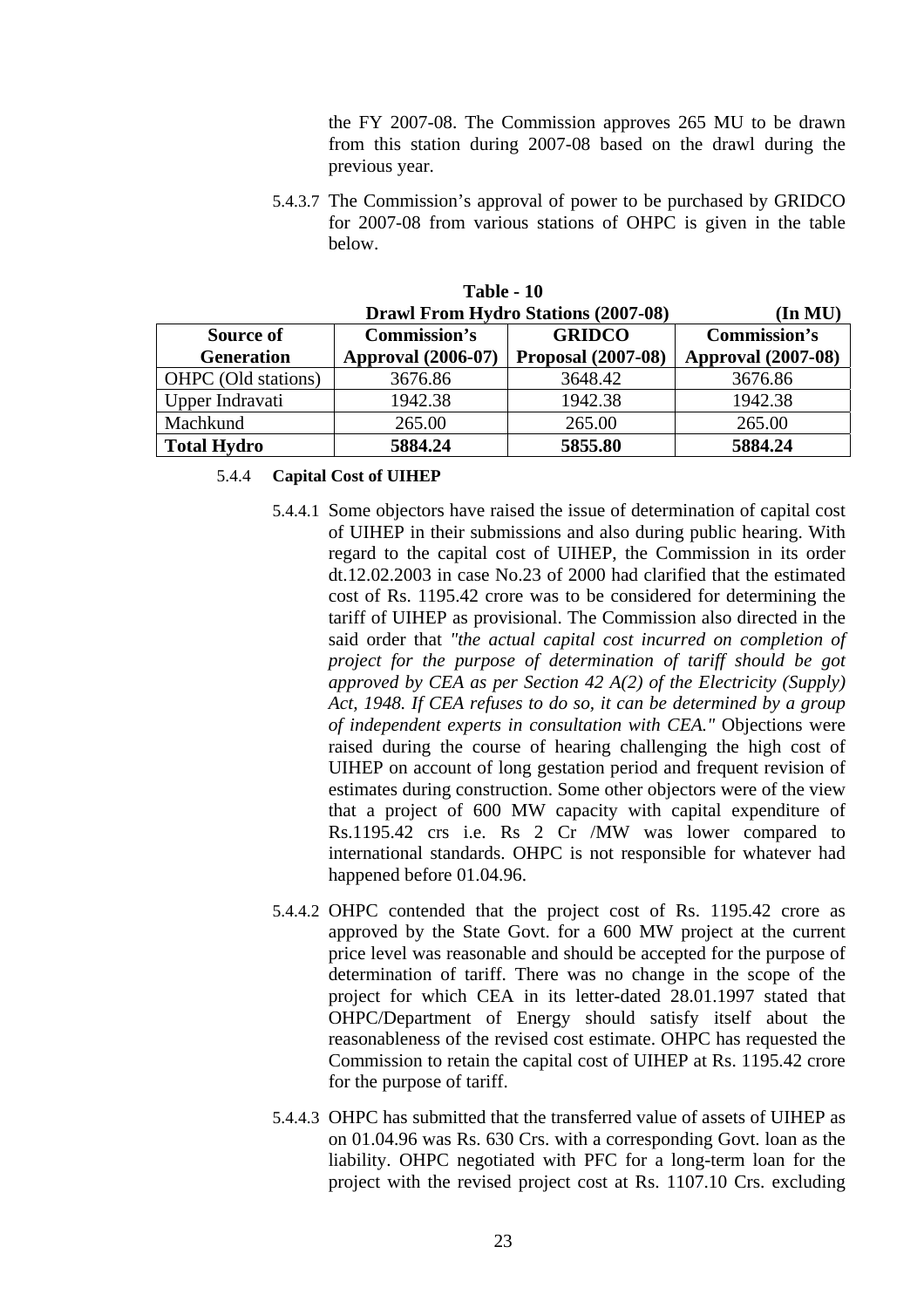interest during construction. The PFC sanctioned a loan of Rs. 320Crs. for the project for which an agreement was executed on 01.07.97. The financing pattern for the project was as under:

|                                                    | (Rs. in Crore)                       |  |
|----------------------------------------------------|--------------------------------------|--|
| <b>Financing Pattern</b>                           |                                      |  |
| <b>State Govt. Loan</b>                            | 630.00 (Transfer value<br>of Assets) |  |
| PFC Loan                                           | 320.00                               |  |
| Payment by DOWR for<br>dams                        | 100.00                               |  |
| <b>OHPC</b> Internal Resources                     | 57.10                                |  |
| Cost<br>Total<br><b>Project</b><br>(excluding IDC) | 1107.10                              |  |

**Table - 11** 

The State Govt. loan of Rs. 630 Crs. comprises of two parts.

- (i)  $13\%$  interest bearing loan Rs. 497.86 Crs.
- (ii)  $0\%$  interest perpetual loan Rs. 132.14 Crs.
- 5.4.4.4 The interest accrued on the 13% interest bearing state Govt. loan till commercial operation of the project was to be capitalized. Further, the interest on the PFC loan during the construction period was to be paid by the OHPC and capitalized. The interest during construction was estimated at Rs. 320 Crs. Therefore, the total project cost including IDC was estimated at Rs. 1427.10 Crs. Setting aside the share of DOWR (Rs. 231.68 Crs.)  $\&$  the value of sale of energy during trial run (Rs. 0.63 Crs.), **the capital cost of the project in the tariff was taken at Rs. 1194.79 Crs**. The break-up of equity and loan being equity 25% (Rs.298.70 Crs.) & loan 75% (Rs. 896.09 Crs.)

### 5.4.4.5 **Date of commercial operation of the units**:

There are 4 units each of 150 MW capacities in UIHEP. The dates of commissioning and commercial operation of the units are as under.

|       | <b>Table - 12</b> |                      |  |  |  |
|-------|-------------------|----------------------|--|--|--|
| Units | Commissioning     | Commercial operation |  |  |  |
|       | 05.09.1999        | 19.09.1999           |  |  |  |
| Н     | 23.12.1999        | 28.12.1999           |  |  |  |
| Ш     | 23.09.2000        | 04.10.2000           |  |  |  |
| IV    | 16.04.2001        | 19.04.2001           |  |  |  |

**Table - 12** 

### 5.4.4.6 **Capitalized value of the project:**

The capitalized value of the project as on the date of commercial operation 19.04.2001 amounted to Rs. 1331.87 crores. However, as on the date of commercial operation a number of bills of the contractors were not finalized and some capital works were pending to be completed/ carried out. As such the bills subsequently passed for payment & the work completed/carried out have been included in the capital cost of the project.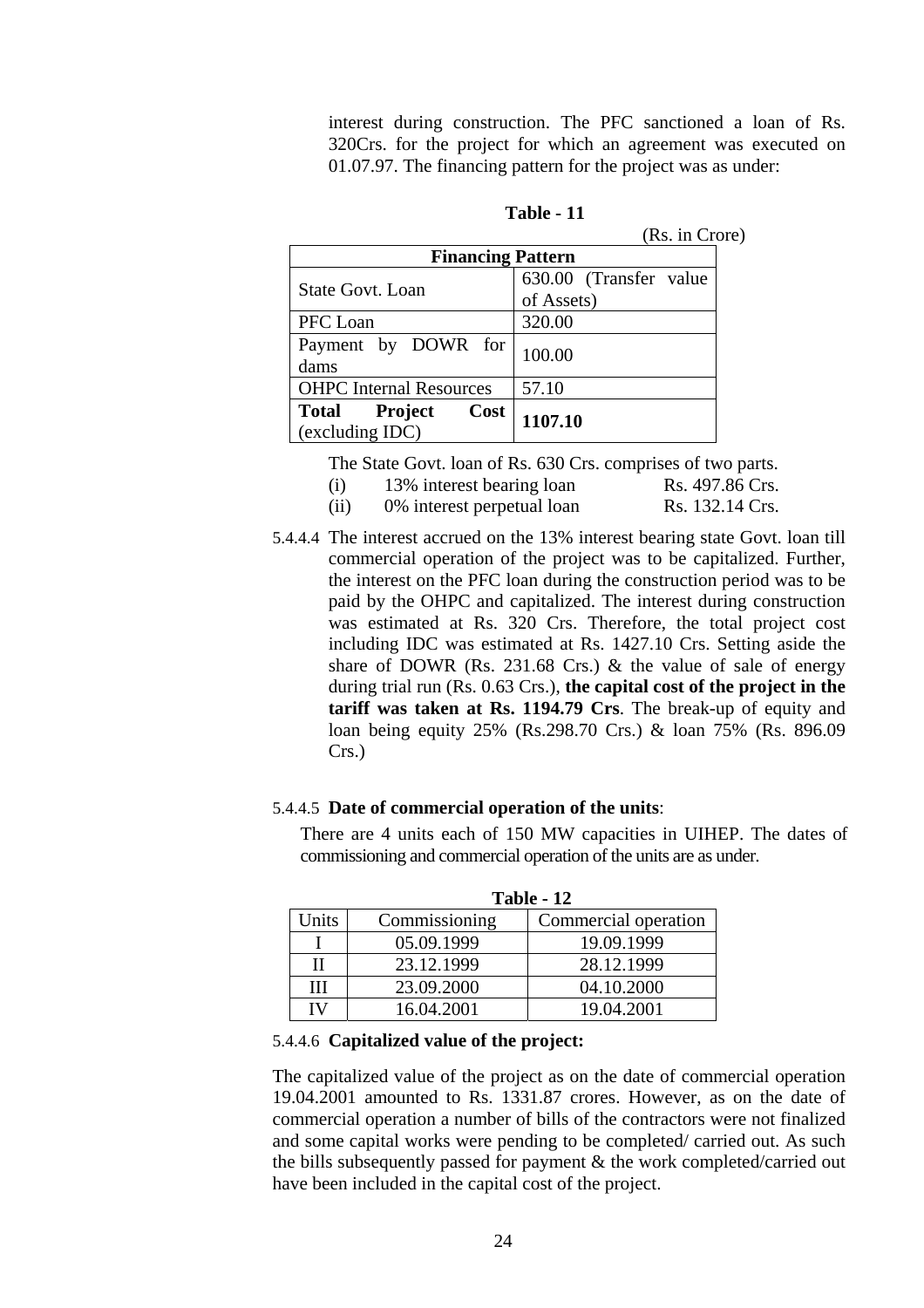The break-up of capital cost under major heads of expenditure as at 19.04.2001, 31.03.2002 and 31.03.2006 (audited) are as follows:

|                |                                     |            |            |            | (Rs. In cores) |
|----------------|-------------------------------------|------------|------------|------------|----------------|
|                | Description of expenditure          | As on      | As on      | As on      | As on          |
|                |                                     | 19.04.2001 | 31.03.2002 | 31.03.2005 | 31.03.2006     |
|                | Land                                | 59.52      | 66.44      | 76.73      | 77.51          |
| 2.             | <b>DOWR Civil Works</b>             | 451.26     | 451.64     | 466.26     | 469.57         |
| 3.             | <b>Power House Building</b>         | 83.58      | 85.16      | 85.30      | 85.30          |
| 4.             | Power House Electro-<br>Mech. Works | 724.33     | 748.62     | 750.19     | 750.25         |
| $\mathfrak{S}$ | Other assets (including)<br>CWIP)   | 13.18      | 12.20      | 5.96       | 6.97           |
|                | Total                               | 1331.87    | 1364.06    | 1384.44    | 1389.60        |

**Table - 13** 

According to CERC guidelines dtd. 26.03.04 the capital cost would include capital spares subject to a ceiling of 1.5% of the project cost as on the cut-off date.

The capital cost including the capital spares amounts to:

|                            |                                    |            |            |            | (Rs. In cores)       |
|----------------------------|------------------------------------|------------|------------|------------|----------------------|
| Description of expenditure |                                    | As on      | As on      | As on      | As on                |
|                            |                                    | 19.04.2001 | 31.03.2002 | 31.03.2005 | 31.03.2006           |
|                            | Project Cost                       | 1331.87    | 1364.06    | 1384.44    | 1389.60              |
| 2.                         | 1.5% Capital spares                | 19.98      | 20.46      | 20.77      | $20.84$ <sup>#</sup> |
| 3.                         | Total                              | 1351.85    | 1384.52    | 1405.21    | 1410.64              |
| 4.                         | Less: Share of DOWR <sup>*</sup>   | 156.68     | 156.68     | 156.68     | 156.68               |
|                            | Project cost for tariff<br>purpose | 1195.17    | 1227.84    | 1248.53    | 1253.96              |

**Table - 14** 

\* Out of the share of Rs. 231.68 Cr of DOWR, Rs.75 Crs. has not yet been released by the DOWR and therefore, the share of DOWR has been taken at Rs.156.68 Crs.

# Actual stores & spares, as on 31.03.06 was Rs. 19.65 Crs.

5.4.4.7 It may be mentioned here that the construction of the project was started during 1983 and the  $4<sup>th</sup>$  unit was commissioned in April'2001 i.e. after a gap of 18 years. There are still a number of claims on account of escalation, extra work done, revision in rates pertaining to the period prior **to transfer of the project to OHPC** which are lying in different forums & yet to be resolved. Even land acquisition and rehabilitation & resettlement claims of the displaced persons of UIHEP are being settled now. Some of the claims have been referred to arbitration. The claims that would be settled shall be added to the capital cost of the project.

Thus, OHPC has prayed that in view of the facts & figures stated above, the capital cost of Upper Indravati H.E. Project may be approved at Rs.1195.42 Crs for the purpose of determination of tariff.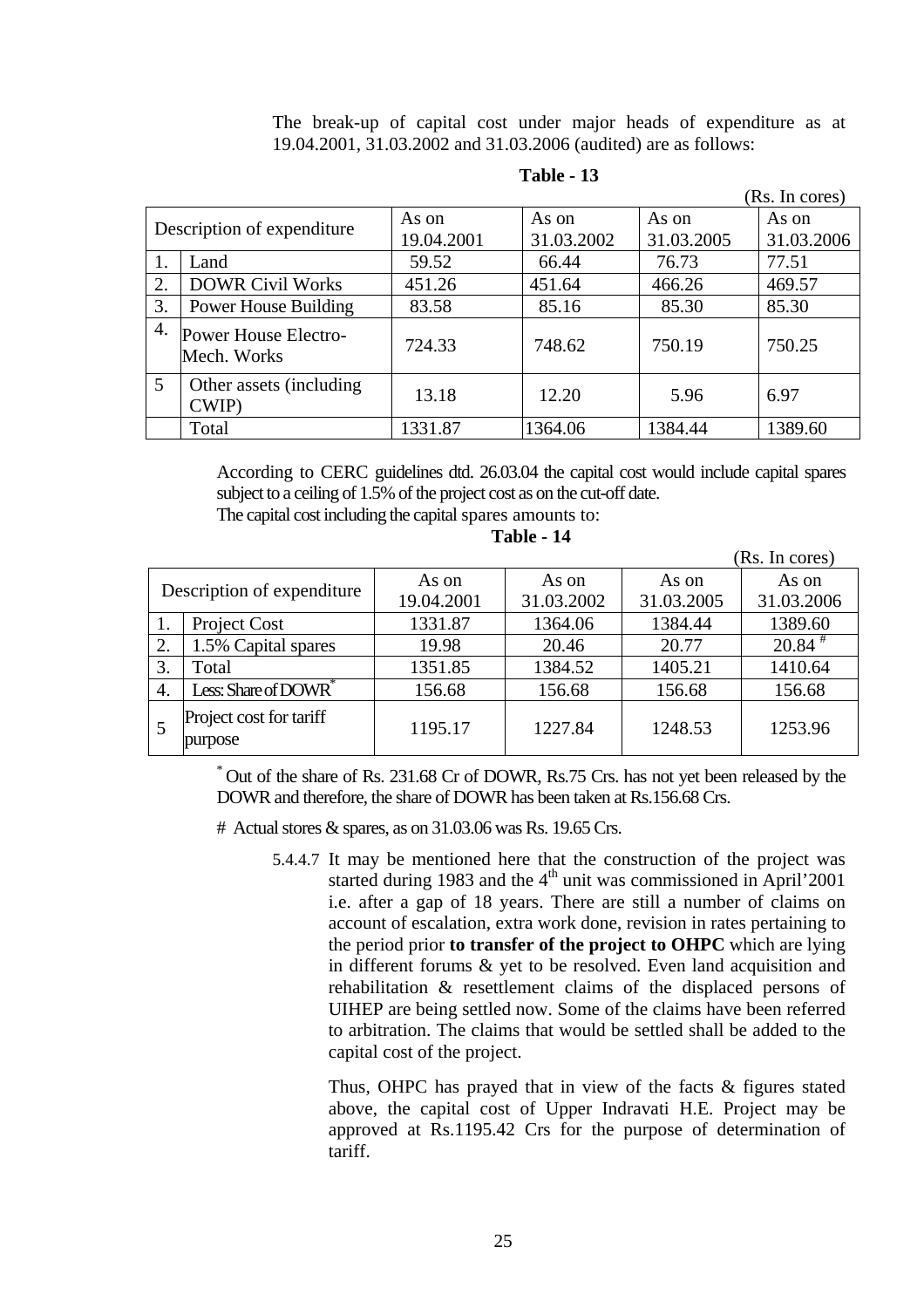- 5.4.4.8 The Commission had provisionally allowed the project cost of UIHEP at Rs. 1195.42 crores in the tariff of earlier years. After giving a credit of Rs. 0.63 crores towards cost of in firm power, OHPC has been taking the project cost at Rs. 1194.79 crores for tariff purpose.
- 5.4.4.9 The Commission has examined and noted that the audited Capitalized cost as on  $19<sup>th</sup>$  April, 2001 i.e. the date of commercial operation of the last unit of UIHEP as submitted by OHPC is Rs. 1195.17 crores which is slightly higher than Rs. 1194.79 crores (Rs. 1195.42 cr. Less in firm power 0.63 cores) taken in the tariff of UIHEP in the earlier years.
- 5.4.4.10Having taken into consideration the diverse views expressed in the matter of determination of the project cost, the Commission agrees with the views that OHPC cannot be held responsible for the delay in execution of the project prior to the transfer to OHPCV on 01.04.1996. The cost structure now submitted to us is based on the audited report of the Accountant General of Orissa. In accordance with CERC Regulation (No.33) on determination of tariff dated 26.03.2004 "subject to the prudence check by the Commission, the actual expenditure incurred on completion of the project shall form the basis for determination of final tariff." In view of the above, the Commission approves **Rs.1195.42 crores** as the final capital cost of UIHEP for the purpose of determination of tariff.

### 5.4.5 **Annual Fixed Charges:**

For the purpose of computation of Annual Fixed Charges as per CERC Regulation, a detailed analysis of the following components has been made in the succeeding paragraphs.

5.4.5.1 **Interest on Loan**: The loan liabilities of OHPC form two parts viz., 1) State Govt. loans and 2) PFC loans. The loan liabilities of OHPC outstanding as on 01.04.2006 are summarized in the table below.

|            |                            | (Rs. In Crore)                    |
|------------|----------------------------|-----------------------------------|
| SI.<br>No. | <b>Description of loan</b> | <b>Amount</b> as on<br>01.04.1996 |
| 1          | 9.8% loan                  | 39.20                             |
| 2          | 13% loan (UIHEP)           | 497.86                            |
| 3          | Interest free loan (UIHEP) | 132.14                            |
| 4          | 13% loan (Potteru)         | 14.3                              |
| 5          | Zero coupon Bond-I         | 383.10                            |
| 6          | Zero coupon Bond-II        | 383.10                            |
| 7          | Other loan                 | 0.99                              |
| 8          | 13.5% APDP loan            |                                   |

# **Table - 15 Statement of State Government Loans**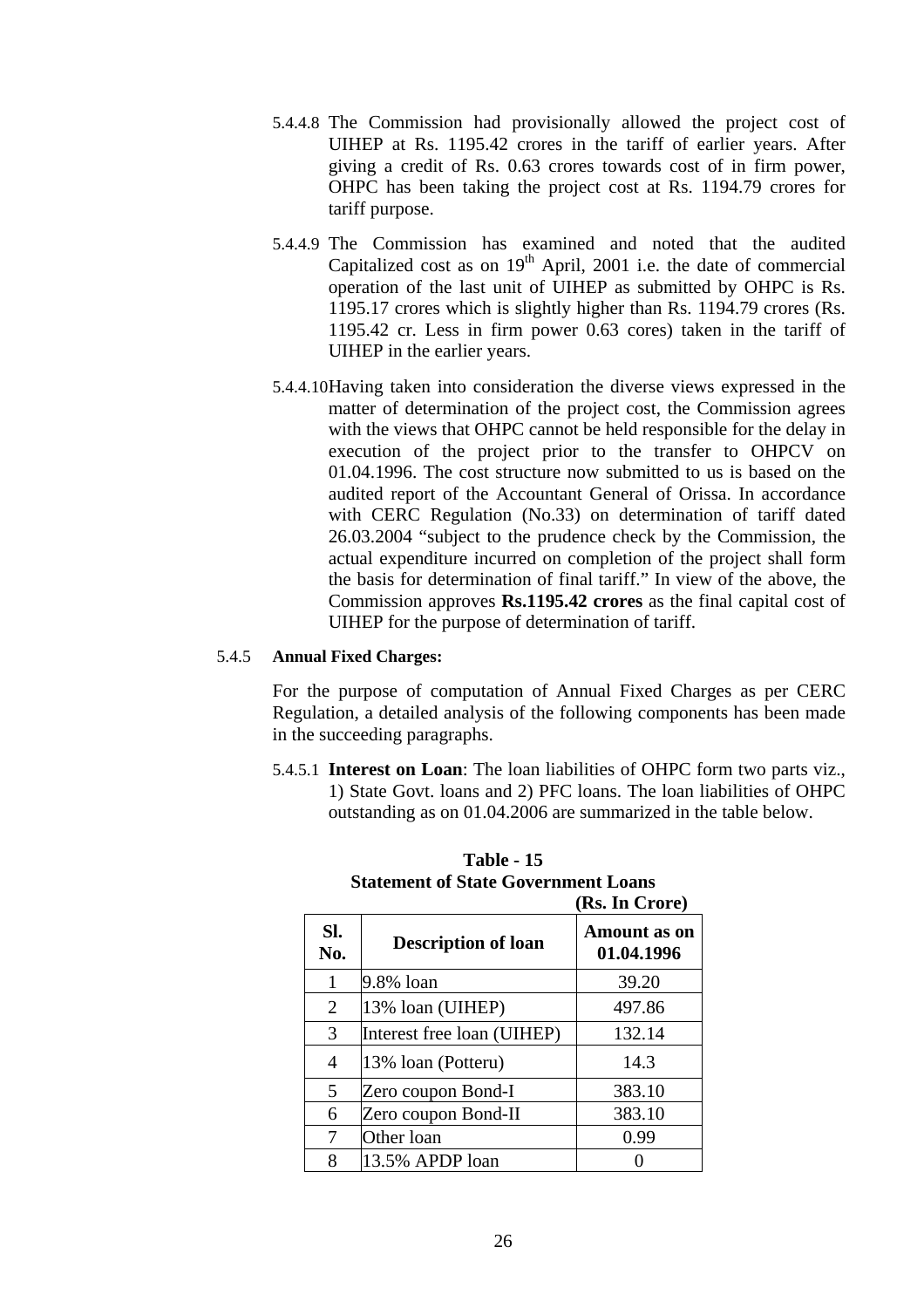As revealed from the above table, the State Government loan of Rs.39.20 crore carries interest rate of 9.8%, with repayment period of 15 years. There is a moratorium on principal repayment for five years to start from 2001-02. The Commission during 2001-02 and 2002-03 has allowed the repayment of principal amount of Rs.3.89 crore/annum. The same loan stands at Rs.19.75 crores as on 01.04.2007 after adjustment of repayments towards principal.

As per the recommendations of the Kanungo Committee and the subsequent Govt. of Orissa Notification dtd.29.01.2003, the effect of up-valuation of assets would be kept in abeyance from the financial year 2001-02 prospectively till 2005-06 or till the sector turns around, whichever is earlier. In accordance with this notification, the interest impact of all other State Government loans excepting the above-mentioned Rs.39.20 crore is not considered for the purpose of tariff.

The PFC loans were obtained in connection with projects like Chiplima, Burla and Upper Indravati. In addition to this for extension of units 7 & 8 of Balimela loans have been obtained from PFC. The outstanding loan amount as on 01.04.2007 comes to Rs. 254.26 crores as compared to Rs 204.41 crores as on 1.4.2006, which is portrayed in the table below:

**Table - 16 PFC Loan Outstanding** 

|                         |                  | (Rs. in Crores)  |
|-------------------------|------------------|------------------|
|                         | As on 01.04.2006 | As on 01.04.2007 |
| (a) Unit 1 & 2 Burla    | 11.50            | 3.84             |
| (b) Unit $3 & 4$ Burla  | 64.69            | 58.20            |
| (c) Unit 7 & 8 Balimela |                  | 96.00            |
| (c) UIHEP               | 128.22           | 96.22            |
| <b>Total</b>            | 204.41           | 254.26           |

For OHPC old stations, interest on loan including guarantee Commission aggregates to Rs.21.78 crores and in case of UIHEP it comes to Rs.9.32 crores for the years 2007-08 in comparison to Rs. 12.28 and 12.12 crores for old stations and UIHEP respectively in 2006-07 as summarized in the table below:

**Table – 17 Statement of OHPC Loans and Interest on Loan** 

|                          |                         |                    |                         | (Rs. in Crore) |
|--------------------------|-------------------------|--------------------|-------------------------|----------------|
| <b>Source of Loan</b>    | <b>Loan Outstanding</b> |                    | <b>Interest on Loan</b> |                |
|                          | As on<br>1.04.2006      | As on<br>1.04.2007 | 2006-07                 | 2007-08        |
| Govt. loan $@9.8\%$      | 23.64                   | 19.75              | 2.32                    | 1.94           |
| APDP Loan @ 13.5%        | NIL                     | <b>NIL</b>         | <b>NIL</b>              |                |
| PFC Loan for 1 & 2 Burla | 11.50                   | 3.84               | 0.96                    | 0.20           |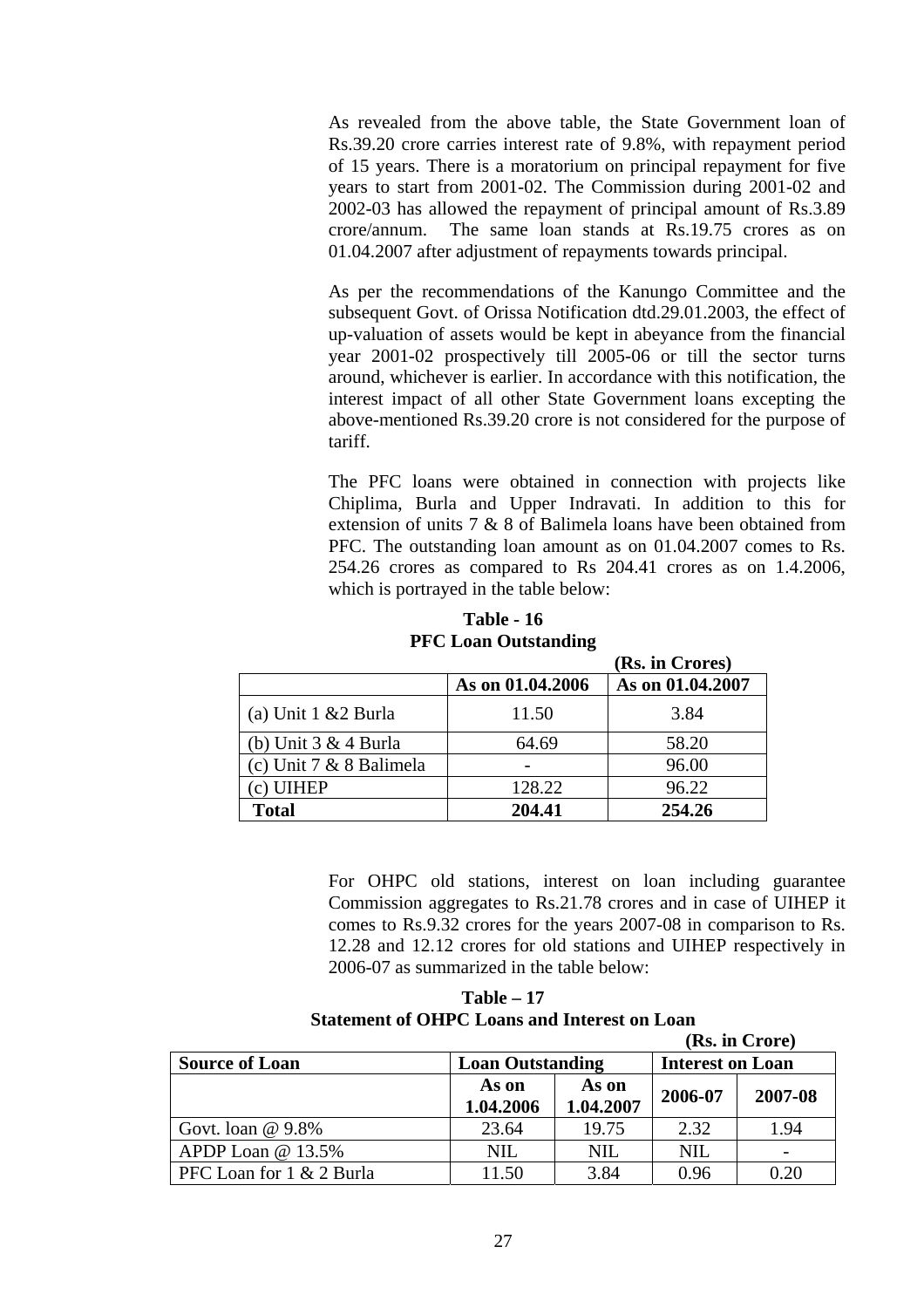| PFC Loan for 3 & 4 Burla    | 64.69  | 58.20  | 5.94  | 4.76  |
|-----------------------------|--------|--------|-------|-------|
| PFC Loan for Balimela 7 & 8 |        | 96.00  |       | 8.80  |
| Deemed loan $(10.25\%)$     | 15.41  | 11.85  | 1.58  | 1.30  |
| Deemed loan for Balimela    |        | 30.00  |       | 3.30  |
| Govt. Guarantee Commission  |        |        | 1.48  | 1.48  |
| Sub total (Old Stations)    | 115.24 | 219.64 | 12.28 | 21.78 |
| UIHEP (PFC Loan)            | 128.46 | 96.22  | 12.12 | 9.32  |

As such the Commission approves interest payment of Rs.21.78 crore for OHPC old stations and Rs.9.32 crore for UIHEP for the FY 2007-08.

5.4.5.2 **Depreciation includes Advance Against Depreciation:**  Depreciation is an important component of annual operating cost of the generating companies and it constitutes between 20 to 25% of the annual expenditure. In the instant case, the capital assets have been revalued nearly 3 times of its historical cost. Hitherto, the Commission has been calculating depreciation on prevalent norms i.e. post'94 rate which has substantially raised the revenue requirement due to upfront loading. This principle was followed upto FY 2000-01. Since 2001-02, as a part of corrective measures, depreciation was limited to the principal repayment during a particular year. However, during 2003-04, as per the directions of the Hon'ble High Court, depreciation was calculated at pre-1992 norms notified by Govt. of India on the book value of the assets. During 2004-05 again, the Commission calculated depreciation limiting to principal repayment.

For the purpose of determination of Annual Fixed Charges, depreciation is computed @ 2.57% on the project cost considered for FY 2007-08 in case of Rengali and Upper-Kolab Hydro projects. However, in case of Hirakud Power systems and Balimela where loan repayment is more than the computed depreciation @ 2.57%, the differential amount have been taken in the calculation as Advance Against Depreciation for the FY 2007-08. The details of repayment of loan as submitted by OHPC for old stations is as under:

| Statement of Repayment of Loans |                     |                         |  |  |  |
|---------------------------------|---------------------|-------------------------|--|--|--|
| <b>Power Stations</b>           | 2006-07             | 2007-08                 |  |  |  |
| <b>RHEP</b>                     | 0.90 crores         | Rs. 1.05 crores         |  |  |  |
| <b>UKHEP</b>                    | 1.06 crores         | Rs. 1.25 crores         |  |  |  |
| <b>BHEP</b>                     | 1.14 crores         | Rs. 13.55 crores        |  |  |  |
| <b>HPS</b>                      | 19.69 crores        | Rs. 14.50 crores        |  |  |  |
| <b>Total</b>                    | <b>22.79 crores</b> | <b>Rs. 30.35 crores</b> |  |  |  |

**Table – 18 Statement of Repayment of Loans** 

It may be the observed from the above table that there has been substantial increases in loan repayment during 2007-08 as compared to 2006-07, which may be attributed to the loan repayment obligations of unit  $7 \&$ ,  $8 \text{ of}$ Balimela extension which was vehemently objected to by some of the objectors on the ground that installation of these units will not add to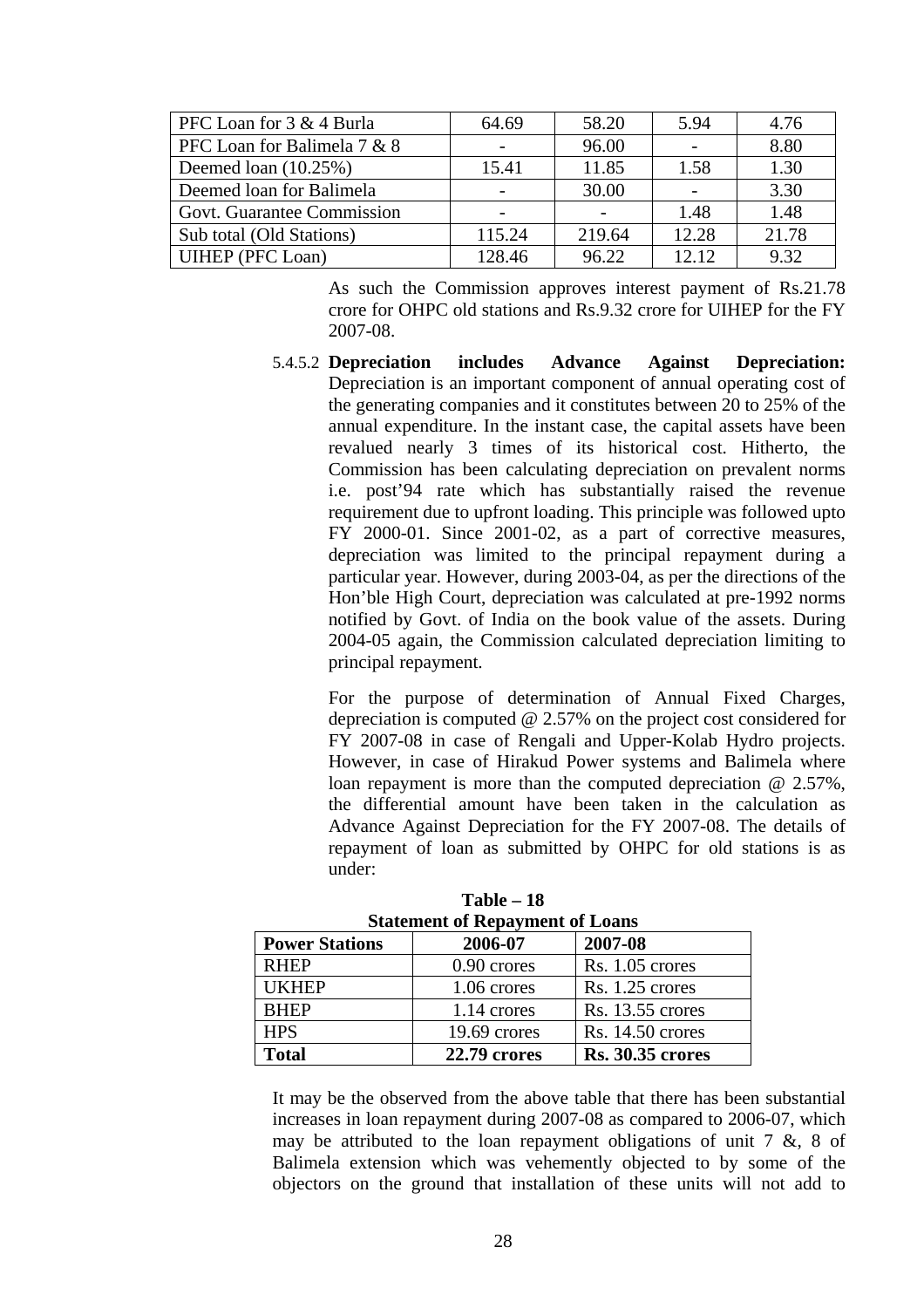generation of units. Passing of this expenditure will raise the per unit cost only. It has been clarified by OHPC that these units are meant to support the peak demand of the state. It can get compensated through earning of UI if approved by the Commission. OHPC has stated that these two units will be capitalized by March/April 2007. The units  $3 \& 4$  of Burla have already been capitalized during FY 2006-07 for which the audited capitalized cost has been arrived at Rs. 111.75 crores. Balimela extension units 7 & 8 are expected to be in operation by March, 07/April 07. The capitalization is under process.

For the year 2007-08, depreciation is claimed in the tariff applying 2.57% in case of RHEP, UKHEP whereas for BHEP & HPS the actual loan repayment requirement is considered for the purpose of depreciation. This is summarized in the table below.

| Name of the Power<br><b>Station</b> | <b>Depreciation (Rs. Crore)</b> | <b>Remark</b>                 |
|-------------------------------------|---------------------------------|-------------------------------|
| <b>RHEP</b>                         | 2.41                            | $2.57(\%)$                    |
| <b>Upper Kolab</b>                  | 2.81                            | $2.57(\%)$                    |
| <b>Balimela</b>                     | 13.55                           | Equal to<br>loan<br>repayment |
| <b>HPS Burla</b>                    | 14.50                           | loan<br>Equal to<br>repayment |
| <b>Total</b>                        | 33.27                           |                               |

**Table – 19** 

The evidential documents furnished by OHPC reveal that the loan repayment is to start from April 2007 in case of Balimela. The difference between the loan repayment requirement of Rs. 33.27 crores and the permitted depreciation applying the rate of 2.57% as per CERC norms i.e. Rs. 22.32 crore (same as 2006-07 as portrayed in table-18) equals to Rs. 10.95 crores which shall be treated as advance against depreciation (AAD) for Balimela (Rs. 5.90 crore) and HPS (Rs. 5.05).

The principle of depreciation linked to loan repayments provided in the PPA for UIHEP has been approved. Following this principle, the amount to be recovered through depreciation is Rs.32.07 crore during the FY 2007-08 which is being passed on to tariff.

### 5.4.5.3 **Return on Equity:**

The CERC regulation provides that Return on Equity shall be computed on the equity base determined in accordance with Regulation 36 and shall be @ 14% per annum.

In this regard, the focus has to be on the quantification of equity base of OHPC which was already decided in Commissions' tariff order dtd.19<sup>th</sup> April 2002 vide Para 6.4.2 through Para 6.4.21. The relevant extract of the said order is reproduced below: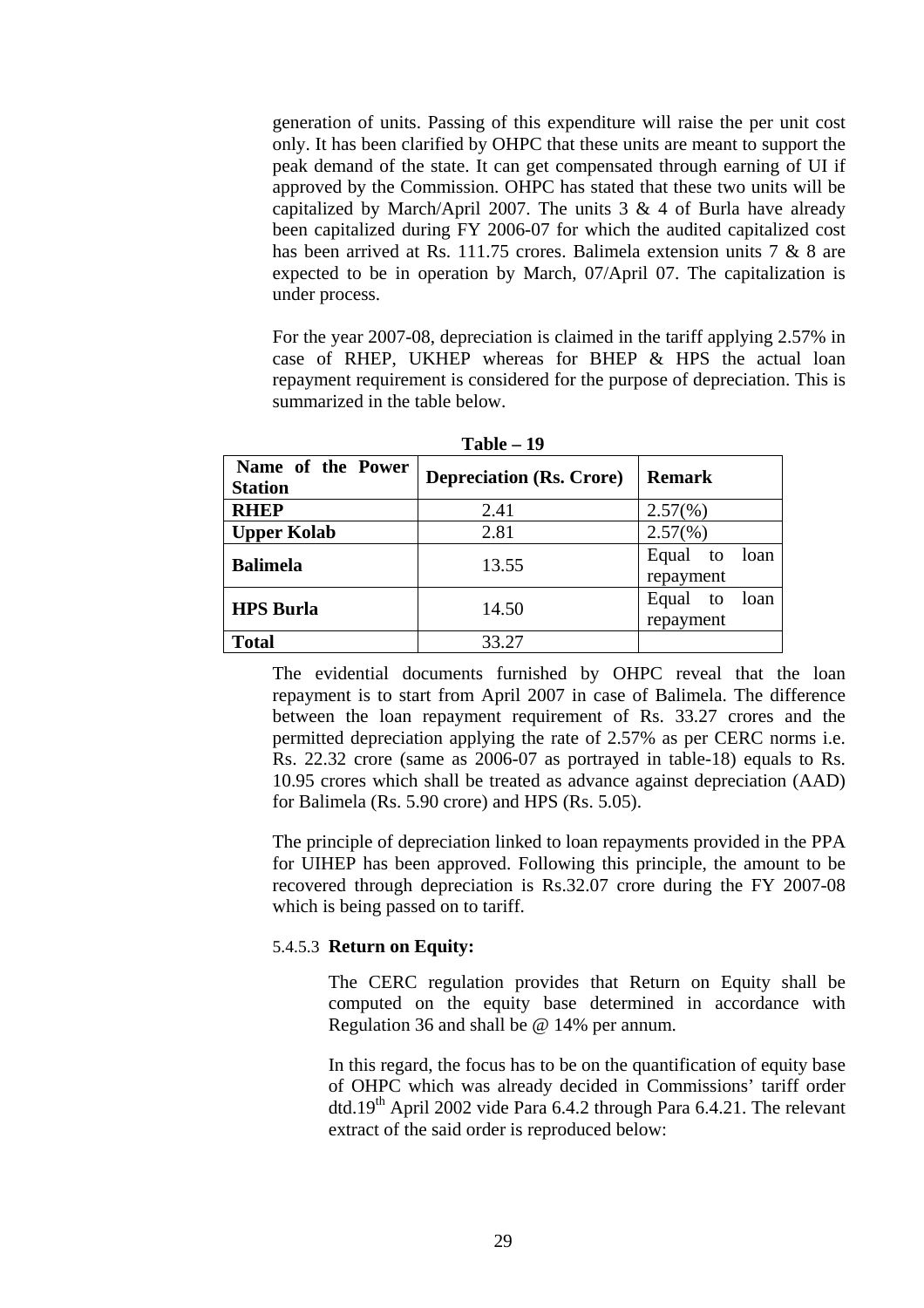- *"6.4.2 Thus, 5(i) para (B) and (ii) of the said notification should be replaced to state clearly that the break up of the provisional project cost of Rs.1195.42 Crore of UIHEP will be as under.* 
	- *i) Rs.320 Crore as loan from PFC*
	- *ii) Rs.576.561 Crore as Government debt carrying no interest from 1 April 2000 onwards till sect oral turn around.*
	- *iii) Rs.298.85 Crore as Government equity*
- *6.4.3 These measures will go a long way in bringing down the cost of OHPC power.*
- *6.4.4 The Zero Coupon Bonds issued to the State Government for Rs.400 Crore by GRIDCO against revaluation of assets was not to carry any interest for a period of five years. Suitable amendments may be made to the relevant provisions of the transfer scheme notification allowing zero coupon bonds to continue for a further period of five years or more depending on sect oral turn around.*
- *6.4.5 The Commission on its part would like to take the following decisions in the matter of approval of PPA between OHPC and GRIDCO in the public interest to bring down the cost of OHPC power and the cost of transmission and distribution by allowing no return on equity of Rs.300.00 Crore created on account of asset revaluation of old OHPC station until sect oral turn around.*
- *6.4.6 However, the Commission will allow appropriate rate of return on OHPC's own investment in R&M equity of Rs.22.56 Crore and on the equity of Rs.298.70 Crore of UIHEP. Dividends, if any, payable for the first four years should be ploughed back as fresh loan to OHPC by Government of Orissa."*

Based on the contents of the above order and notification subsequent to dtd.29.01.2003 of the Government of Orissa, the Return on Equity for the year 2004-05 was allowed to OHPC on new investments only after 01.04.1996. In the meantime, the time frame notified by the Government to keep the effect of up-valuation in abeyance upto the financial year 05-06 or the time by which the sector turns around, has been completed. The Commission has advised the Government to keep in abeyance the upvaluation of assets upto 2010-11, as the sector has not yet turned around.

1. For old stations RoE is calculated @ 14% on OHPC's own investment of Rs.48.40 Cr in case of HPS. OHPC has submitted that the project cost for extension of Balimela 7 & 8 is Rs.180.00 crore. Applying CERC norms of debt/equity ratio of 70:30 the equity component for this project comes to Rs.54 crore. Thus RoE comes to Rs.6.78 Cr in case of HPS and Rs. 7.56 Cr in case of Balimela which taken together comes to Rs. 14.34 crores.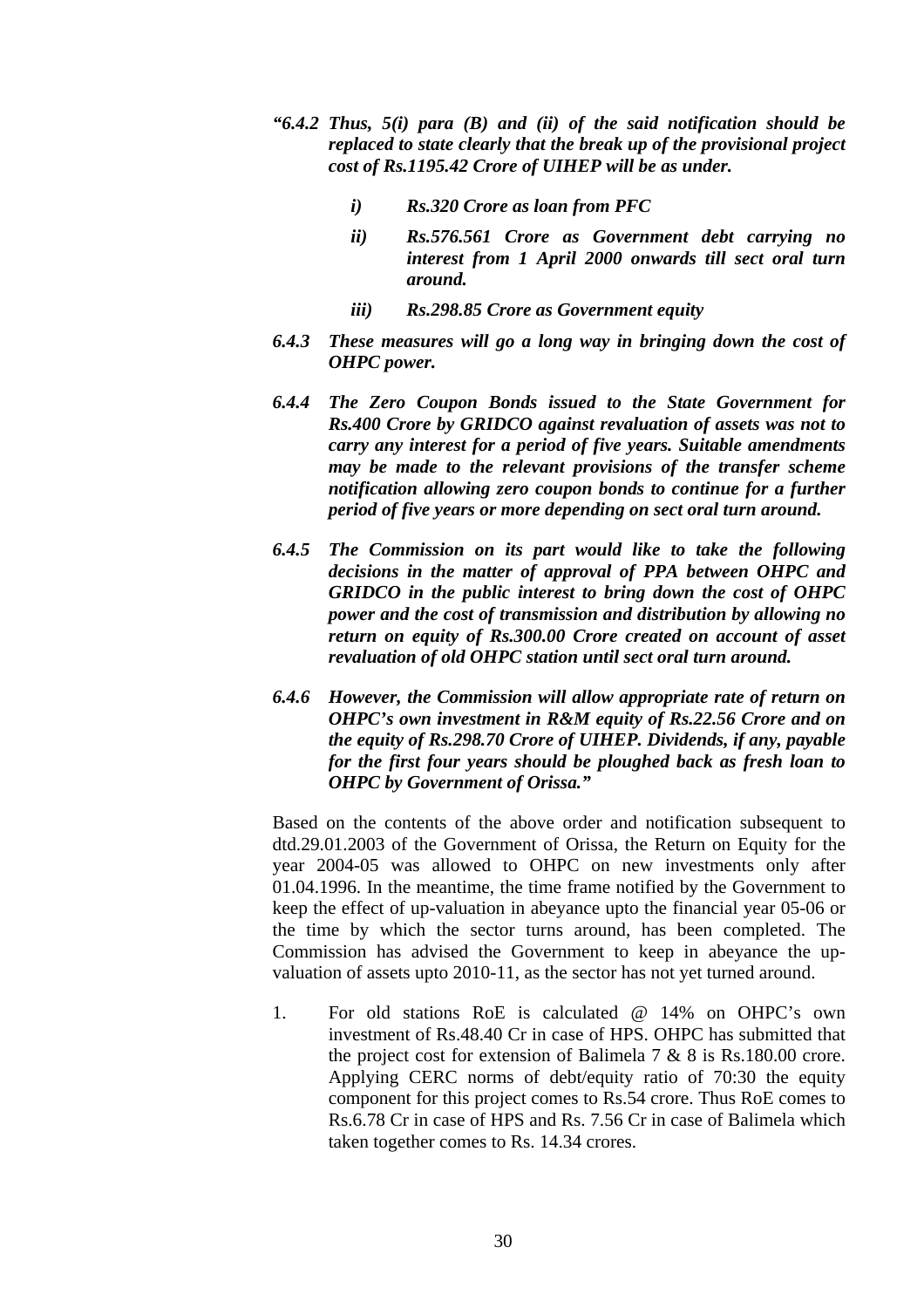- 2. The proposal of OHPC to allow return on 25% of the original book value of asset is not approved by the Commission.
- 3. In case of UIHEP RoE is calculated @ 14% on Government equity of Rs.298.70 crore which comes to Rs. 41.82 crore. The Commission approves ROE @ 14% in line with CERC norms to this project with a view to encourage the growth of hydropower in the State. OHPC should make all attempts to explore the possibilities on a long-term basis for utilization of hydro potential in the State. The Commission approves return on equity to OHPC as summarized in the table below:

| Name of the Power              | Return on Equity        | Return on<br><b>Equity</b> |
|--------------------------------|-------------------------|----------------------------|
| <b>Station</b>                 | $2006 - 07$ (@ $12\%$ ) | 2007-08 ( $@14\%$ )        |
| <b>RHEP</b>                    | 0.00                    | 0.00                       |
| <b>Upper Kolab</b>             | 0.00                    | 0.00                       |
| <b>Balimela</b>                | 0.00                    | 7.56                       |
| <b>HPS Burla</b>               | 2.46                    | 6.78                       |
| UIHEP $(\textcircled{a} 14\%)$ | 41.82                   | 41.82                      |
| <b>Total</b>                   | 44.28                   | 56.16                      |

| Table | 20 |
|-------|----|
|-------|----|

#### 5.4.5.4 **O&M Expenses:**

OHPC has projected the O & M expenses for the FY 2007-08 in each of the power stations as follows:

### **Table – 21**

**(Rs. in Crs.)**

| S1.<br>No. | Particulars                                                                    | <b>HPS</b> | <b>BHEP</b> | <b>RHEP</b> | <b>UKHEP</b> | <b>UIHEP</b> |
|------------|--------------------------------------------------------------------------------|------------|-------------|-------------|--------------|--------------|
| -1         | Actual O $\& M$ Expenses for<br>FY 2005-06 (Audited)                           | 30.78      | 25.49       | 14.09       | 10.38        | 30.00        |
| 2.         | 4% Escalation for FY 2006-<br>07.                                              | 32.01      | 26.51       | 14.66       | 10.80        | $33.54*$     |
| 3.         | 4% Escalation for FY 2007-<br>08.                                              | 33.29      | 27.57       | 15.24       | 11.23        | 34.88        |
| 4.         | Special repair.                                                                |            |             |             | 1.50         | 5.00         |
| 5.         | Adjustment due to transfer of<br>employees<br>between<br>some<br>RHEP & UKHEP. |            |             | $(-) 0.50$  | $(+)0.50$    |              |
|            | <b>TOTAL</b> (items $3+4+5$ )                                                  | 33.29      | 27.57       | 14.74       | 13.23        | 39.88        |

OHPC has claimed annual escalation @ 4% on the actual O&M expenses incurred for 2005-06 to arrive at O&M expenditure required for 2007-08. The generator has also claimed an additional expense of Rs. 5.43 crore during 2005-06 on account of terminal liabilities. OHPC has stated that it is mainly attributed to accrual of terminal liabilities transferred from ex-OSEB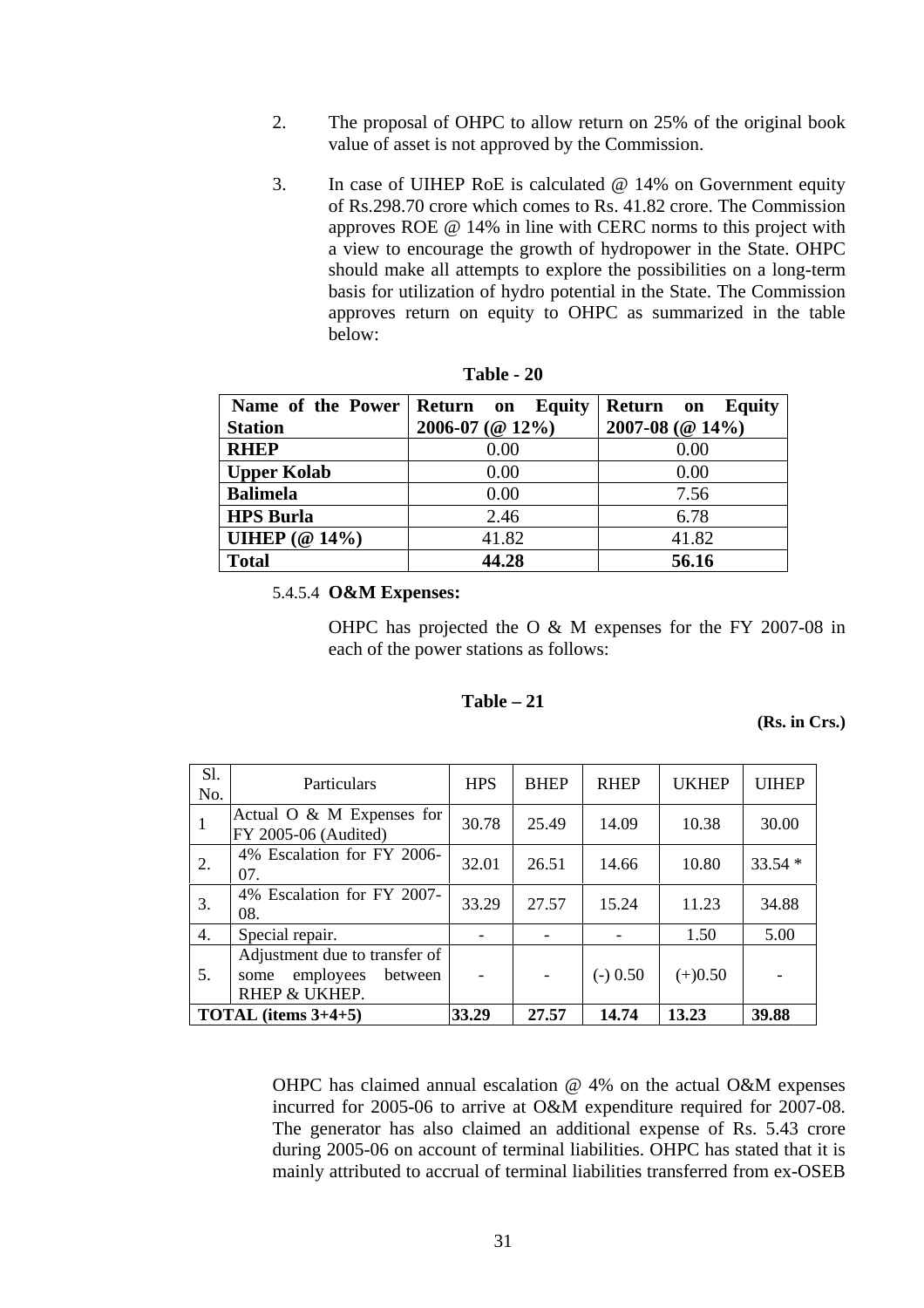and included in the pension scheme pursuant to the Transfer Scheme Rules, 1996. Such terminal liabilities are recurring in nature and need to be allowed in tariff.

The Commission has examined the proposal of OHPC and observes that the total terminal liabilities may not be recurring in nature and does not qualify for annual escalations. Some of the components like gratuity, leave allowance etc. are one-time payments only. Therefore, the sum of Rs. 5.43 crore should be bifurcated into expenses which are recurring in nature and the expenses which are one time payment. Accordingly, OHPC indicated that 75% of the sum of Rs. 5.43 crore was recurring in nature and the rest 25% was a type of one time payment during 2005-06. Now, while computing O&M expenses, the Commission has given annual escalation @ 4% on the base value of 2005-06 which incorporates this 75% of the recurring terminal liabilities. The Commission also approves a sum of Rs.1.50 crore towards special repair of UKHEP as proposed by OHPC as all power stations of OHPC shall have to be maintained for availability for meeting the demand of the state with the lowest cost. Accordingly, the O&M expenses for 2007-08 have been arrived at Rs. 87.36 crore. Hence, the Commission approves an expenditure of Rs.87.36 crore for 2007-08 towards O&M expenses.

The Commission has already accepted an expenditure of Rs.16 crore for repair of rotor poles of UIHEP @Rs.5 crore per annum for a period of 3 years starting from FY 2005-06 to 2007-08 and Rs.1 crore in 2008-09 while approving the tariff order for GRIDCO in Case No.147/2004. Accordingly, for the year 2007-08, O&M expenses approved is Rs. 39.88 crore for UIHEP after considering annual escalation @ 4% over the pass through figure of FY 2006-07 and allowing Rs.5 crore towards major repair of rotor poles.

The total O&M expenses approved for OHPC for the years 2006-07& 2007- 08 are presented in the table below:

|                             |         | (Rs. in crore) |
|-----------------------------|---------|----------------|
| <b>Name of the Stations</b> | 2006-07 | 2007-08        |
| <b>HPS</b>                  | 33.53   | 33.29          |
| <b>BHEP</b>                 | 20.34   | 27.57          |
| <b>RHEP</b>                 | 14.94   | 14.74          |
| <b>UKHEP</b>                | 9.52    | 13.23          |
| <b>Old Stations</b>         | 78.33   | 87.36          |
| <b>UIHEP</b>                | 38.54   | 39.88          |
| <b>Total</b>                | 116.87  | 127.24         |

**Table – 22 Approved O&M Expenses** 

# 5.4.5.5 **Interest on Working Capital:**

The basis for calculation of working capital shall include the following:

- ii) Operation and maintenance expenses for one month.
- iii) Maintenance spares @ 1% of the historical cost escalated @ 6% per annum from the date of commercial operation and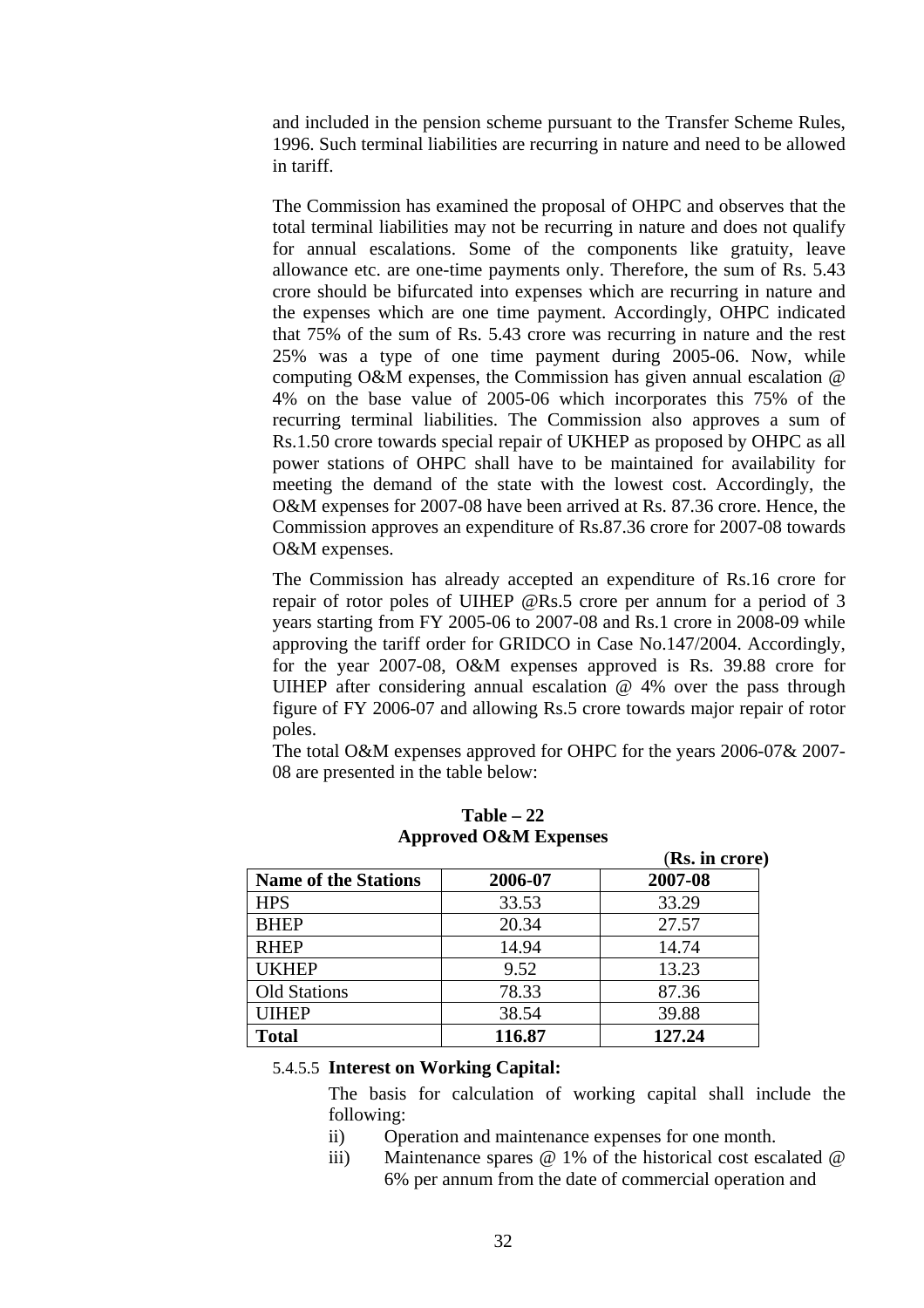iv) Receivables equivalent to two months of fixed charges for sale of electricity, calculated on normative capacity index.

The rate of interest on working capital shall be the short-term primelending rate of State Bank of India as on 01.04.2006 as all OHPC power stations are under commercial operation prior to this date. In accordance with CERC guideline, the interest on working capital shall be payable on normative basis.

 **(Rs. in crore)** 

#### **Table - 23**

#### **Interest on Working Capital**

|                                                     | (IW) III CLULU <i>)</i> |
|-----------------------------------------------------|-------------------------|
|                                                     | 2007-08                 |
| O&M expenses for one month for OHPC old<br>stations | 7.28                    |
| O&M expenses for UIHEP for one month                | 2.91                    |
| Receivables for two months OHPC<br>- old            | 26.79                   |
| stations                                            |                         |
| Receivables for two month for UIHEP                 | 20.11                   |
| Maintenance of Spares for old stations              | 2.80                    |
| Maintenance of Spares for UIHEP                     | 1.00                    |
| Total working capital                               | 60.89                   |
| Interest on working capital calculated $@11\%$      | 6.69                    |

#### 5.4.5.6 **Income Tax**

In accordance with regulation 7 of tax on income streams of the generating company from its own business shall be computed as an expense and shall be recovered from the beneficiaries besides other terms and conditions. According to CERC regulation in respect of hydro generating stations, the rate of primary energy and secondary energy are taken as equal. Primary energy charge is calculated as a ratio of annual fixed cost to the design energy. As secondary energy is in excess of the design energy inclusion of income tax rate in primary energy would mean double recovery. The Commission has considered it and decided that for the purpose of computation of secondary energy charges the per unit charge shall exclude income tax paid by OHPC.

#### 5.4.5.7 **Total Annual Fixed Charges**

Based on the above parameters the station-wise ARR and tariff calculated for the year 2007-08 is portrayed in the table below: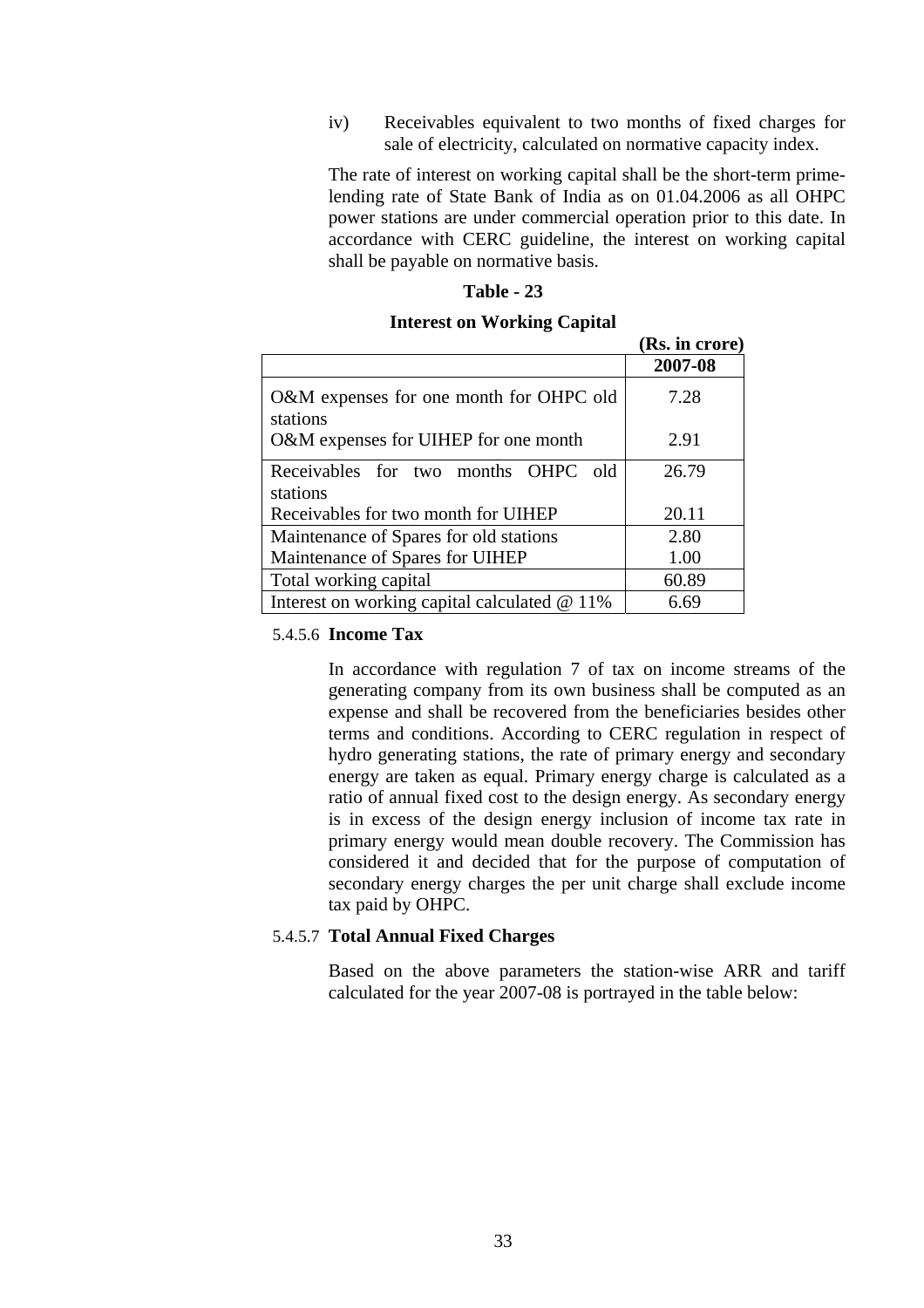|                                |        |                   |                        |            |                                           | (Rs. in crore) |
|--------------------------------|--------|-------------------|------------------------|------------|-------------------------------------------|----------------|
| Details of expenses            |        | <b>RHEP UKHEP</b> | <b>BHEP</b>            | <b>HPS</b> | <b>Total of</b><br>Old<br><b>Stations</b> | <b>UIHEP</b>   |
| Saleable Design Energy<br>(MU) | 519.75 |                   | 823.68 1171.17 1162.26 |            | 3676.86 1942.38                           |                |
| Interest on loan               | 0.51   | 0.61              | 13.20                  | 7.45       | 21.78                                     | 9.32           |
| Return on Equity               | 0      | 0                 | 7.56                   | 6.78       | 14.34                                     | 41.82          |
| O&M expenses                   | 14.74  | 13.23             | 26.10                  | 33.29      | 87.36                                     | 39.88          |
| Depreciation                   | 2.41   | 2.81              | 13.55                  | 14.50      | 33.27                                     | 32.07          |
| Interest on working capital    | 0.55   | 0.51              | 1.49                   | 1.55       | 4.06                                      | 2.64           |
| ED @ 20 P/U                    | 0.05   | 0.08              | 0.12                   | 0.12       | 0.37                                      | 0.20           |
| Income Tax (MAT)               | 0.02   | 0.25              | 0.70                   | $\Omega$   | 0.97                                      | 4.53           |
| Total ARR (Rs.crore)           | 18.28  | 17.50             | 62.68                  | 63.68      | 162.14                                    | 130.46         |
| Average cost $(P/U)$           | 35.17  | 21.24             | 53.52                  | 54.79      | 44.10                                     | 67.16          |

**Table – 24 STATION-WISE TARIFF APPROVED FOR 2007-08** 

The principles governing computation of the primary and secondary energy rates are enunciated in the CERC (Terms and Conditions of Tariff) Regulations, 2004 as amended from time to time. These principles are mentioned here under:

### 5.4.6 **Primary Energy Charges**

*"Rate of Primary Energy for all hydro electric power generating stations except for pumped storage stations shall be equal to average of the lowest variable charges of the central sector thermal power generating station of the concerned region for all months of the previous year. The primary energy charge shall be computed based on the primary energy rate and saleable scheduled primary energy of the station.* 

*Provided that in case the primary energy charge recoverable by applying the above primary energy rate exceeds the annual fixed charges of a generating station, the primary energy rate for such generating station shall be calculated by the following formula:* 

|                         | <b>Annual Fixed Charge</b> |
|-------------------------|----------------------------|
| Primary Energy rate $=$ |                            |

*Saleable Design Energy* 

*Primary Energy Charge = Saleable Scheduled Primary Energy x Primary Energy Rate.* 

5.4.6.1 Since the average of the lowest variable cost of the central sector thermal generating stations in the Eastern Region for 2006-07 (considering 2007-08 as the tariff year) as approved in CERC Notification dtd. 09.05.2006 for approval of tariff of Talcher Super Thermal Power Station for the period from 01.4.2004 to 31.3.2009 is 41.10  $p/u$  (excluding FPA&central transmission loss), the amount recoverable by applying this rate to the design energy will exceed the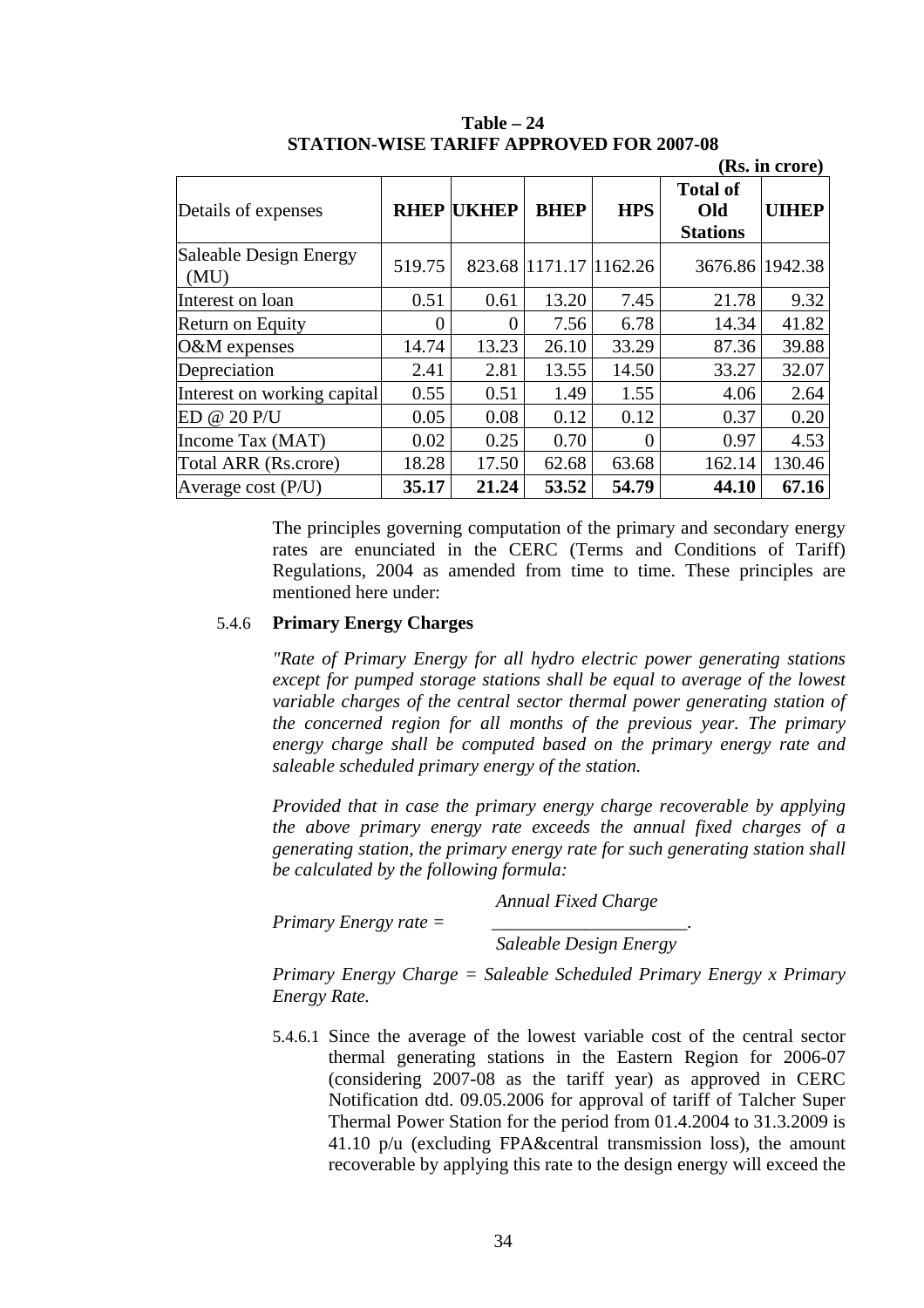annual fixed charges in case of Rengali Hydro Electric Project and Upper Kolab Hydro Electric Project. However, in case of BHEP and HPS this rate of 41.10 p/u can be considered as the primary energy rate. After recovering the primary energy charges by applying this rate the balance will be recovered through capacity charges per month. The primary energy rate for RHEP and UKHEP is determined by the formula as stated in para No.5.4.6.

5.4.6.2 Accordingly, the primary energy rate for each of the old OHPC stations for the FY 2007-08 is approved as mentioned in the table below:

### **Table – 25**

| <b>Name of the Power Stations</b> | Paise/Unit (2006-07) | Paise/Unit (2007-08) |
|-----------------------------------|----------------------|----------------------|
| Rengali HEP                       | 35.56                | 35.17                |
| Upper Kolab HEP                   | 16.35                | 21.24                |
| Balimela HEP                      | 21.82                | 41.10                |
| <b>Hirakud Power System</b>       | 57.10                | 41.10                |
| Upper Indravati HEP               | 46.38                | 41.10                |

# **Primary Energy Rates for FY 2007-08 (w.e.f. 01.04.2007)**

This rate shall be applicable for sale of power upto design energy. In addition to the above, capacity charge shall also be applicable for Balimela, Hirakud & UIHEP which is dealt under appropriate heading.

### 5.4.7 **Secondary Energy Charges:**

- 5.4.7.1 As per the CERC Regulation, the rate of secondary energy shall be equal to the rate of primary energy. Some objectors had stated that the secondary energy rate should not be equal to the rate of primary energy. The Commission has examined the suggestions given by the objectors with regard to pricing of secondary energy. The Commission's order in Case No.153/2004 dtd.10.06.2005 approving secondary energy rate equal to primary energy rate remains unaltered for the reasons already given in the aforesaid order. The Commission therein had directed to maintain a separate fund to deposit the revenue earnings out of sale of secondary energy. OHPC had come with a petition explaining the difficulties for maintenance of such a separate fund and requested that the amount so earned shall be earmarked and maintained as a part of OHPC's revenue. Accordingly, the Commission has issued a clarificatory order vide Case No.38/2005 dt.22.10.2005 confirming that *"the revenue out of the sale of secondary energy may remain as part of normal fund of OHPC but shall be utilised to replenish the shortfall in revenue due to less generation by OHPC in years of hydrological failure to provide necessary comfort to the consumers of the state in accordance with para 6.5(e) of our order dt.10.06.05.*
- 5.4.7.2 The Commission following the CERC Regulation has worked out the Rates of Secondary Energy which shall be equal to Primary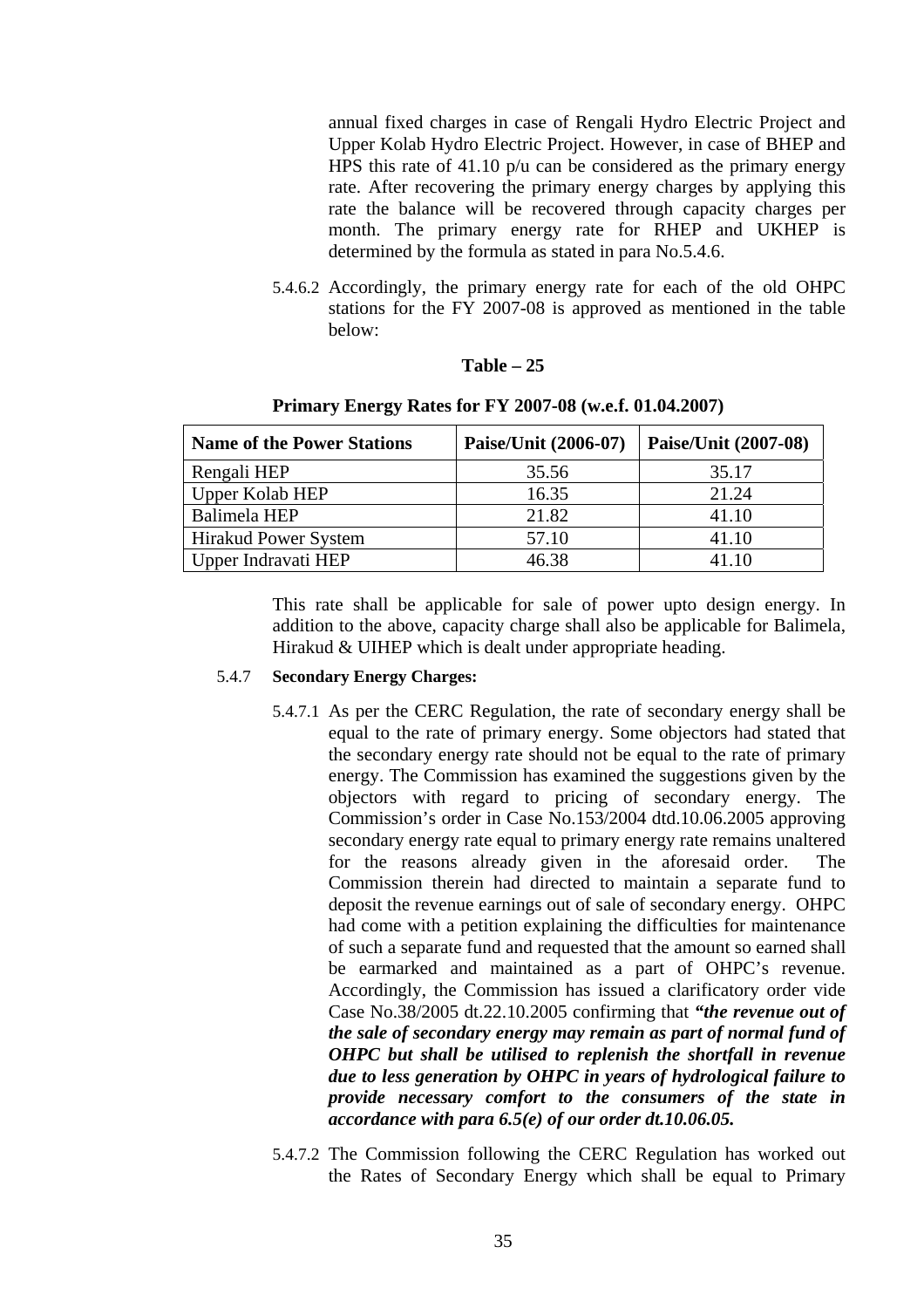Energy rate in case of BHEP, HPS and UIHEP. In respect of charges of RHEP and UKHEP the per unit cost of generation is lower than the lowest variable charges of the central sector thermal generating stations of the Eastern Region for all the months of 2006-07. Therefore, for the purpose of determination of secondary energy, the Commission accepts the average cost per unit less the income tax per unit payable to be the rate of secondary energy. Thus, the secondary energy rate is determined by taking annual fixed charges excluding income tax. Hence, the Commission approves the following secondary energy rates as mentioned in the table below:

| Table | 26 |
|-------|----|
|-------|----|

|  |  | Secondary Energy Rates for FY 2007-08 (W.e.f. 01.04.2007) |
|--|--|-----------------------------------------------------------|
|  |  |                                                           |

| <b>Name of the Power Stations</b> | <b>Paise/Unit</b> |
|-----------------------------------|-------------------|
| Rengali HEP                       | 35.14             |
| <b>Upper Kolab HEP</b>            | 20.94             |
| Balimela HEP                      | 41.10             |
| Hirakud Power System              | 41.10             |
| Upper Indravati HEP               | 41 10             |

### 5.4.8 **Two-Part Tariff**

- 5.4.8.1 The Commission had directed in Case No.153/2004 to implement two-part tariff in case of all power stations of OHPC. Subsequently OHPC had filed a petition for implementation of two-part tariff in respect of old stations of OHPC, and the Commission had admitted it as case No. 24/2006. The Commission heard the case on 11.8.2006 and the order was reserved. In the said hearing GRIDCO was the respondent and it agreed with the petition filed by OHPC. In case of UIHEP, already a two-part tariff structure i.e. capacity charge and primary energy rate have already been implemented since FY 05-06. The Commission directs to implement the same principle in case of all power stations of OHPC from FY 2007-08 onwards.
- 5.4.8.2 In this context reference may be made to Commission's observation relating to rate of primary energy in Case No. 88/2004. The extract of the said order is reproduced below for reference.

**"***The Commission would like to observe that according to para 39 of the CERC notification dt.26.03.04, primary energy charges has to be worked out on the basis of paise per kwh and the rate of primary energy shall be equal to the lowest variable charges of the central sector thermal power generating station of the concerned region with a proviso that in case the primary energy charge recoverable by applying the above primary energy rate exceeds the annual fixed charge of a generating station, the annual fixed charge in respect of such a station has to be recovered from the saleable primary energy multiplied by the primary energy rate which could be lower than the lowest variable charge of the central sector thermal power generating station of the region. The Commission does not find any rationale for deviating from the norms fixed by the CERC. Besides,*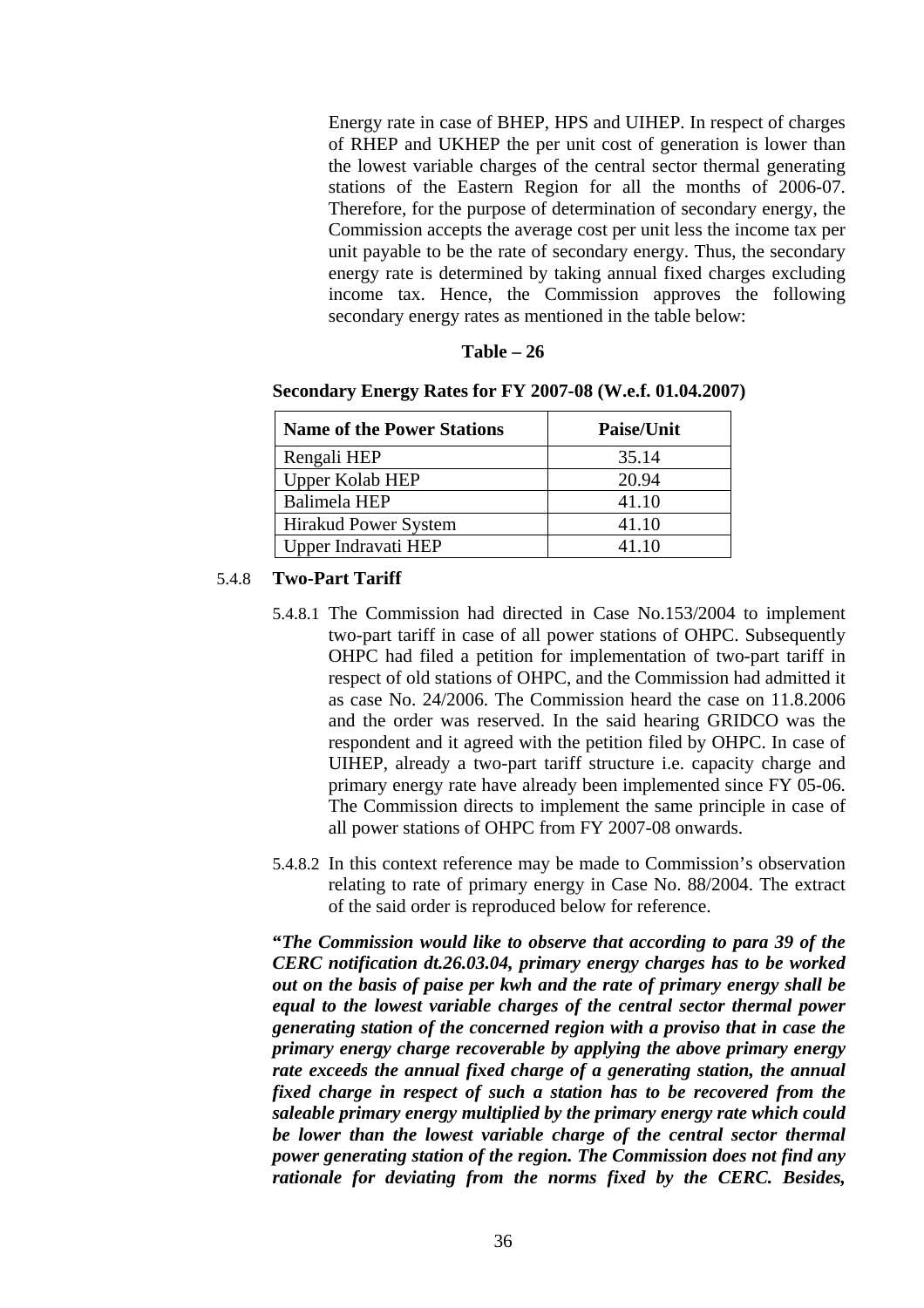*GRIDCO has not provided any calculation to indicate that the adoption of the concept of capacity charge and the energy charge as proposed by them will not exceed the per unit tariff calculated on the basis of norms specified in CERC regulation as stipulated in para 11 of the notification. In view of this, the Commission accepts conditions mentioned in the PPA."* 

Further, when GRIDCO came up with a review petition in the same matter the Commission had observed at Para 10 of the order dtd 17.04.2006 in case No 53/2005 wherein that billing and payment of capacity charge would be done in accordance to the norms specified in CERC Regulation. The extract of the said order is given below:-

**"***In accordance with clause 37(1), capacity charge is to be determined after deducting primary energy charges from the annual fixed charges. In case of less generation when the generator is unable to recover the annual fixed charge, the gap between the AFC and the primary energy charge shall have to be treated as capacity charge. The method of recovery may be calculated in accordance with the CERC regulation for such a recovery. In the present scenario when the cost of generation of old OHPC stations is less than the lowest variable cost of the central generating station, the provision of penalty can not be implemented when the generation is equal to or more than the design energy. However, OHPC and GRIDCO should continue to calculate the capacity index as specified in the CERC regulations which can be utilized in case of shortfall in generation."* 

5.4.8.3 On the basis of the ARR now determined the Commission approves the rate of primary energy, the rate of secondary energy and the capacity charges as summarized in the table below:

| <b>Name</b><br>the<br>- of | <b>Primary</b>    | Capacity       | <b>Secondary</b>  |
|----------------------------|-------------------|----------------|-------------------|
| <b>Power Stations</b>      | <b>Energy P/U</b> | Charge Rs. Cr. | <b>Energy P/U</b> |
| Rengali HEP                | 35.17             |                | 35.14             |
| <b>Upper Kolab HEP</b>     | 21.24             |                | 20.94             |
| <b>Balimela HEP</b>        | 41.10             | 14.55          | 41.10             |
| Hirakud<br>Power           | 41.10             | 15.91          | 41.10             |
| System                     |                   |                |                   |
| Indravati<br>Upper         | 41.10             | 50.62          | 41.10             |
| <b>HEP</b>                 |                   |                |                   |

**Primary Energy, Secondary Energy and Capacity Charges for 2007-08** 

### 5.4.9 **Machhkund Hydro Electric Project**

OHPC had furnished @18.21 paise/unit for Machhkund Power Station for the year 2007-08 based on energy drawl of 265 MU. The Commission has taken into consideration the net share payable by Orissa towards O&M expenses for the year 2005-06 (actual) which is to the tune of Rs.3.64 crore. Allowing an escalation of 4% per annum for the year 2006-07 and